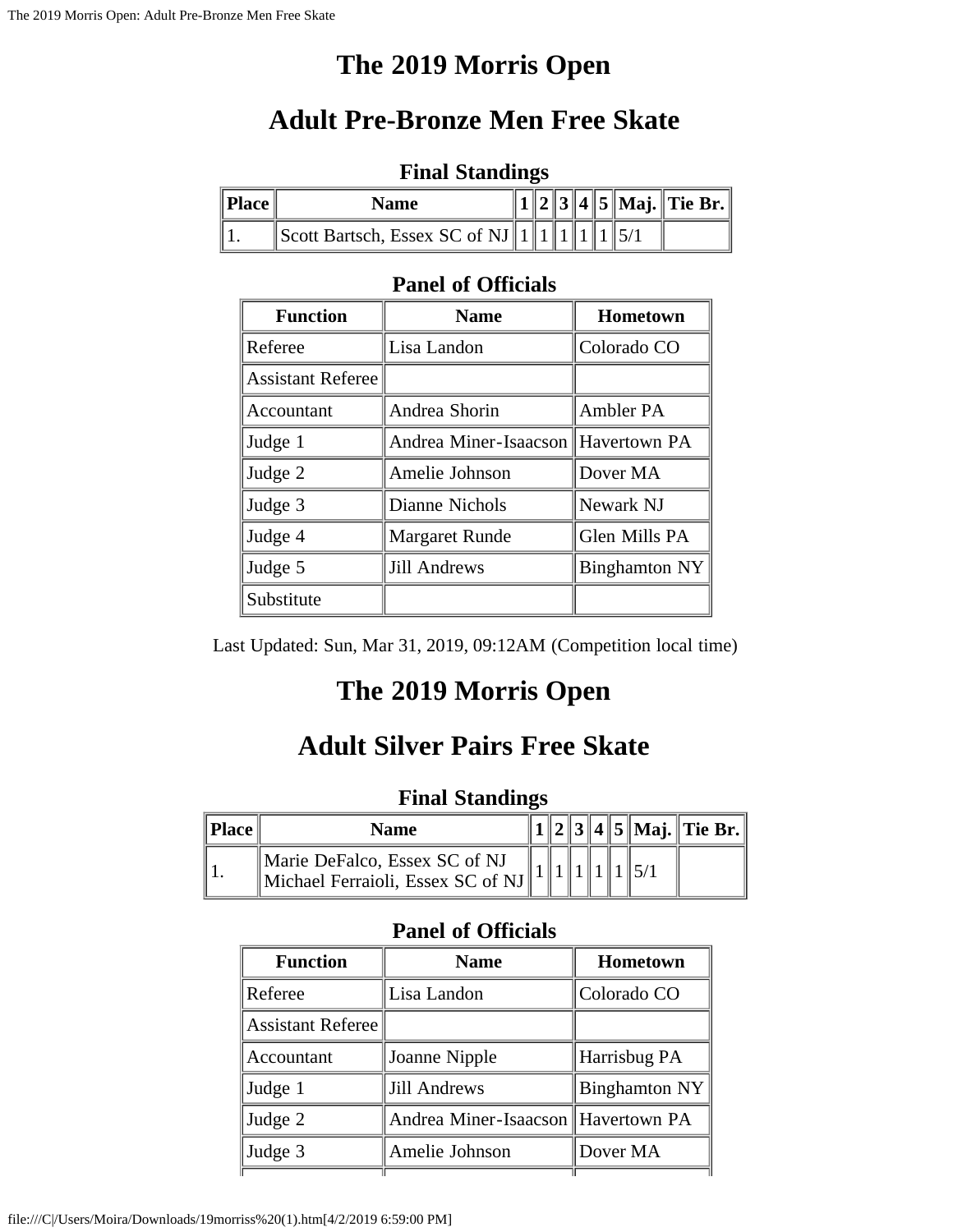| $\vert$ Judge 4   | Dianne Nichols | $\parallel$ Newark NJ |
|-------------------|----------------|-----------------------|
| $\vert$ Judge 5   | Margaret Runde | ∥Glen Mills PA        |
| <i>Substitute</i> |                |                       |

Last Updated: Sun, Mar 31, 2019, 09:09AM (Competition local time)

# **The 2019 Morris Open**

### **Basic 2 Program**

### **Final Standings**

| Place | <b>Name</b>                                    |  |         |  |                                   | $1  2  3  4  5  $ Maj. Tie Br. |
|-------|------------------------------------------------|--|---------|--|-----------------------------------|--------------------------------|
|       | Anna De Simone-Kiss, North Jersey FSC $  1  1$ |  |         |  | $\parallel$ 4/1                   |                                |
|       | Lillianna Lopez, The SC of Saugerties          |  |         |  | $\parallel$ 5/2                   |                                |
| 13.   | Rayne Irving, Mennen Learn to Skate            |  |         |  | $4\vert 3\vert 4\vert 3\vert 3/3$ |                                |
| '4.   | Alaia Varah, Sky Rink at Chelsea P             |  | 4  3  4 |  | $\parallel$ 5/4                   |                                |

#### **Panel of Officials**

| <b>Function</b>          | <b>Name</b>                       | Hometown             |
|--------------------------|-----------------------------------|----------------------|
| Referee                  | Linda Bacon                       | <b>Becket MA</b>     |
| <b>Assistant Referee</b> |                                   |                      |
| Accountant               | Katherine Imperatore Hillsdale NJ |                      |
| Judge 1                  | <b>Jill Andrews</b>               | <b>Binghamton NY</b> |
| Judge 2                  | <b>Margaret Runde</b>             | Glen Mills PA        |
| Judge 3                  | Jill Mueller                      | Montclair NJ         |
| Judge 4                  | Deborah Wychulis                  | Wilton CT            |
| Judge 5                  | Kyoko Hikita                      | Palisades Park NJ    |
| Substitute               |                                   |                      |

Last Updated: Sun, Mar 31, 2019, 10:03AM (Competition local time)

# **The 2019 Morris Open**

## **Basic 3 Elements**

#### **Final Standings**

| Place $\ $ | <b>Name</b>                                        |  |  |  | 1  2  3  4  5  Maj.  Tie Br. |
|------------|----------------------------------------------------|--|--|--|------------------------------|
|            | Gabrielle Eigner, Bridgewater Blades LTS    1    1 |  |  |  |                              |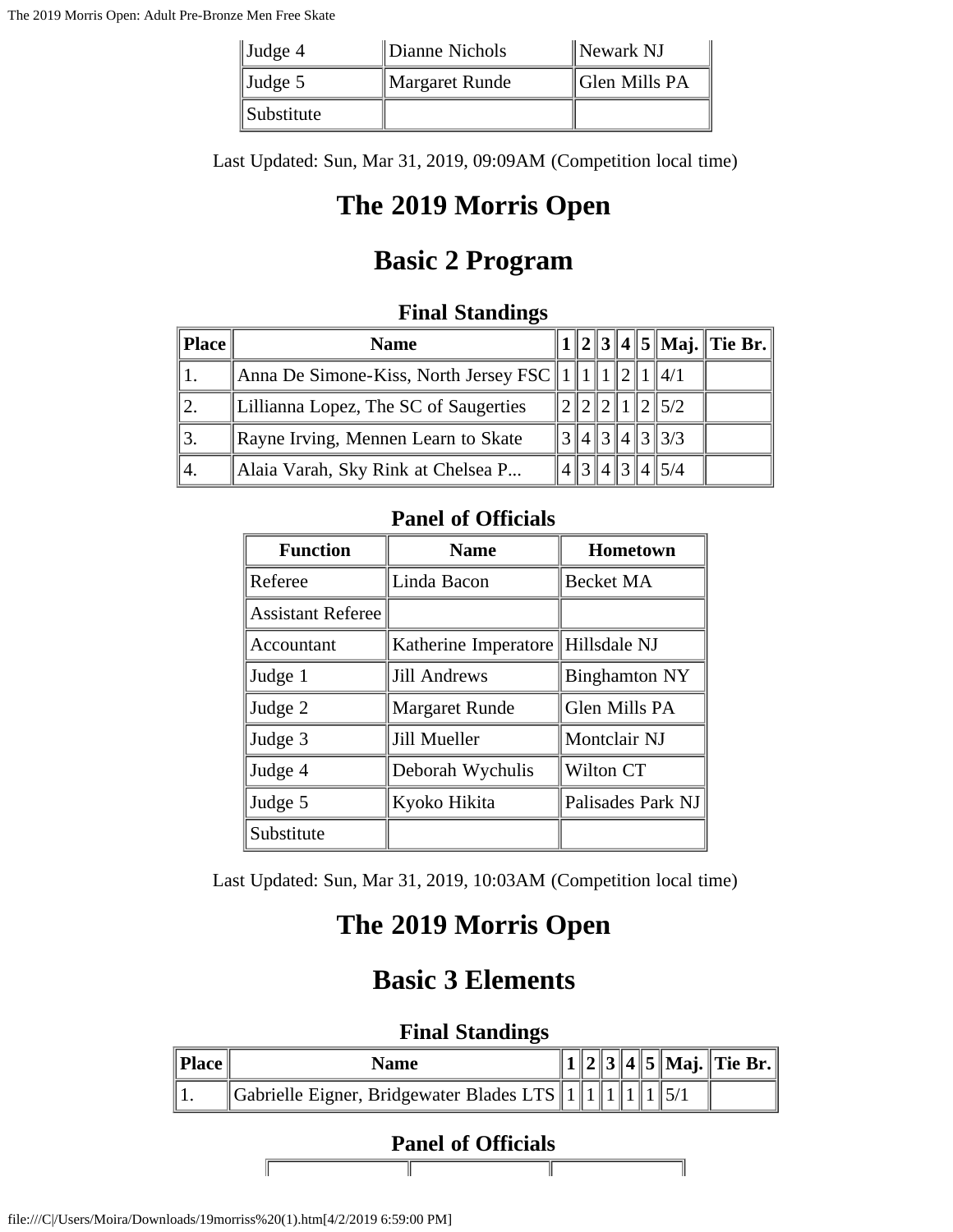| <b>Function</b>          | <b>Name</b>           | Hometown      |
|--------------------------|-----------------------|---------------|
| Referee                  | Jane Reno             | Doylestown PA |
| <b>Assistant Referee</b> |                       |               |
| Accountant               | Andrea Shorin         | Ambler PA     |
| Judge 1                  | Amelie Johnson        | Dover MA      |
| Judge 2                  | Dianne Nichols        | Newark NJ     |
| Judge 3                  | <b>Margaret Runde</b> | Glen Mills PA |
| Judge 4                  | Sara Stephens         | Marietta GA   |
| Judge 5                  | Norie Kashimura       | Wood Ridge NJ |
| Substitute               |                       |               |

Last Updated: Sun, Mar 31, 2019, 09:44AM (Competition local time)

## **The 2019 Morris Open**

## **Basic 3 Program - Group A**

### **Final Standings**

| Place            | <b>Name</b>                      |  |  |                                            | $1  2  3  4  5  $ Maj. Tie Br. |
|------------------|----------------------------------|--|--|--------------------------------------------|--------------------------------|
|                  | Zoe Mogen, Floyd Hall LTS        |  |  | 1111115/1                                  |                                |
| $\overline{2}$ . | Vicky Sun, Skating Academy of NJ |  |  | $\frac{15}{3}$ $\frac{2}{2}$ $\frac{2}{3}$ |                                |
|                  | Skylar Graves, Jersey Coast FSC  |  |  | $\ 4\ 3\ 3/3$                              |                                |
| 4.               | Rebecca Wu, SC of Morris NJ      |  |  | 4  4  3  4  5/4                            |                                |
|                  |                                  |  |  |                                            |                                |

#### **Panel of Officials**

| <b>Function</b>          | <b>Name</b>           | Hometown             |
|--------------------------|-----------------------|----------------------|
| Referee                  | Linda Bacon           | <b>Becket MA</b>     |
| <b>Assistant Referee</b> |                       |                      |
| Accountant               | Andrea Shorin         | Ambler PA            |
| Judge 1                  | <b>Jill Andrews</b>   | <b>Binghamton NY</b> |
| Judge 2                  | <b>Margaret Runde</b> | Glen Mills PA        |
| Judge 3                  | Jill Mueller          | Montclair NJ         |
| Judge 4                  | Deborah Wychulis      | Wilton CT            |
| Judge 5                  | Kyoko Hikita          | Palisades Park NJ    |
| Substitute               |                       |                      |

Last Updated: Sun, Mar 31, 2019, 10:16AM (Competition local time)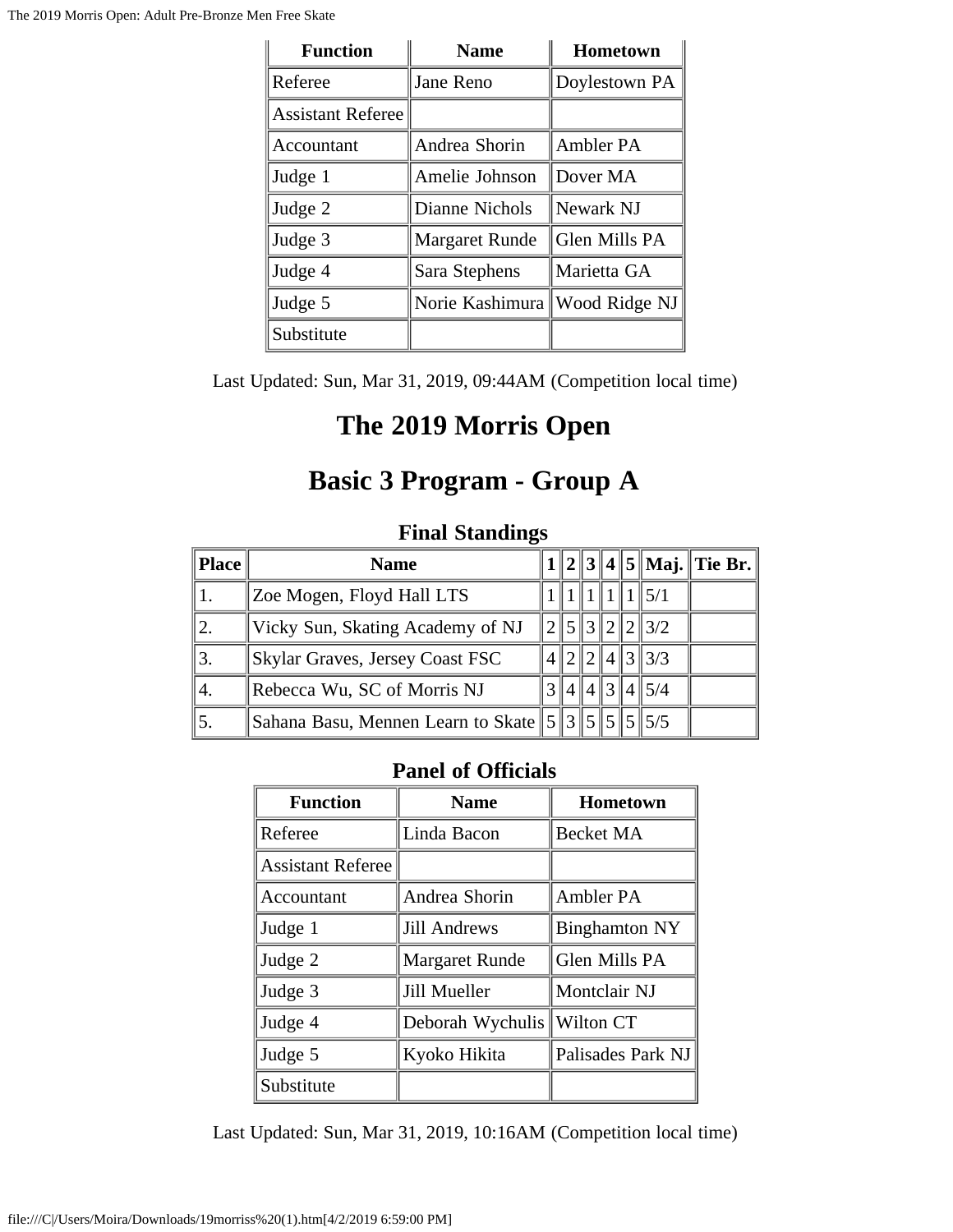### **The 2019 Morris Open**

# **Basic 3 Program - Group B**

#### **Final Standings**

| <b>Place</b> | <b>Name</b>                          |  |  | $1  2  3  4  5  $ Maj. | Tie Br.   |
|--------------|--------------------------------------|--|--|------------------------|-----------|
|              | Katherine Morales, Essex SC of NJ    |  |  | $\ 2\ 2\ 3/1$          |           |
|              | Gabrielle Eigner, Bridgewater Blades |  |  | 3  2  2  1  1  4/2     |           |
|              | Kayla Kasch, Mennen Learn to Skate   |  |  | $4\ 3\ 3\ 3\ 3\ 4/3$   |           |
| 4.           | Kayli Chan, Essex SC of NJ           |  |  | 4  4  4  4  5/4        |           |
|              | Kayla Brach, Sport-O-Rama Skating    |  |  |                        | Withdrawn |

### **Panel of Officials**

| <b>Function</b>          | <b>Name</b>                        | <b>Hometown</b>      |
|--------------------------|------------------------------------|----------------------|
| Referee                  | Andrea Miner-Isaacson Havertown PA |                      |
| <b>Assistant Referee</b> |                                    |                      |
| Accountant               | Joanne Nipple                      | Harrisbug PA         |
| Judge 1                  | <b>Jill Andrews</b>                | <b>Binghamton NY</b> |
| Judge 2                  | Amelie Johnson                     | Dover MA             |
| Judge 3                  | Dianne Nichols                     | Newark NJ            |
| Judge 4                  | Jane Reno                          | Doylestown PA        |
| Judge 5                  | Norie Kashimura                    | Wood Ridge NJ        |
| Substitute               |                                    |                      |

Last Updated: Sun, Mar 31, 2019, 10:31AM (Competition local time)

## **The 2019 Morris Open**

### **Basic 4 Program - Group A**

|       | r mar Duanames                           |  |  |  |  |  |               |                                |  |
|-------|------------------------------------------|--|--|--|--|--|---------------|--------------------------------|--|
| Place | <b>Name</b>                              |  |  |  |  |  |               | $1  2  3  4  5  $ Maj. Tie Br. |  |
|       | Eleanor Sollog, Essex SC of NJ    1    1 |  |  |  |  |  |               |                                |  |
|       | Emily Zhou, SC of Central NJ             |  |  |  |  |  | 3 2 2 2 2 4/2 |                                |  |
| 3.    | Riley Toste, SC of Morris NJ             |  |  |  |  |  | 3131414/3     |                                |  |
|       | Tiana Tong, Aviator FSC                  |  |  |  |  |  |               |                                |  |

#### **Final Standings**

| Function | <b>Hometown</b> |
|----------|-----------------|
|          |                 |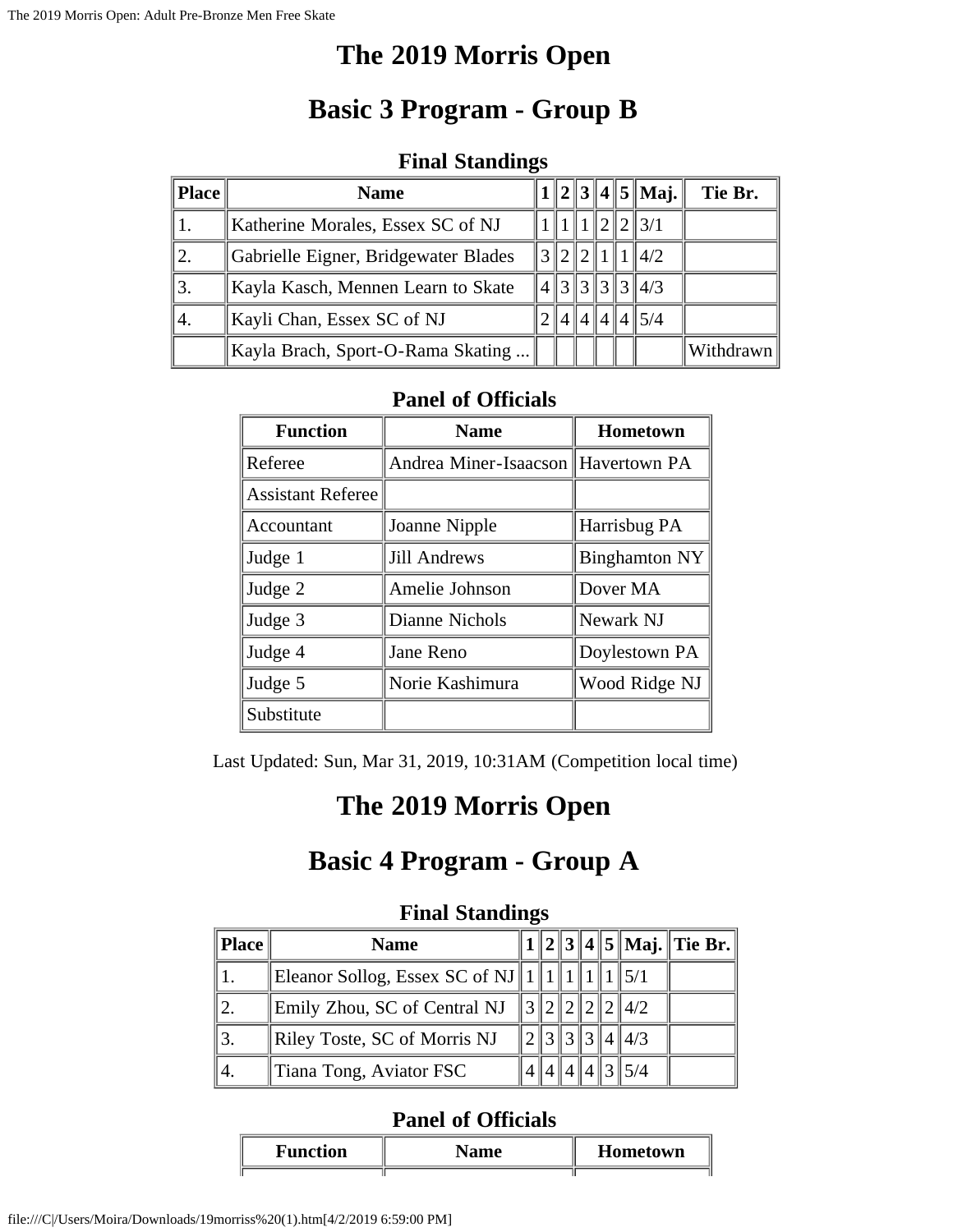| Referee                  | Andrea Miner-Isaacson Havertown PA |                      |
|--------------------------|------------------------------------|----------------------|
| <b>Assistant Referee</b> |                                    |                      |
| Accountant               | <b>Andy Plasky</b>                 | Cheltenham PA        |
| Judge 1                  | <b>Jill Andrews</b>                | <b>Binghamton NY</b> |
| Judge 2                  | Amelie Johnson                     | Dover MA             |
| Judge 3                  | Dianne Nichols                     | Newark NJ            |
| Judge 4                  | Jane Reno                          | Doylestown PA        |
| Judge 5                  | Norie Kashimura                    | Wood Ridge NJ        |
| Substitute               |                                    |                      |

Last Updated: Sun, Mar 31, 2019, 10:33AM (Competition local time)

### **The 2019 Morris Open**

## **Basic 4 Program - Group B**

| Place | <b>Name</b>                                        |                             |        |  |                     | 1    2    3    4    5    Maj.    Tie Br. |
|-------|----------------------------------------------------|-----------------------------|--------|--|---------------------|------------------------------------------|
|       | Grace Gu, North Jersey FSC                         |                             | प ? ∥ा |  | 4/1                 |                                          |
|       | Bella Campbell, Mennen Learn to Skate $3211222422$ |                             |        |  |                     |                                          |
|       | Abey Fuks, Wollman Ice Skating Rink                | $\mathcal{D}_{\mathcal{L}}$ |        |  | $\ 3\ 2\ 3\ 3\ 5/3$ |                                          |
| 4.    | Sitara Patel, Essex SC of NJ                       |                             |        |  | 414145/4            |                                          |

### **Final Standings**

### **Panel of Officials**

| <b>Function</b>          | <b>Name</b>                       | <b>Hometown</b>   |
|--------------------------|-----------------------------------|-------------------|
| Referee                  | Jill Mueller                      | Montclair NJ      |
| <b>Assistant Referee</b> |                                   |                   |
| Accountant               | Katherine Imperatore Hillsdale NJ |                   |
| Judge 1                  | Linda Bacon                       | <b>Becket MA</b>  |
| Judge 2                  | Amelie Johnson                    | Dover MA          |
| Judge 3                  | <b>Margaret Runde</b>             | Glen Mills PA     |
| Judge 4                  | Deborah Wychulis                  | Wilton CT         |
| Judge 5                  | Kyoko Hikita                      | Palisades Park NJ |
| Substitute               |                                   |                   |

Last Updated: Sun, Mar 31, 2019, 10:43AM (Competition local time)

# **The 2019 Morris Open**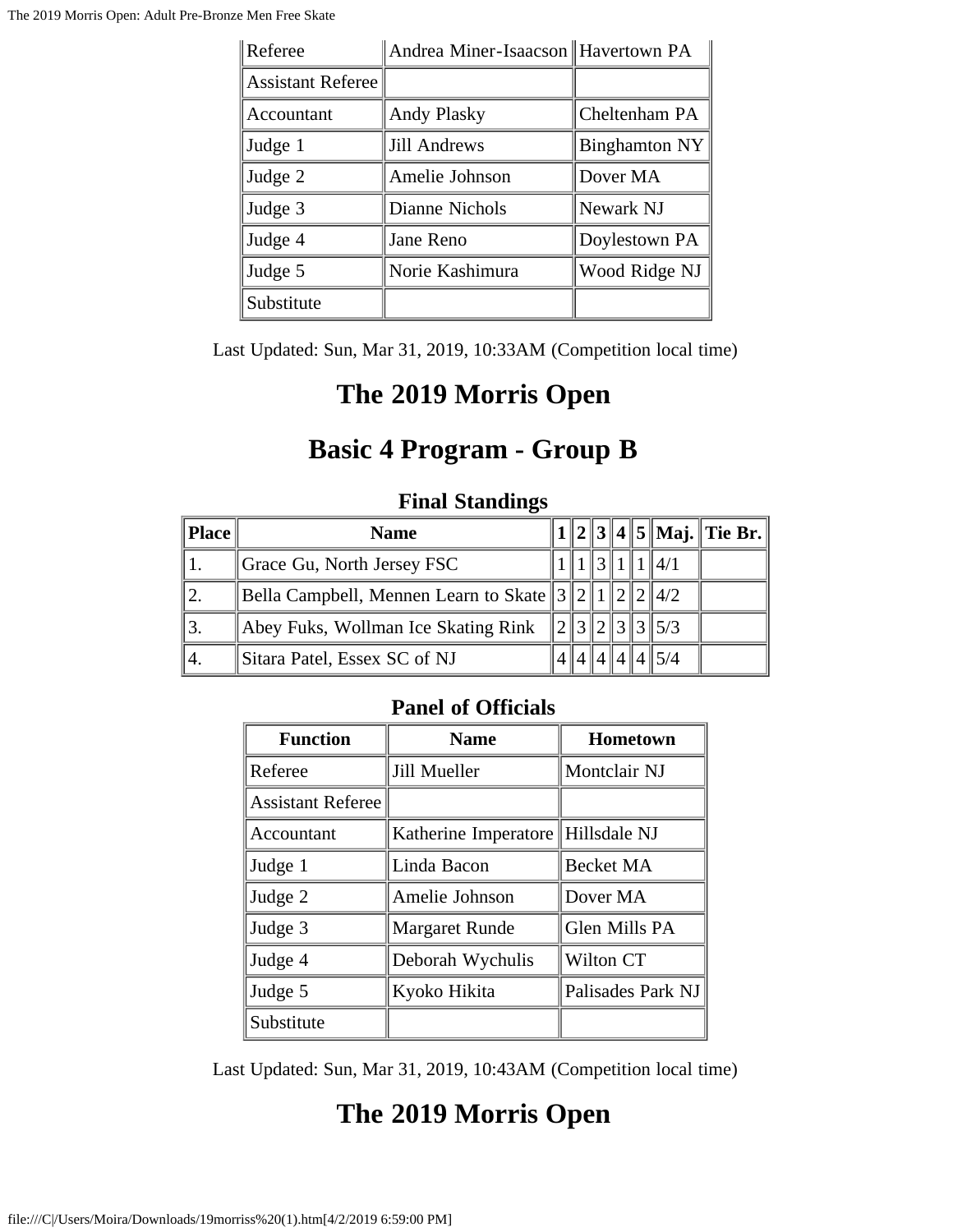## **Basic 5 Program**

| <b>Place</b> | <b>Name</b>                              |   |  |         |  |  |                     | $1  2  3  4  5  $ Maj. Tie Br. |
|--------------|------------------------------------------|---|--|---------|--|--|---------------------|--------------------------------|
| 1.           | Julia Campbell, Mennen Learn to Skate    |   |  |         |  |  | 3  1  3  2  1  3/2  | TOM <sub>4</sub>               |
| 2.           | Claire Giardina, The Skating Club of NY  |   |  |         |  |  | $\ 2\ 6\ 3\ 2\ 3/2$ | TOM <sub>5</sub>               |
| 3.           | Eva von der Osten, Staten Island Skating | 2 |  |         |  |  | 3 2 5 3 4/3         |                                |
| 4.           | Katie Sharon, SC of Morris NJ            |   |  | 4  1  1 |  |  | $4\frac{15}{4}$     |                                |
| 5.           | Jordan Burke, Jersey Coast FSC           |   |  |         |  |  | 5  5  4  6  5  4/5  |                                |
| 6.           | Josephine Damelio, The SC of Saugerties  |   |  |         |  |  | 6  6  5  4  6  5/6  |                                |

### **Final Standings**

#### **Panel of Officials**

| <b>Function</b>          | <b>Name</b>                       | Hometown          |
|--------------------------|-----------------------------------|-------------------|
| Referee                  | Jill Mueller                      | Montclair NJ      |
| <b>Assistant Referee</b> |                                   |                   |
| Accountant               | Katherine Imperatore Hillsdale NJ |                   |
| Judge 1                  | Linda Bacon                       | <b>Becket MA</b>  |
| Judge 2                  | Amelie Johnson                    | Dover MA          |
| Judge 3                  | <b>Margaret Runde</b>             | Glen Mills PA     |
| Judge 4                  | Deborah Wychulis                  | Wilton CT         |
| Judge 5                  | Kyoko Hikita                      | Palisades Park NJ |
| Substitute               |                                   |                   |

Last Updated: Sun, Mar 31, 2019, 10:54AM (Competition local time)

# **The 2019 Morris Open**

### **Basic 6 Elements**

### **Final Standings**

| <b>Name</b>                                              |  |  |  |  |
|----------------------------------------------------------|--|--|--|--|
| Andrea Guzman, Sky Rink at Chelsea P $\ 1\ 1\ 1\ 1\ 5/1$ |  |  |  |  |

| <b>Function</b>   | <b>Name</b>    | <b>Hometown</b> |
|-------------------|----------------|-----------------|
| Referee           | Jane Reno      | Doylestown PA   |
| Assistant Referee |                |                 |
| Accountant        | Joanne Nipple  | Harrisbug PA    |
| Judge 1           | Amelie Johnson | ∥Dover MA       |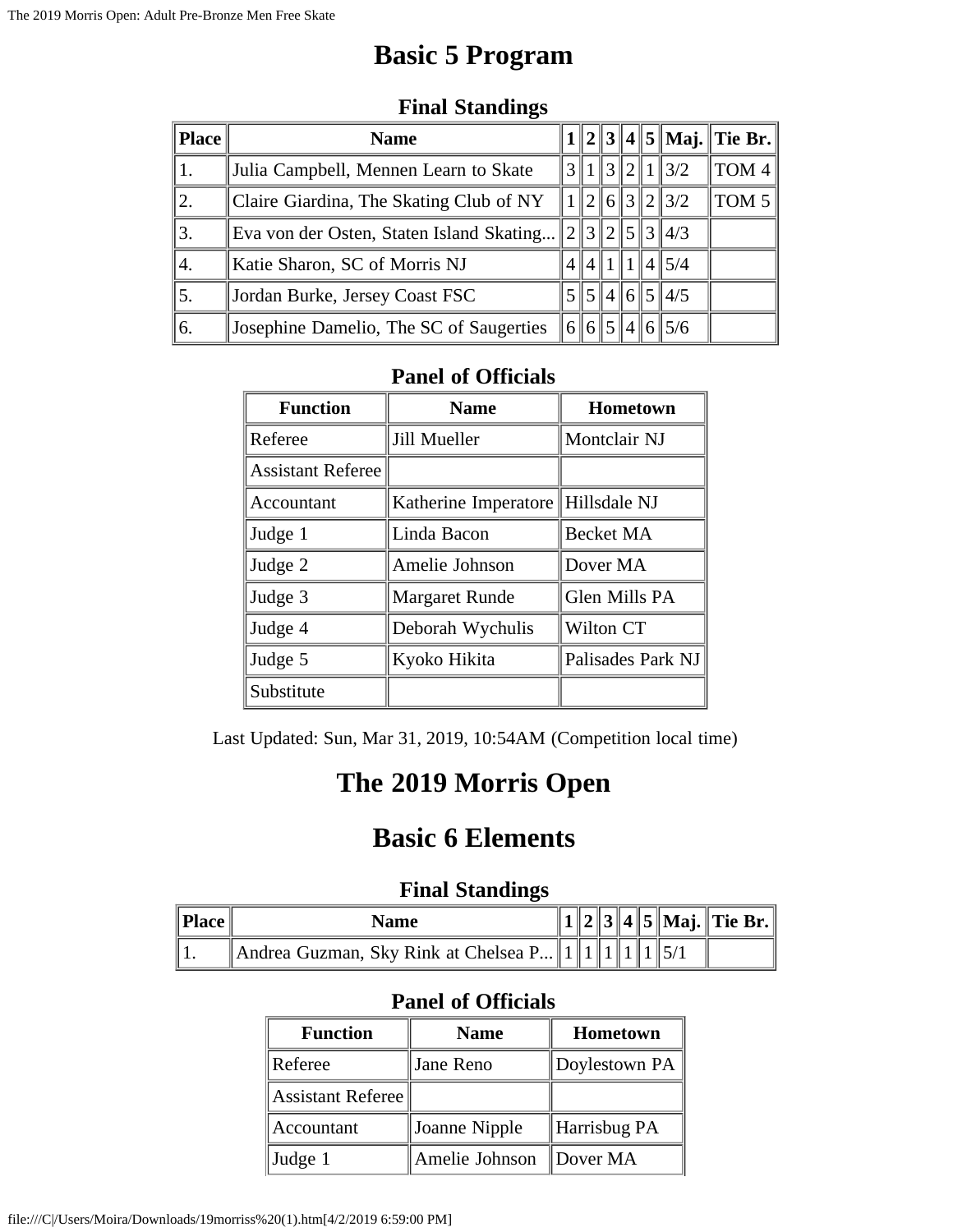| Judge 2    | Dianne Nichols                  | Newark NJ     |
|------------|---------------------------------|---------------|
| Judge 3    | <b>Margaret Runde</b>           | Glen Mills PA |
| Judge 4    | Sara Stephens                   | ∥Marietta GA  |
| Judge 5    | Norie Kashimura   Wood Ridge NJ |               |
| Substitute |                                 |               |

Last Updated: Sun, Mar 31, 2019, 09:45AM (Competition local time)

# **The 2019 Morris Open**

# **Basic 6 Program - Group A**

### **Final Standings**

| Place         | <b>Name</b>                                                 |  |            |  |                 | $1  2  3  4  5  $ Maj. Tie Br. |
|---------------|-------------------------------------------------------------|--|------------|--|-----------------|--------------------------------|
|               | Daniella Balch, SC of Morris NJ                             |  |            |  | $\parallel$ 4/1 |                                |
|               | Alexandra Kirilova, Colonial SC of PA                       |  |            |  | 121314/2        |                                |
| $^{\prime}3.$ | Andrea Guzman, Sky Rink at Chelsea P $  4  3  4  3  2  3/3$ |  |            |  |                 |                                |
| 4.            | Madison Li, Bridgewater Blades LTS                          |  | 4  2  4  4 |  | $\parallel$ 5/4 |                                |

### **Panel of Officials**

| <b>Function</b>          | <b>Name</b>                        | Hometown             |
|--------------------------|------------------------------------|----------------------|
| Referee                  | Jane Reno                          | Doylestown PA        |
| <b>Assistant Referee</b> |                                    |                      |
| Accountant               | Andrea Shorin                      | Ambler PA            |
| Judge 1                  | <b>Jill Andrews</b>                | <b>Binghamton NY</b> |
| Judge 2                  | Andrea Miner-Isaacson Havertown PA |                      |
| Judge 3                  | Dianne Nichols                     | Newark NJ            |
| Judge 4                  | Deborah Wychulis                   | Wilton CT            |
| Judge 5                  | Norie Kashimura                    | Wood Ridge NJ        |
| Substitute               |                                    |                      |

Last Updated: Sun, Mar 31, 2019, 11:05AM (Competition local time)

# **The 2019 Morris Open**

## **Basic 6 Program - Group B**

| " Place <sub>h</sub> | <b>Name</b>                    |  |  |  | $\ 1\ 2\ 3\ 4\ 5\ $ Maj. $\ $ Tie Br. $\ $ |
|----------------------|--------------------------------|--|--|--|--------------------------------------------|
|                      | Alessia Galdi, SC of Morris NJ |  |  |  |                                            |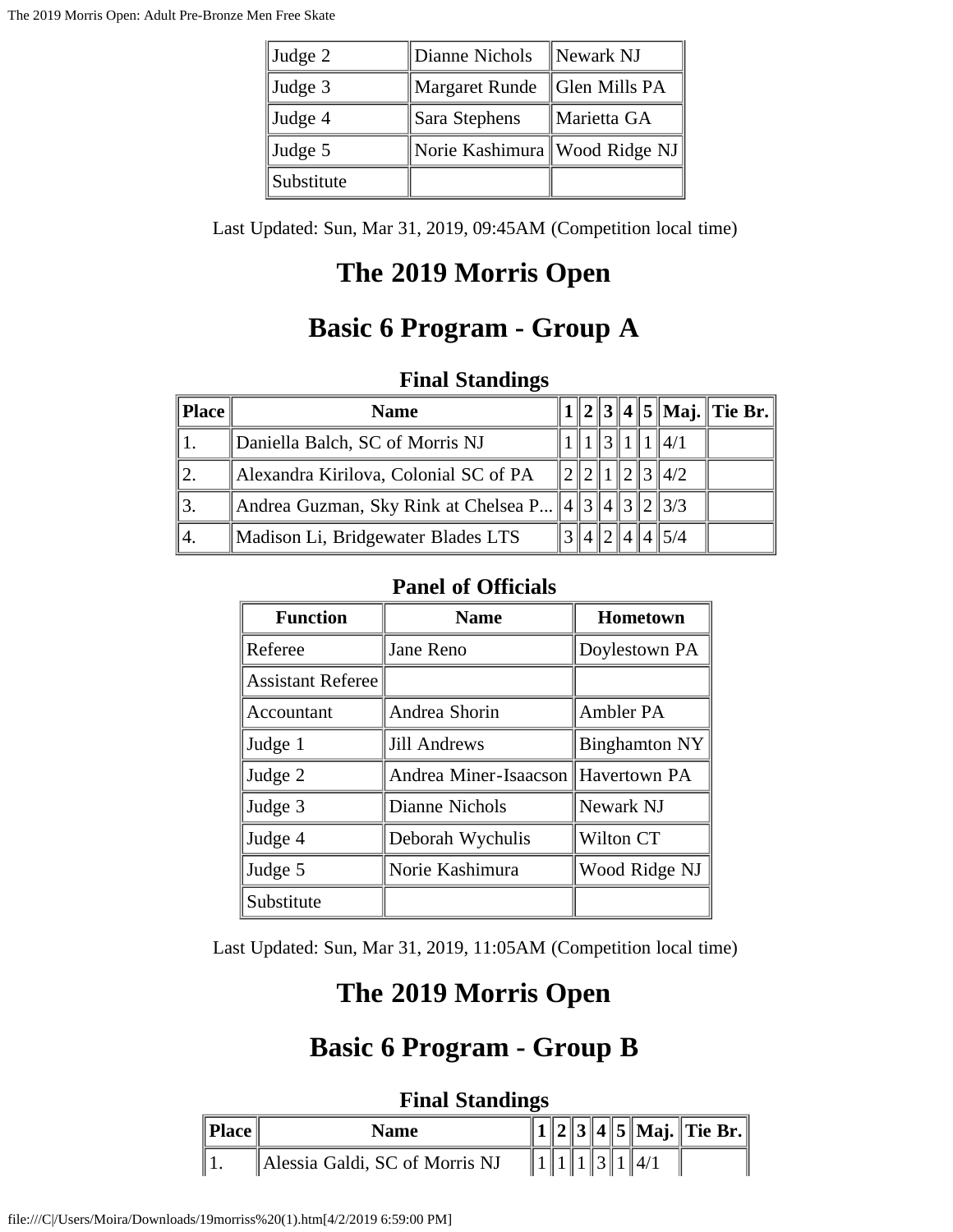| $\parallel$ Miya Repka, Aviator FSC              |  |  |  |  |
|--------------------------------------------------|--|--|--|--|
| Claire Janelle Huang, Aviator FSC $\ 2\ 3\ 3\ 2$ |  |  |  |  |
| Aavanya Panda, SC of Central NJ 4                |  |  |  |  |

| <b>Function</b>          | <b>Name</b>                        | <b>Hometown</b>      |
|--------------------------|------------------------------------|----------------------|
| Referee                  | Jane Reno                          | Doylestown PA        |
| <b>Assistant Referee</b> |                                    |                      |
| Accountant               | Joanne Nipple                      | Harrisbug PA         |
| Judge 1                  | <b>Jill Andrews</b>                | <b>Binghamton NY</b> |
| Judge 2                  | Andrea Miner-Isaacson Havertown PA |                      |
| Judge 3                  | Dianne Nichols                     | Newark NJ            |
| Judge 4                  | Deborah Wychulis                   | Wilton CT            |
| Judge 5                  | Norie Kashimura                    | Wood Ridge NJ        |
| Substitute               |                                    |                      |

Last Updated: Sun, Mar 31, 2019, 11:13AM (Competition local time)

## **The 2019 Morris Open**

## **Basic 6 Program - Group C**

| Place | <b>Name</b>                                         |  |   |  |                        | $1  2  3  4  5  $ Maj. Tie Br. |
|-------|-----------------------------------------------------|--|---|--|------------------------|--------------------------------|
|       | Liv Ge, SC of Morris NJ                             |  |   |  | 121313/1               |                                |
|       | Aliyah Abdullah, SC of Morris NJ                    |  |   |  | $\ 2\ 3\ 3\ 1\ 2\ 3/2$ |                                |
|       | Yara Ghanem, North Jersey FSC                       |  | 2 |  | $\ 3\ 4\ 4/3$          |                                |
| ۰4.   | Annabelle Watkins, Essex SC of NJ $\ 5\ 4\ 4\ 4\ 1$ |  |   |  | $\parallel$ 4/4        |                                |
|       | Emma Howard, North Jersey FSC                       |  |   |  | $4\,5\,5\,5\,5\,5\,5$  |                                |

#### **Final Standings**

| <b>Function</b>   | <b>Name</b>                        | <b>Hometown</b>      |
|-------------------|------------------------------------|----------------------|
| Referee           | Jane Reno                          | Doylestown PA        |
| Assistant Referee |                                    |                      |
| Accountant        | Andrea Shorin                      | Ambler PA            |
| Judge 1           | <b>Jill Andrews</b>                | <b>Binghamton NY</b> |
| $\vert$ Judge 2   | Andrea Miner-Isaacson Havertown PA |                      |
| Judge 3           | Dianne Nichols                     | Newark NJ            |
|                   |                                    |                      |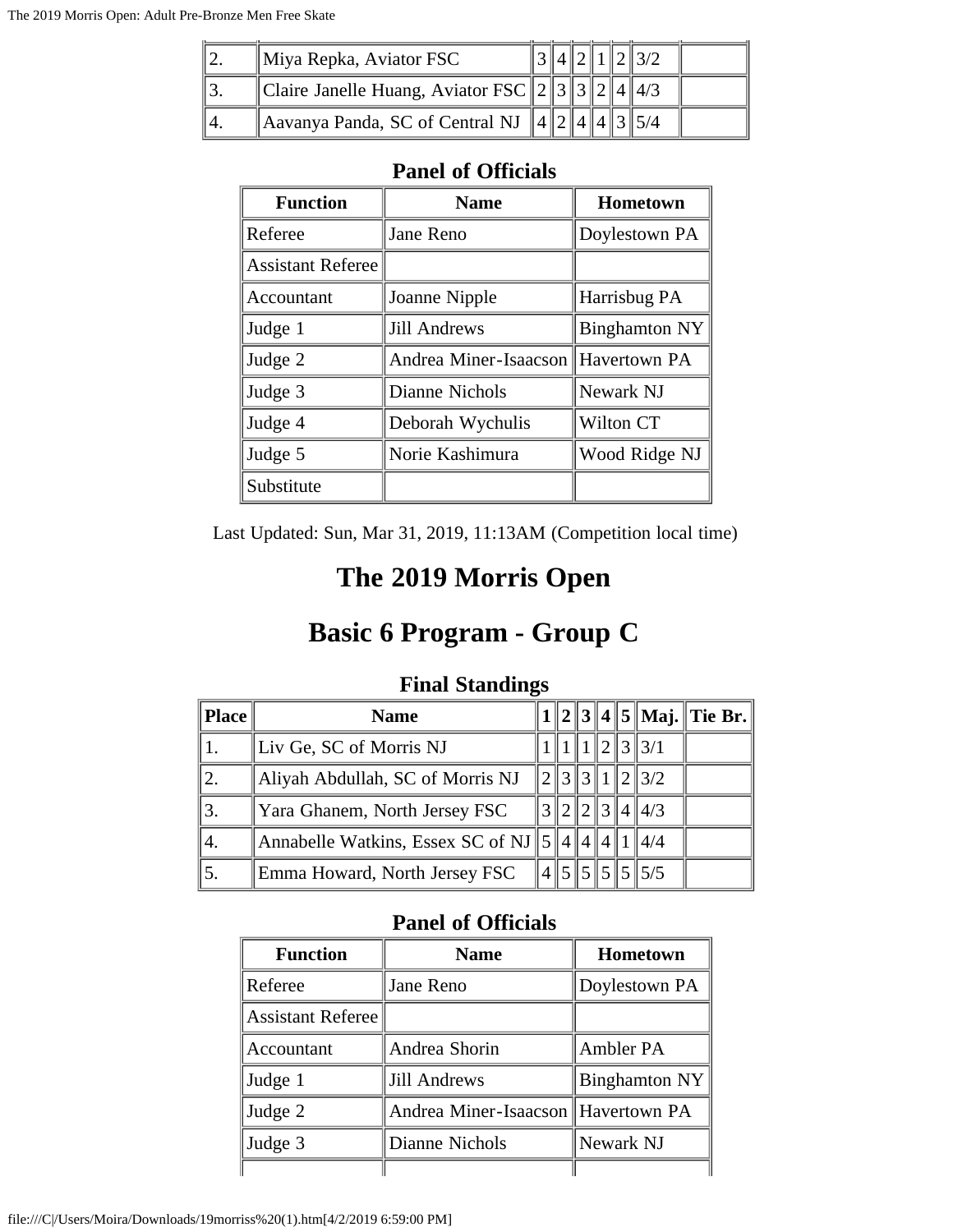| $\vert$ Judge 4 | Deborah Wychulis | $\parallel$ Wilton CT                 |
|-----------------|------------------|---------------------------------------|
| $\vert$ Judge 5 | Norie Kashimura  | $\parallel$ Wood Ridge NJ $\parallel$ |
| Substitute      |                  |                                       |

Last Updated: Sun, Mar 31, 2019, 11:20AM (Competition local time)

# **The 2019 Morris Open**

## **Basic Skills 2 Elements**

### **Final Standings**

| <b>Place</b> | <b>Name</b>                                          |  |  |  |  |
|--------------|------------------------------------------------------|--|--|--|--|
|              | Maia Mamaev, Bridgewater Blades                      |  |  |  |  |
|              | Lillianna Lopez, The SC of Saugerties $ 2  2  2  2 $ |  |  |  |  |

### **Panel of Officials**

| <b>Function</b>          | <b>Name</b>                        | Hometown             |
|--------------------------|------------------------------------|----------------------|
| Referee                  | Jill Mueller                       | Montclair NJ         |
| <b>Assistant Referee</b> |                                    |                      |
| Accountant               | Katherine Imperatore               | Hillsdale NJ         |
| Judge 1                  | Linda Bacon                        | <b>Becket MA</b>     |
| Judge 2                  | Andrea Miner-Isaacson Havertown PA |                      |
| Judge 3                  | Jill Andrews                       | <b>Binghamton NY</b> |
| Judge 4                  | Deborah Wychulis                   | Wilton CT            |
| Judge 5                  | Kyoko Hikita                       | Palisades Park NJ    |
| Substitute               |                                    |                      |

Last Updated: Sun, Mar 31, 2019, 09:47AM (Competition local time)

## **The 2019 Morris Open**

## **Basic Skills 4 Elements**

#### **Final Standings**

| <b>Place</b> | <b>Name</b>                                                                      |  |  |         | $1  2  3  4  5  $ Maj. Tie Br. |
|--------------|----------------------------------------------------------------------------------|--|--|---------|--------------------------------|
|              | Grace Gu, North Jersey FSC                                                       |  |  |         |                                |
|              | Riley Toste, SC of Morris NJ                                                     |  |  | 11215/2 |                                |
|              | Sofie Lobjanidze, Edges of Philadelphia $3 \mid 3 \mid 3 \mid 2 \mid 3 \mid 5/3$ |  |  |         |                                |

### **Panel of Officials**

Ш

I

file:///C|/Users/Moira/Downloads/19morriss%20(1).htm[4/2/2019 6:59:00 PM]

Г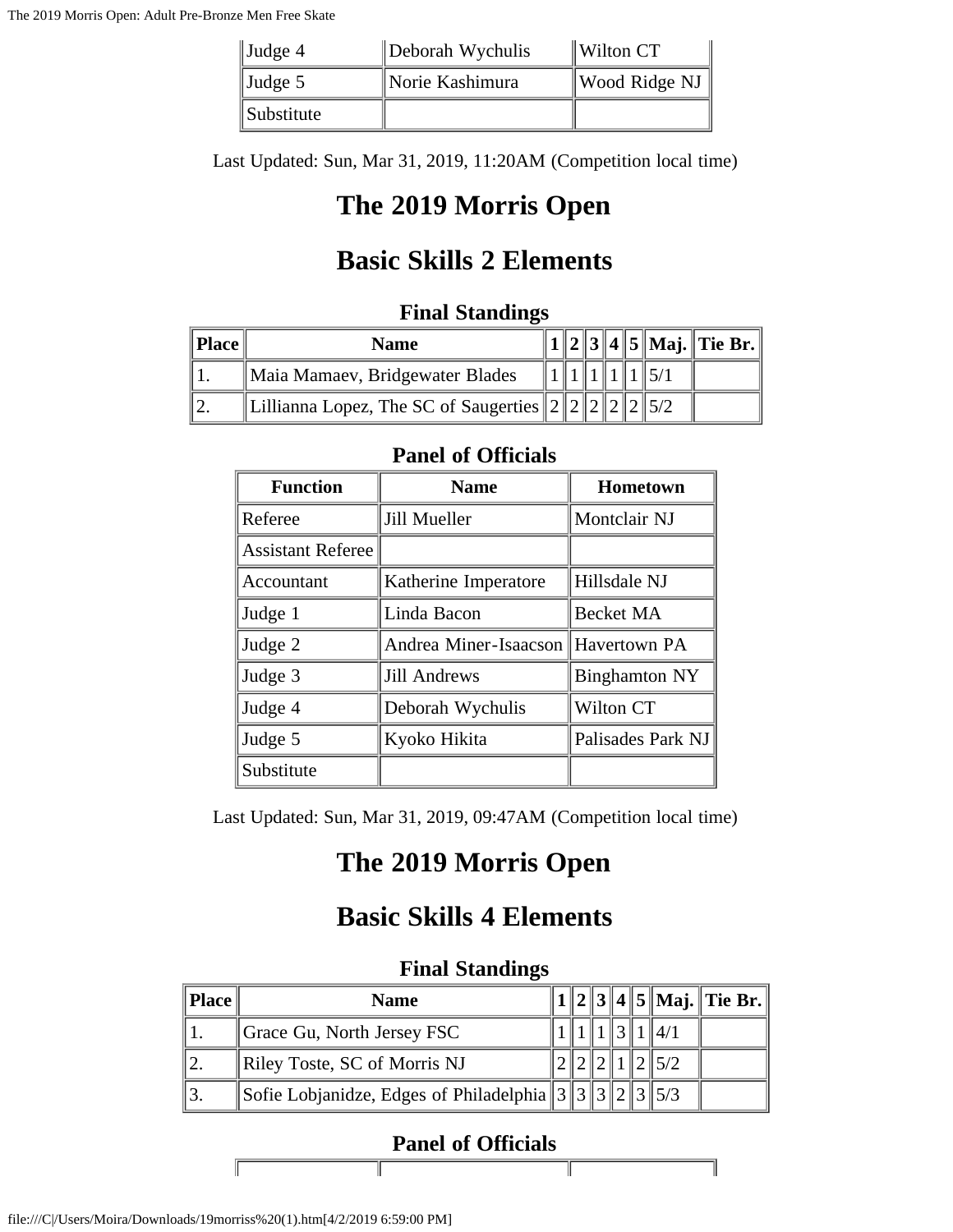| <b>Function</b>          | <b>Name</b>           | <b>Hometown</b>      |
|--------------------------|-----------------------|----------------------|
| Referee                  | Jill Mueller          | Montclair NJ         |
| <b>Assistant Referee</b> |                       |                      |
| Accountant               | Katherine Imperatore  | Hillsdale NJ         |
| Judge 1                  | Linda Bacon           | <b>Becket MA</b>     |
| Judge 2                  | Andrea Miner-Isaacson | Havertown PA         |
| Judge 3                  | <b>Jill Andrews</b>   | <b>Binghamton NY</b> |
| Judge 4                  | Deborah Wychulis      | Wilton CT            |
| Judge 5                  | Kyoko Hikita          | Palisades Park NJ    |
| Substitute               |                       |                      |

Last Updated: Sun, Mar 31, 2019, 09:49AM (Competition local time)

## **The 2019 Morris Open**

## **Excel Beginner Free Skate - Group A**

### **Final Standings**

| Place | <b>Name</b>                                                       |  |  | $  1  2  3  4  5  $ Maj. | Tie Br.   |
|-------|-------------------------------------------------------------------|--|--|--------------------------|-----------|
|       | MaryLee Klausner, Wollman Ice Skating Rink $\ 2\ 1\ 3\ 1\ 1\ 3/1$ |  |  |                          |           |
| 12.   | Paris Zhang, Great Neck FSC                                       |  |  | $\ 2\ 1\ 2\ 2\ 5/2$      |           |
| 13.   | Delilah Buss, SC of Central New Jersey                            |  |  | $3\,3\,2\,3\,3\,5/3$     |           |
|       | Raquel Dixon, Ice House Of New Jers                               |  |  |                          | Withdrawn |

### **Panel of Officials**

| <b>Function</b>          | <b>Name</b>           | Hometown        |
|--------------------------|-----------------------|-----------------|
| Referee                  | Lisa Landon           | Colorado CO     |
| <b>Assistant Referee</b> |                       |                 |
| Accountant               | Joanne Nipple         | Harrisbug PA    |
| Judge 1                  | <b>Molly Marron</b>   | Phoenix AZ      |
| Judge 2                  | Dianne Nichols        | Newark NJ       |
| Judge 3                  | <b>Margaret Runde</b> | Glen Mills PA   |
| Judge 4                  | <b>Shirley Taylor</b> | Southborough MA |
| Judge 5                  | Deborah Wychulis      | Wilton CT       |
| Substitute               |                       |                 |

Last Updated: Fri, Mar 29, 2019, 12:42PM (Competition local time)

# **The 2019 Morris Open**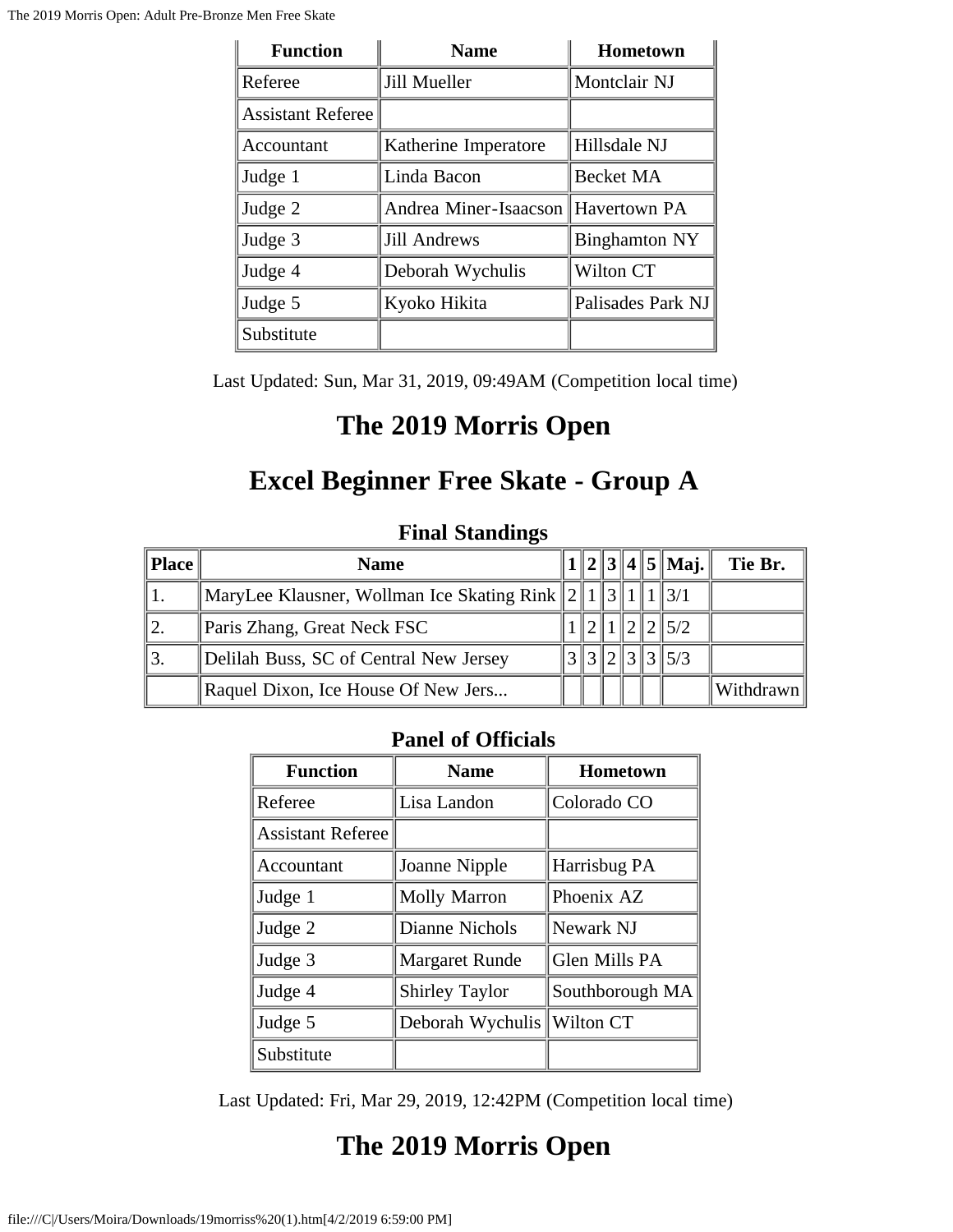## **Excel Beginner Free Skate - Group B**

| $\parallel$ Place $\parallel$ | <b>Name</b>                                        |  |  | $ 1  2  3  4  5  $ Maj.                          | Tie Br.   |
|-------------------------------|----------------------------------------------------|--|--|--------------------------------------------------|-----------|
|                               | Grace Klausner, Wollman Ice Skating Rink           |  |  | 1  1  5/1                                        |           |
| 2.                            | Brooke Klausner, Wollman Ice Skating Rink $222228$ |  |  |                                                  |           |
| 3.                            | Aaron Rogovoy, Old Bridge John Picco               |  |  | 3  3  4  3  2  4/3                               |           |
| 4.                            | Myrna Awad, Jersey Coast FSC                       |  |  | 4  4  5  4  5  3/4                               |           |
| 5.                            | Alexis Colangelo, The SC of Saugerties             |  |  | $5\frac{1}{5}$ 3 $\frac{1}{5}$ 4 $\frac{1}{5}$ 5 |           |
|                               | Kelly Dudonis, North Jersey FSC                    |  |  |                                                  | Withdrawn |

#### **Final Standings**

### **Panel of Officials**

| <b>Function</b>          | <b>Name</b>           | <b>Hometown</b> |
|--------------------------|-----------------------|-----------------|
| Referee                  | Lisa Landon           | Colorado CO     |
| <b>Assistant Referee</b> |                       |                 |
| Accountant               | <b>Andy Plasky</b>    | Cheltenham PA   |
| Judge 1                  | <b>Molly Marron</b>   | Phoenix AZ      |
| Judge 2                  | Dianne Nichols        | Newark NJ       |
| Judge 3                  | <b>Margaret Runde</b> | Glen Mills PA   |
| Judge 4                  | <b>Shirley Taylor</b> | Southborough MA |
| Judge 5                  | Deborah Wychulis      | Wilton CT       |
| Substitute               |                       |                 |

Last Updated: Fri, Mar 29, 2019, 12:59PM (Competition local time)

## **The 2019 Morris Open**

# **Excel High Beginner Free Skate - Group A**

|                  | $\sim$ $\sim$ $\sim$ $\sim$ $\sim$ $\sim$ $\sim$ $\sim$           |  |  |  |  |  |                    |                                |  |  |
|------------------|-------------------------------------------------------------------|--|--|--|--|--|--------------------|--------------------------------|--|--|
| Place            | <b>Name</b>                                                       |  |  |  |  |  |                    | $1  2  3  4  5  $ Maj. Tie Br. |  |  |
|                  | Leah Sharpe, North Jersey FSC                                     |  |  |  |  |  | 1111115/1          |                                |  |  |
| 2.               | Madison Lada, The Skating Club of NY                              |  |  |  |  |  | 2  2  5  2  3  3/2 |                                |  |  |
| $\overline{3}$ . | Charlotte Rose Hirsch, The Skating Club of NY $  4  3  3  4  3/3$ |  |  |  |  |  |                    |                                |  |  |
| 4.               | Alisha Zhang, Great Neck FSC                                      |  |  |  |  |  | 3  4  4  4  2  5/4 |                                |  |  |
| 5.               | Evelyn Blasucci, Jersey Coast FSC                                 |  |  |  |  |  | 6  5  2  5  5  4/5 |                                |  |  |
| 6.               | Kylie Barnes, The Rinx                                            |  |  |  |  |  | 5  6  6  6  5/6    |                                |  |  |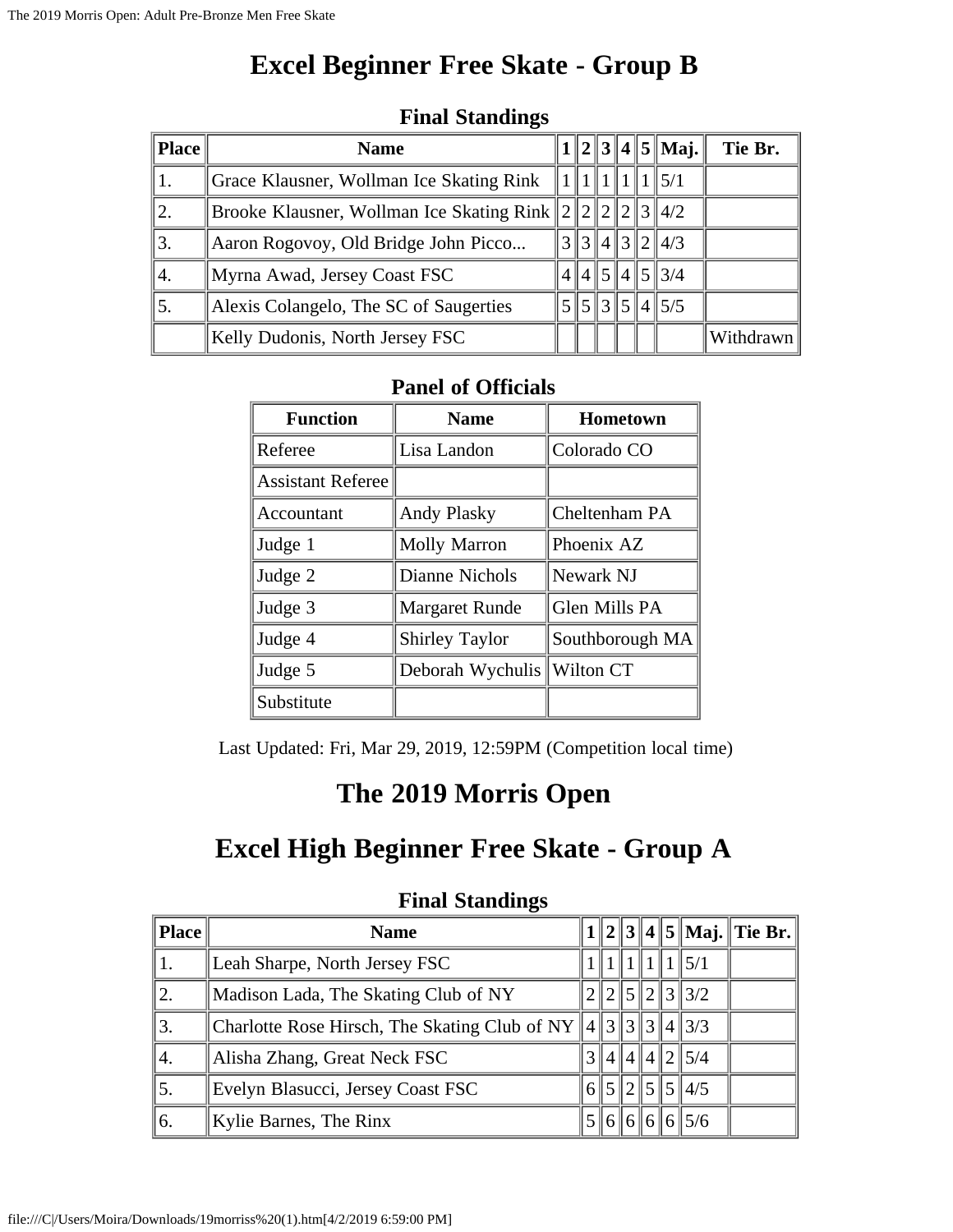| <b>Function</b>          | <b>Name</b>                       | Hometown      |
|--------------------------|-----------------------------------|---------------|
| Referee                  | Diana Wisner                      | Wilmington DE |
| <b>Assistant Referee</b> |                                   |               |
| Accountant               | Katherine Imperatore Hillsdale NJ |               |
| Judge 1                  | Linda Bacon                       | Becket MA     |
| Judge 2                  | Samantha Friedeman                | ∥Howell NJ    |
| Judge 3                  | Robert LaMontagne                 | Providence RI |
| Judge 4                  | Hal Marron                        | Phoenix AZ    |
| Judge 5                  | Jill Mueller                      | Montclair NJ  |
| Substitute               |                                   |               |

Last Updated: Fri, Mar 29, 2019, 01:13PM (Competition local time)

# **The 2019 Morris Open**

## **Excel High Beginner Free Skate - Group B**

### **Final Standings**

| <b>Place</b> | <b>Name</b>                                           |  |  |                    | $1  2  3  4  5  $ Maj. Tie Br. |
|--------------|-------------------------------------------------------|--|--|--------------------|--------------------------------|
|              | Adriana Ramos, The SC of Saugerties                   |  |  | 1  1  6  2  3/1    |                                |
| 12.          | Olivia Long-Kaline, Wollman Ice Skating Rink $222311$ |  |  | $\parallel$ 4/2    |                                |
| 13.          | Ashlyn Incantalupo, Jersey Coast FSC                  |  |  | 4  3  3  1  4  3/3 | TOM <sub>7</sub>               |
| 14.          | Savannah Casey, Wollman Ice Skating Rink              |  |  | 3 4 4 2 3 3/3      | TOM 8                          |
| 5.           | Alexandra Dionisio, North Jersey FSC                  |  |  | 5  5  6  4  6  3/5 | $\parallel$ tom 14 $\parallel$ |
| 6.           | Adells Johnson, Jersey Coast FSC                      |  |  | 6  6  5  5  5  3/5 | TOM 15                         |

| <b>Function</b>          | <b>Name</b>                  | Hometown         |
|--------------------------|------------------------------|------------------|
| Referee                  | Diana Wisner                 | Wilmington DE    |
| <b>Assistant Referee</b> |                              |                  |
| Accountant               | Joanne Nipple                | Harrisbug PA     |
| Judge 1                  | Linda Bacon                  | <b>Becket MA</b> |
| Judge 2                  | Samantha Friedeman Howell NJ |                  |
| Judge 3                  | Robert LaMontagne            | Providence RI    |
| Judge 4                  | Hal Marron                   | Phoenix AZ       |
| Judge 5                  | Jill Mueller                 | Montclair NJ     |
| Substitute               |                              |                  |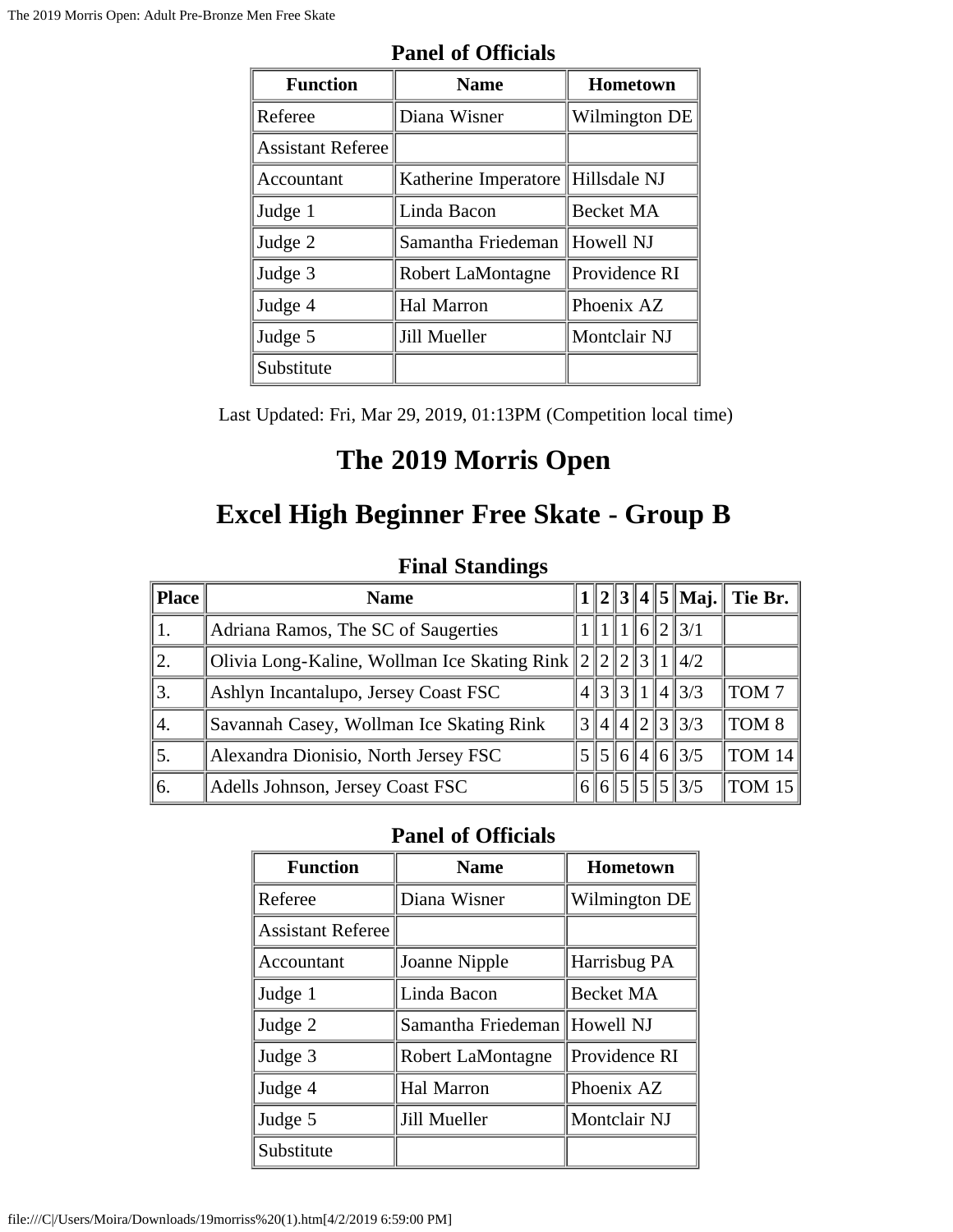Last Updated: Fri, Mar 29, 2019, 01:33PM (Competition local time)

### **The 2019 Morris Open**

## **Excel High Beginner Free Skate - Group C**

#### **Final Standings**

| <b>Place</b> | <b>Name</b>                                                       |  |                |                         | $1  2  3  4  5  $ Maj.    Tie Br. |
|--------------|-------------------------------------------------------------------|--|----------------|-------------------------|-----------------------------------|
|              | Amelia Lytkowski, Colonial SC of PA                               |  | $\ 3\ 2\ 1\ 1$ | $\parallel$ 3/1         |                                   |
| 12.          | Abigail Studer, SC of Morris NJ                                   |  |                | $1\, \,3\, \,3\, \,3/2$ |                                   |
| 3.           | Addie Kotsol, The SC of Saugerties                                |  |                | 3  2  3  4  2  4/3      |                                   |
| 4.           | Lauren Schessel, Sky Rink at Chelsea P                            |  |                | 414145534               |                                   |
|              | Dana Hillebrecht, Wollman Ice Skating Rink $\ 5\ 6\ 6\ 2\ 4\ 3/5$ |  |                |                         |                                   |
| 6.           | Gracie Meng, Metropolitan FSC                                     |  |                | 6  5  5  6  6  5/6      |                                   |

#### **Panel of Officials**

| <b>Function</b>          | <b>Name</b>                  | <b>Hometown</b> |
|--------------------------|------------------------------|-----------------|
| Referee                  | Diana Wisner                 | Wilmington DE   |
| <b>Assistant Referee</b> |                              |                 |
| Accountant               | <b>Andy Plasky</b>           | Cheltenham PA   |
| Judge 1                  | Linda Bacon                  | Becket MA       |
| Judge 2                  | Samantha Friedeman Howell NJ |                 |
| Judge 3                  | Robert LaMontagne            | Providence RI   |
| Judge 4                  | Hal Marron                   | Phoenix AZ      |
| Judge 5                  | Jill Mueller                 | Montclair NJ    |
| Substitute               |                              |                 |

Last Updated: Fri, Mar 29, 2019, 01:49PM (Competition local time)

### **The 2019 Morris Open**

### **Excel Juvenile Free Skate**

| <b>Place</b> | <b>Name</b>                                                              |  |  |               |                 | .1    2    3    4    5    Maj.    Tie Br. |
|--------------|--------------------------------------------------------------------------|--|--|---------------|-----------------|-------------------------------------------|
|              | Jocelyn Belena, Wollman Ice Skating Rink    1    5    2    2    2    4/2 |  |  |               |                 |                                           |
|              | Chloe Seo, SC Of Southern New Je                                         |  |  |               | $\parallel$ 3/2 |                                           |
|              | Hannah Lee, Knickerbocker FSC                                            |  |  | $\parallel$ 3 | $\ 4/3$         |                                           |
| ۰4.          | Emma Hendricks, The SC of Saugerties                                     |  |  |               | 4/4             |                                           |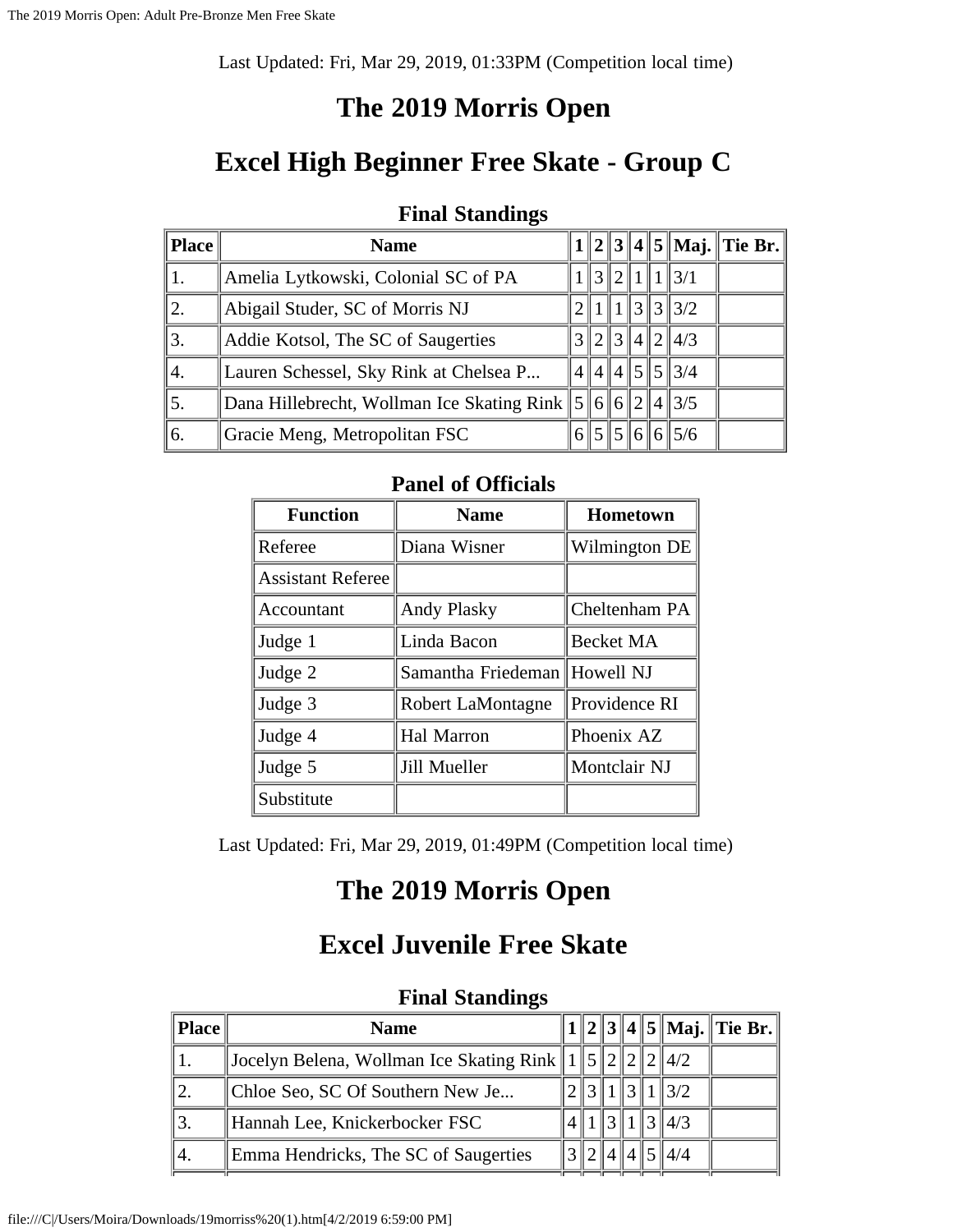5. | Lori Cornelius, Knickerbocker FSC  $||5||4||5||5||4||5/5$ 

| <b>Function</b>          | <b>Name</b>           | <b>Hometown</b> |  |  |  |  |  |  |  |
|--------------------------|-----------------------|-----------------|--|--|--|--|--|--|--|
| Referee                  | E Richie Van Vliet    | Lima NY         |  |  |  |  |  |  |  |
| <b>Assistant Referee</b> |                       |                 |  |  |  |  |  |  |  |
| Accountant               | Katherine Imperatore  | Hillsdale NJ    |  |  |  |  |  |  |  |
| Judge 1                  | Amelie Johnson        | Dover MA        |  |  |  |  |  |  |  |
| Judge 2                  | Dianne Nichols        | Newark NJ       |  |  |  |  |  |  |  |
| Judge 3                  | <b>Margaret Runde</b> | Glen Mills PA   |  |  |  |  |  |  |  |
| Judge 4                  | Shirley Taylor        | Southborough MA |  |  |  |  |  |  |  |
| Judge 5                  | Deborah Wychulis      | Wilton CT       |  |  |  |  |  |  |  |
| Substitute               |                       |                 |  |  |  |  |  |  |  |

### **Panel of Officials**

Last Updated: Fri, Mar 29, 2019, 04:27PM (Competition local time)

## **The 2019 Morris Open**

## **Excel Pre-Juvenile Free Skate**

#### **Final Standings**

| Place | <b>Name</b>                                       |            |  |     | $  2  3  4  5  $ Maj. Tie Br.  |
|-------|---------------------------------------------------|------------|--|-----|--------------------------------|
|       | Kayla Molina, Rye FSC                             |            |  | 5/1 |                                |
|       | Olivia Farro, Jersey Coast FSC                    |            |  | 3/2 |                                |
|       | Veronica Tyagunov, Genesee FSC                    | 5  3  3  3 |  | 4/3 |                                |
| 4.    | ∥Hafsa Rahaman, Colonial SC of PA   2   4   4   5 |            |  | 3/4 | $\parallel$ tom 10 $\parallel$ |
|       | Katrina Harasts, SC of Morris NJ                  |            |  | 3/4 | TOM 11                         |

| <b>Function</b>          | <b>Name</b>           | Hometown        |
|--------------------------|-----------------------|-----------------|
| Referee                  | E Richie VanVliet     | Lima NY         |
| <b>Assistant Referee</b> |                       |                 |
| Accountant               | Katherine Imperatore  | Hillsdale NJ    |
| Judge 1                  | Amelie Johnson        | Dover MA        |
| Judge 2                  | Jill Mueller          | Montclair NJ    |
| Judge 3                  | <b>Margaret Runde</b> | Glen Mills PA   |
| Judge 4                  | <b>Shirley Taylor</b> | Southborough MA |
| Judge 5                  | Deborah Wychulis      | Wilton CT       |
| Substitute               |                       |                 |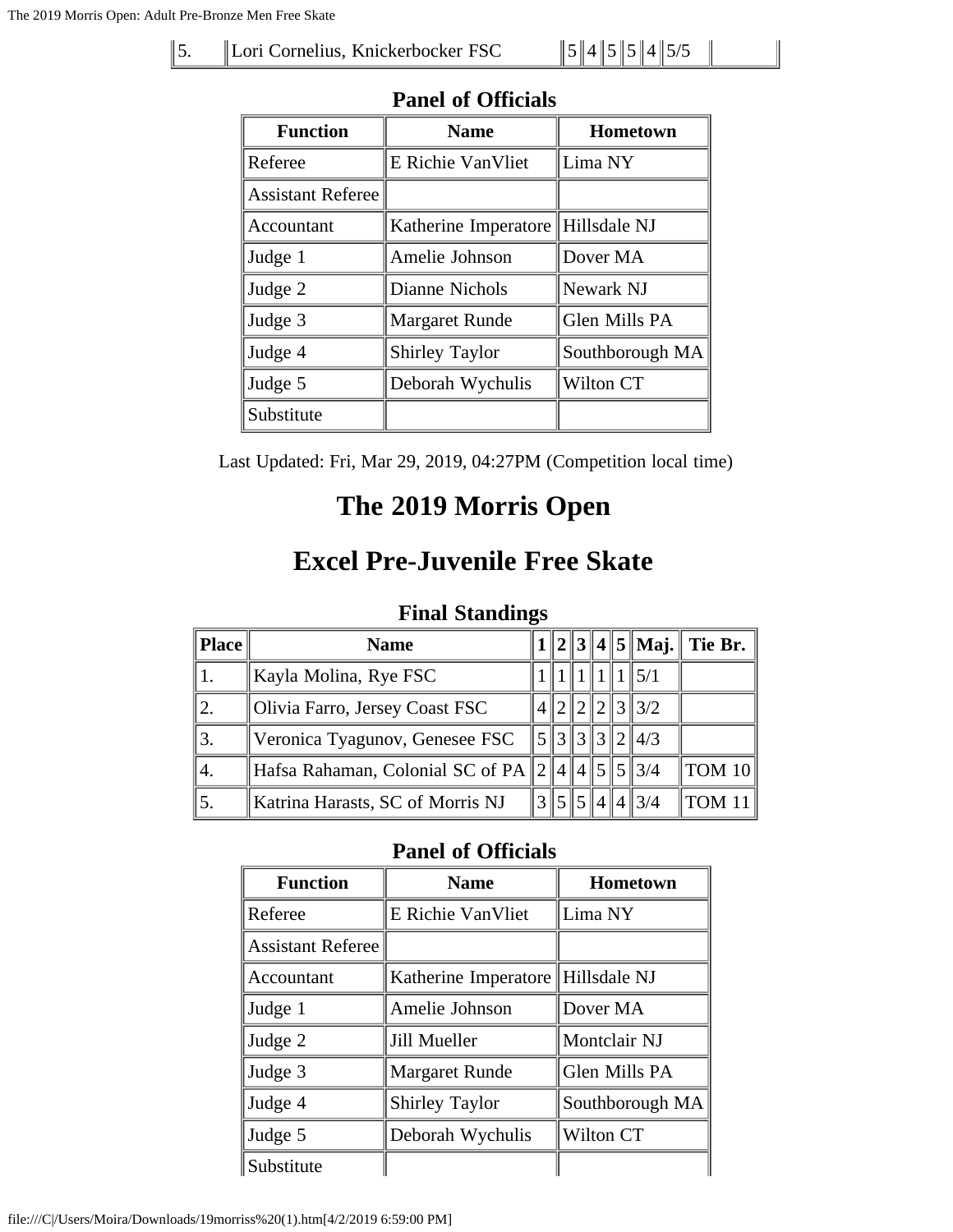Last Updated: Fri, Mar 29, 2019, 04:08PM (Competition local time)

 $\overline{\phantom{0}}$ 

### **The 2019 Morris Open**

## **Excel Preliminary Free Skate - Group A**

| <b>Final Standings</b> |
|------------------------|
|                        |

| <b>Place</b> | <b>Name</b>                                           |   |       |  | $1  2  3  4  5  $ Maj.   | Tie Br.   |
|--------------|-------------------------------------------------------|---|-------|--|--------------------------|-----------|
|              | Edmund Tso, Knickerbocker FSC                         |   | 4   1 |  | $\parallel$ 3/1          |           |
| 12.          | Methara Wickramasekera, Knickerbocker FSC 3 1 2 2 4/2 |   |       |  |                          |           |
| 3.           | Sydney Zipp, Jersey Coast FSC                         |   |       |  | $\ \,3\,\ 3\,\ 3\,\ 5/3$ |           |
| ٦4.          | Marina Li, Ice House Of New Jers                      | 4 |       |  | 414145/4                 |           |
|              | Lexi Nissinoff, Jersey Coast FSC                      |   |       |  |                          | Withdrawn |

#### **Panel of Officials**

| <b>Function</b>          | <b>Name</b>           | <b>Hometown</b> |
|--------------------------|-----------------------|-----------------|
| Referee                  | Jane Reno             | Doylestown PA   |
| <b>Assistant Referee</b> |                       |                 |
| Accountant               | Joanne Nipple         | Harrisbug PA    |
| Judge 1                  | Robert LaMontagne     | Providence RI   |
| Judge 2                  | <b>Shirley Taylor</b> | Southborough MA |
| Judge 3                  | <b>Molly Marron</b>   | Phoenix AZ      |
| Judge 4                  | Jill Mueller          | Montclair NJ    |
| Judge 5                  | Dianne Nichols        | Newark NJ       |
| Substitute               |                       |                 |

Last Updated: Fri, Mar 29, 2019, 03:29PM (Competition local time)

## **The 2019 Morris Open**

### **Excel Preliminary Free Skate - Group B**

|       | r mar Duanames                                           |  |  |  |  |  |                             |         |  |  |
|-------|----------------------------------------------------------|--|--|--|--|--|-----------------------------|---------|--|--|
| Place | <b>Name</b>                                              |  |  |  |  |  | $  2  3  4  5  $ Maj.       | Tie Br. |  |  |
|       | Laina Friedmann, The Skating Club of NY  3  1  2  1  3/1 |  |  |  |  |  |                             |         |  |  |
|       | Tessa Dramitinos, Knickerbocker FSC                      |  |  |  |  |  | 2 2 3 2 4/2                 |         |  |  |
|       | Lila Pilkington, SC of Morris NJ                         |  |  |  |  |  | 3131135/3                   |         |  |  |
| 4.    | Yeva Daniyel, Essex SC of NJ                             |  |  |  |  |  | $4\,$   5   5   4   4   3/4 |         |  |  |
|       |                                                          |  |  |  |  |  |                             |         |  |  |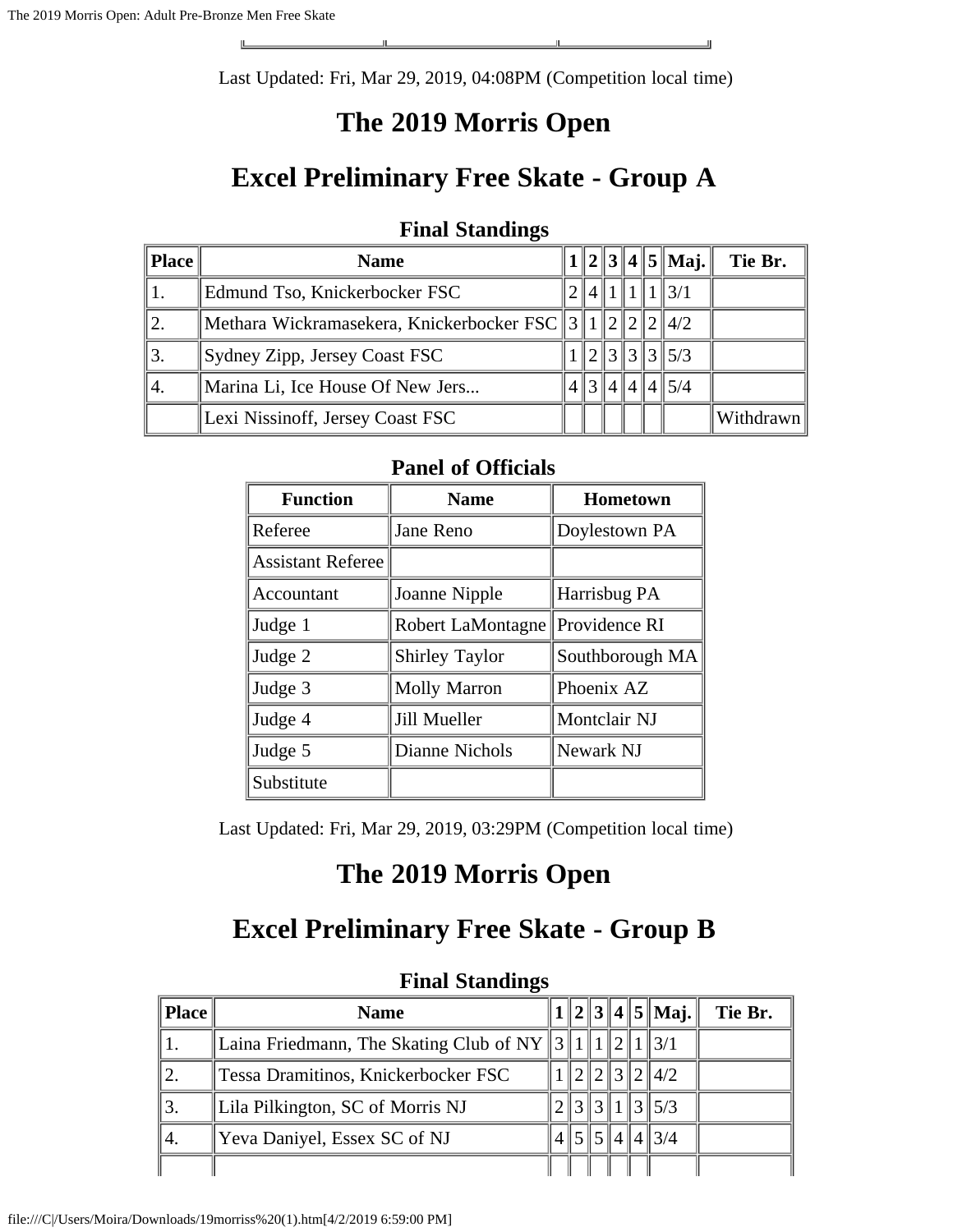| Katherine McCarthy, Jersey Coast FSC |  |  | $\ 5\ 4\ 4\ 5\ 5\ 5/5$ |                      |
|--------------------------------------|--|--|------------------------|----------------------|
| Angelye Zamor, Knickerbocker FSC     |  |  |                        | $\ W\$ ithdrawn $\ $ |

| <b>Function</b>          | <b>Name</b>           | <b>Hometown</b> |
|--------------------------|-----------------------|-----------------|
| Referee                  | Jane Reno             | Doylestown PA   |
| <b>Assistant Referee</b> |                       |                 |
| Accountant               | <b>Andy Plasky</b>    | Cheltenham PA   |
| Judge 1                  | Robert LaMontagne     | Providence RI   |
| Judge 2                  | Deborah Wychulis      | Wilton CT       |
| Judge 3                  | <b>Margaret Runde</b> | Glen Mills PA   |
| Judge 4                  | Jill Mueller          | Montclair NJ    |
| Judge 5                  | Dianne Nichols        | Newark NJ       |
| Substitute               |                       |                 |

Last Updated: Fri, Mar 29, 2019, 03:47PM (Competition local time)

# **The 2019 Morris Open**

# **Excel Pre-Preliminary Free Skate - Group A**

|  | <b>Final Standings</b> |
|--|------------------------|
|--|------------------------|

| Place      | <b>Name</b>                                                             |  |  |                           | $1  2  3  4  5  $ Maj. Tie Br. |
|------------|-------------------------------------------------------------------------|--|--|---------------------------|--------------------------------|
|            | Inuki Wickramasekera, Knickerbocker FSC    1    1    2    2    1    3/1 |  |  |                           |                                |
| 12.        | Chelsea Dunne, The Skating Club of NY                                   |  |  | 1215/2                    |                                |
| 3.         | Mia Hackerman, Atlantic City FSC                                        |  |  | $3\, 3\, 5\, 3\, 3\, 4/3$ |                                |
| 4.         | Rachel Hershkowitz, North Jersey FSC                                    |  |  | $\frac{5}{6}$ 6 4 5 4 4 5 |                                |
| $\vert$ 5. | Katie Lobjanidze, Edges of Philadelphia                                 |  |  | 6  4  3  6  5  3/5        | TOM 12                         |
| ∥6.        | Monalisa Chen, World Ice Arena (Coro                                    |  |  | 4  5  6  4  6  3/5        | TOM 13                         |

| <b>Function</b>   | <b>Name</b>                       | Hometown          |
|-------------------|-----------------------------------|-------------------|
| Referee           | Jane Reno                         | Doylestown PA     |
| Assistant Referee |                                   |                   |
| Accountant        | Katherine Imperatore Hillsdale NJ |                   |
| Judge 1           | <b>Molly Marron</b>               | Phoenix AZ        |
| Judge 2           | Dianne Nichols                    | Newark NJ         |
| Judge 3           | <b>Margaret Runde</b>             | Glen Mills PA     |
| Judge 4           | <b>Shirley Taylor</b>             | Southborough $MA$ |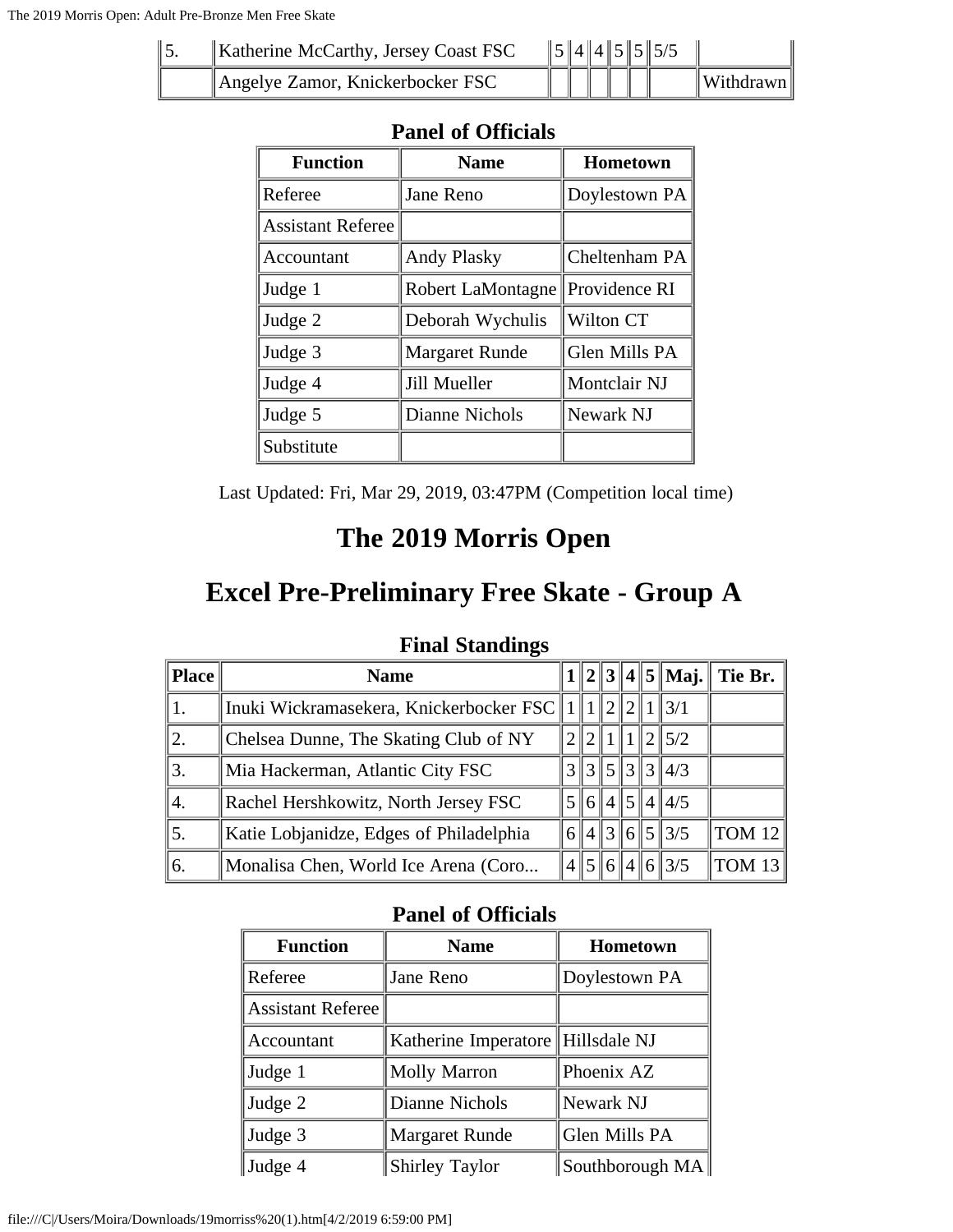| $\vert$ Judge 5   | Deborah Wychulis | $\parallel$ Wilton CT |
|-------------------|------------------|-----------------------|
| <i>Substitute</i> |                  |                       |

Last Updated: Fri, Mar 29, 2019, 02:14PM (Competition local time)

### **The 2019 Morris Open**

## **Excel Pre-Preliminary Free Skate - Group B**

| Place <sup>y</sup> | <b>Name</b>                                                     |  |               |  | $1  2  3  4  5  $ Maj.    | Tie Br.           |
|--------------------|-----------------------------------------------------------------|--|---------------|--|---------------------------|-------------------|
|                    | Sarah Bluberg, Sky Rink at Chelsea P                            |  |               |  | 2  2  1  2  6  4/2        |                   |
| 2.                 | Aurora Freeman, The SC of Saugerties                            |  |               |  | $1 \  2 \  5 \  5 \  3/2$ |                   |
| 3.                 | Sarah Powell, Igloo at Mt Laurel LTS                            |  |               |  | 3  3  4  1  1  4/3        |                   |
| 4.                 | Taylor Schauble, SC of Morris NJ                                |  |               |  | 4  4  3  3  4  5/4        |                   |
| 5.                 | Alexa Bloomquist, The Skating Club of NY $  7  5  5  4  3  4/5$ |  |               |  |                           |                   |
| 6.                 | Ava Schmadel, The SC of Saugerties                              |  | 6  7  7  6  2 |  | $\frac{3}{6}$             | TOM 14            |
| 17.                | Annabel Zheng, Jersey Coast FSC                                 |  | 5 6 6 7       |  | 3/6                       | TOM <sub>17</sub> |

#### **Final Standings**

### **Panel of Officials**

| <b>Function</b>          | <b>Name</b>           | <b>Hometown</b> |
|--------------------------|-----------------------|-----------------|
| Referee                  | Jane Reno             | Doylestown PA   |
| <b>Assistant Referee</b> |                       |                 |
| Accountant               | <b>Andy Plasky</b>    | Cheltenham PA   |
| Judge 1                  | <b>Molly Marron</b>   | Phoenix AZ      |
| Judge 2                  | Dianne Nichols        | Newark NJ       |
| Judge 3                  | <b>Margaret Runde</b> | Glen Mills PA   |
| Judge 4                  | <b>Shirley Taylor</b> | Southborough MA |
| Judge 5                  | Deborah Wychulis      | Wilton CT       |
| Substitute               |                       |                 |

Last Updated: Fri, Mar 29, 2019, 02:43PM (Competition local time)

### **The 2019 Morris Open**

## **Excel Pre-Preliminary Free Skate - Group C**

|                   | <b>Final Standings</b> |  |  |  |                              |
|-------------------|------------------------|--|--|--|------------------------------|
| $Place \parallel$ | Name                   |  |  |  | $ 2  3  4  5  $ Maj. Tie Br. |
|                   |                        |  |  |  |                              |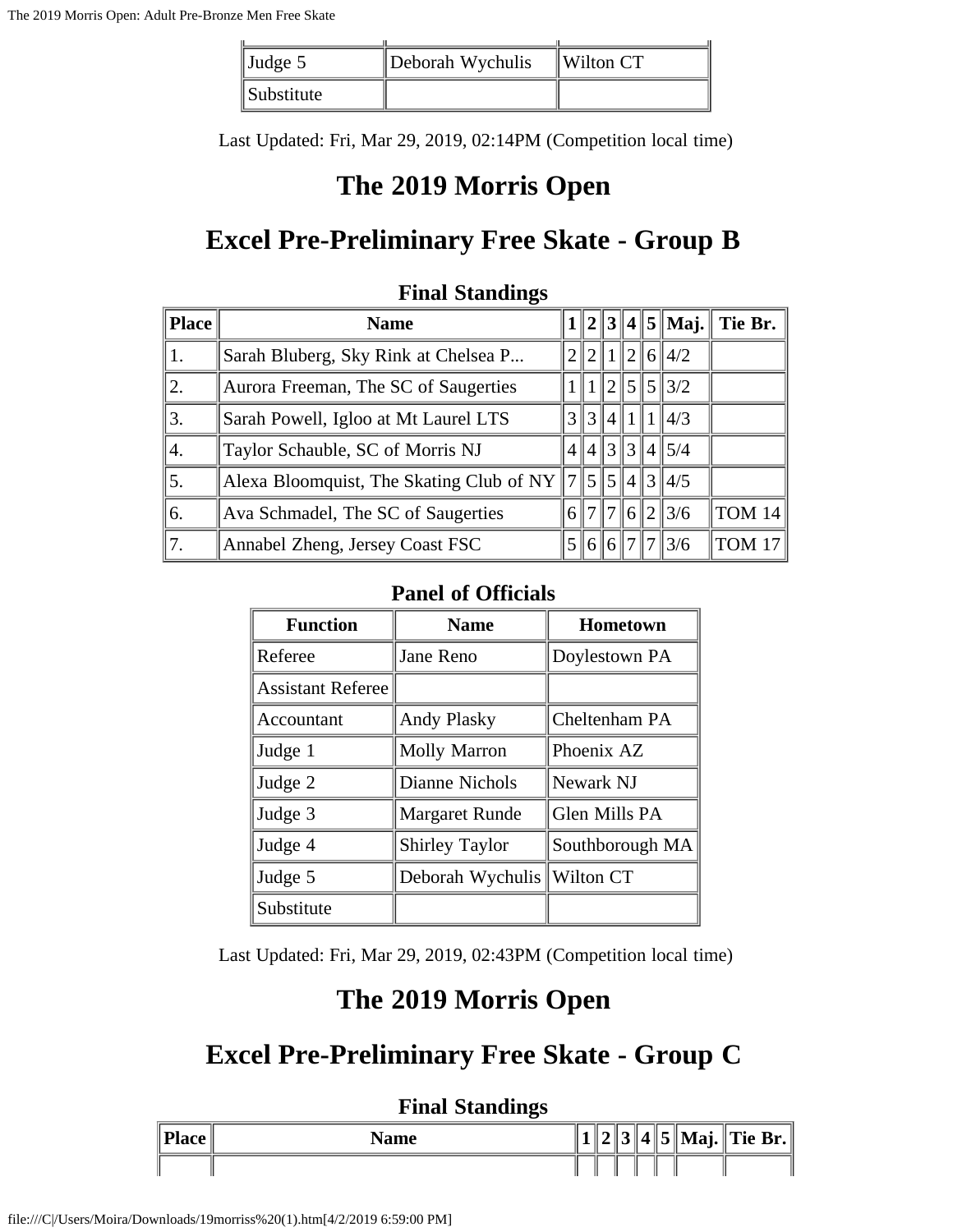| $\parallel$ 1. | Lily Hyman, Jersey Coast FSC                                  |  |  | 1  1  1  1  2  4/1      |                               |
|----------------|---------------------------------------------------------------|--|--|-------------------------|-------------------------------|
| 12.            | Abhilasha Kulkarni, SC of Central New Jersey $22 2 4 2 1 4/2$ |  |  |                         |                               |
| 3.             | Samantha Reagan, The Skating Club of NY                       |  |  | 3 3 2 4 4 3/3           | $\parallel$ TOM 8 $\parallel$ |
| 4.             | Gianna Cammarano, The Skating Club of NY                      |  |  | $\ 4\ 4\ 3\ 3\ 3\ 3/3$  | $^{\dagger}$ TOM 9            |
| 15.            | Max Feng, Sky Rink at Chelsea P                               |  |  | $\ 6\ 6\ 5\ 5\ 3/5$     |                               |
| 6.             | Sophia Correia, Jersey Coast FSC                              |  |  | $\frac{5}{5}$ 5 6 6 5/6 |                               |

| <b>Function</b>          | <b>Name</b>           | <b>Hometown</b> |
|--------------------------|-----------------------|-----------------|
| Referee                  | Jane Reno             | Doylestown PA   |
| <b>Assistant Referee</b> |                       |                 |
| Accountant               | Katherine Imperatore  | Hillsdale NJ    |
| Judge 1                  | Robert LaMontagne     | Providence RI   |
| Judge 2                  | Jill Mueller          | Montclair NJ    |
| Judge 3                  | <b>Margaret Runde</b> | Glen Mills PA   |
| Judge 4                  | <b>Shirley Taylor</b> | Southborough MA |
| Judge 5                  | Deborah Wychulis      | Wilton CT       |
| Substitute               |                       |                 |

Last Updated: Fri, Mar 29, 2019, 02:56PM (Competition local time)

# **The 2019 Morris Open**

## **Free Skate 1 Compulsory Moves**

### **Final Standings**

| $\ $ Place $\ $ | Name                                                       |  |  |  | 1    2    3    4    5    Maj.    Tie Br. |
|-----------------|------------------------------------------------------------|--|--|--|------------------------------------------|
|                 | $\ \text{Samaiya July, North Jersey FSC}\ 1\ 1\ 1\ 1\ 5/1$ |  |  |  |                                          |

| <b>Function</b>          | <b>Name</b>                     | <b>Hometown</b> |  |  |
|--------------------------|---------------------------------|-----------------|--|--|
| Referee                  | Jane Reno                       | Doylestown PA   |  |  |
| <b>Assistant Referee</b> |                                 |                 |  |  |
| Accountant               | Joanne Nipple                   | Harrisbug PA    |  |  |
| Judge 1                  | Amelie Johnson                  | Dover MA        |  |  |
| Judge 2                  | Dianne Nichols                  | Newark NJ       |  |  |
| Judge 3                  | <b>Margaret Runde</b>           | Glen Mills PA   |  |  |
| Judge 4                  | Sara Stephens                   | Marietta GA     |  |  |
| Judge 5                  | Norie Kashimura   Wood Ridge NJ |                 |  |  |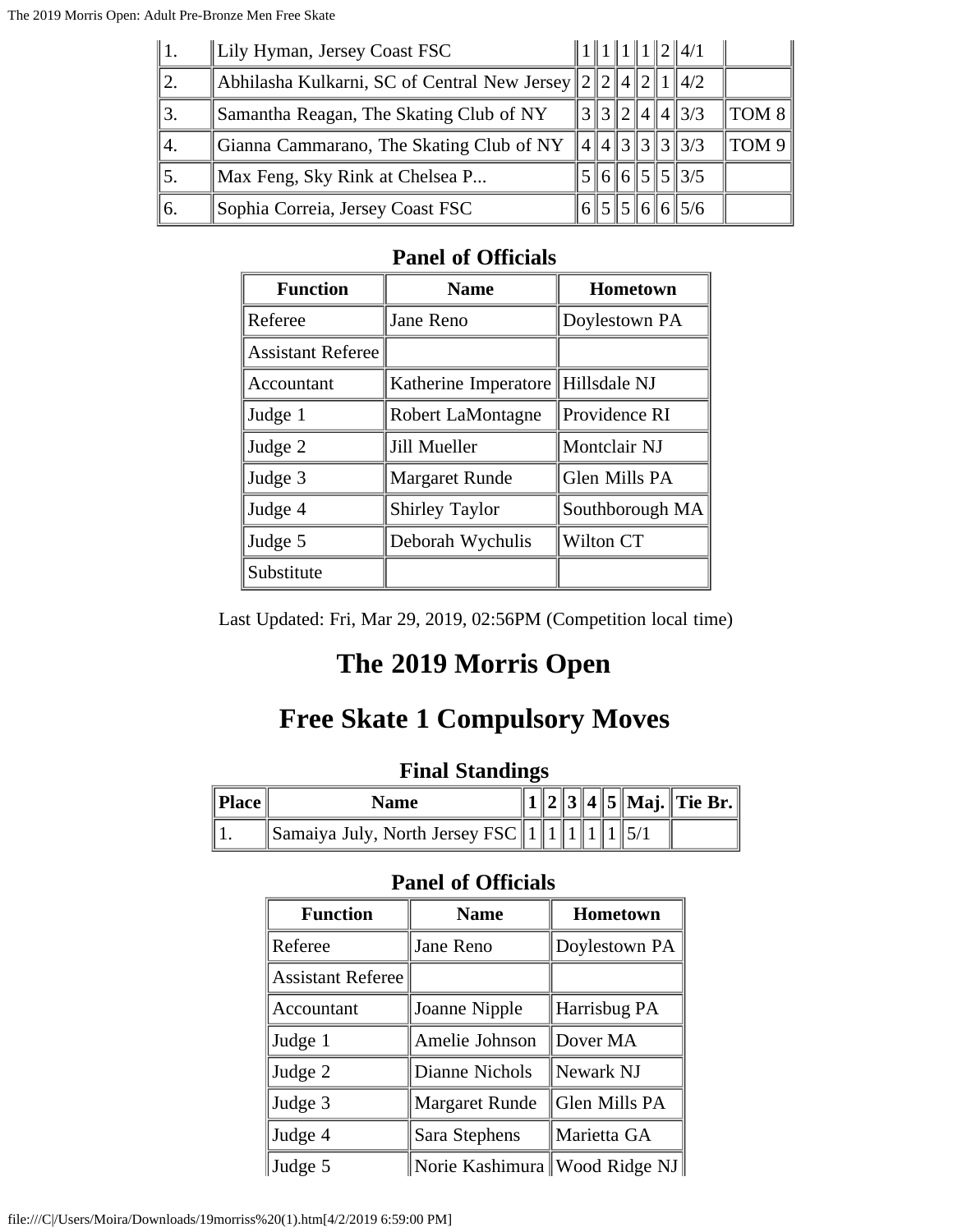| stitute.<br>publication |  |
|-------------------------|--|

Last Updated: Sun, Mar 31, 2019, 09:45AM (Competition local time)

## **The 2019 Morris Open**

### **Free Skate 1 Program - Group A**

| <b>Place</b> | <b>Name</b>                                                |             |  |                     | $1  2  3  4  5  $ Maj. Tie Br. |
|--------------|------------------------------------------------------------|-------------|--|---------------------|--------------------------------|
| 1.           | Searle Conches, North Jersey FSC                           |             |  | $\ 1\ 1\ 3\ 2\ 3/1$ |                                |
| 2.           | Vivian Warshawsky, North Jersey FSC $\ 2\ 3\ 3\ 1\ 1\ 3/2$ |             |  |                     |                                |
| 3.           | Maria Vazgryna, Aviator FSC                                | 2    4    2 |  | $4\frac{3}{3}$      |                                |
| 4.           | Samaiya July, North Jersey FSC                             |             |  | $14$ 2 4 3 5/4      |                                |
| 5.           | Gianna Patrone, Jersey Coast FSC                           |             |  |                     |                                |
| 6.           | Rylen Lukanin, North Jersey FSC                            |             |  | 6  6  6  6  5/6     |                                |

### **Final Standings**

#### **Panel of Officials**

| <b>Function</b>          | <b>Name</b>                  | <b>Hometown</b>   |
|--------------------------|------------------------------|-------------------|
| Referee                  | Deborah Wychulis   Wilton CT |                   |
| <b>Assistant Referee</b> |                              |                   |
| Accountant               | Andrea Shorin                | Ambler PA         |
| Judge 1                  | Linda Bacon                  | Becket MA         |
| Judge 2                  | Amelie Johnson               | Dover MA          |
| Judge 3                  | Jill Mueller                 | Montclair NJ      |
| Judge 4                  | <b>Margaret Runde</b>        | Glen Mills PA     |
| Judge 5                  | Kyoko Hikita                 | Palisades Park NJ |
| Substitute               |                              |                   |

Last Updated: Sun, Mar 31, 2019, 12:16PM (Competition local time)

### **The 2019 Morris Open**

### **Free Skate 1 Program - Group B**

| ∥Place ∥ | Name                             |  |  |  | 2 3 4 5 Maj. Tie Br. |
|----------|----------------------------------|--|--|--|----------------------|
|          | Maanvi Shah, SC of Central NJ    |  |  |  |                      |
|          | Gabriella Garber, Essex SC of NJ |  |  |  |                      |
|          |                                  |  |  |  |                      |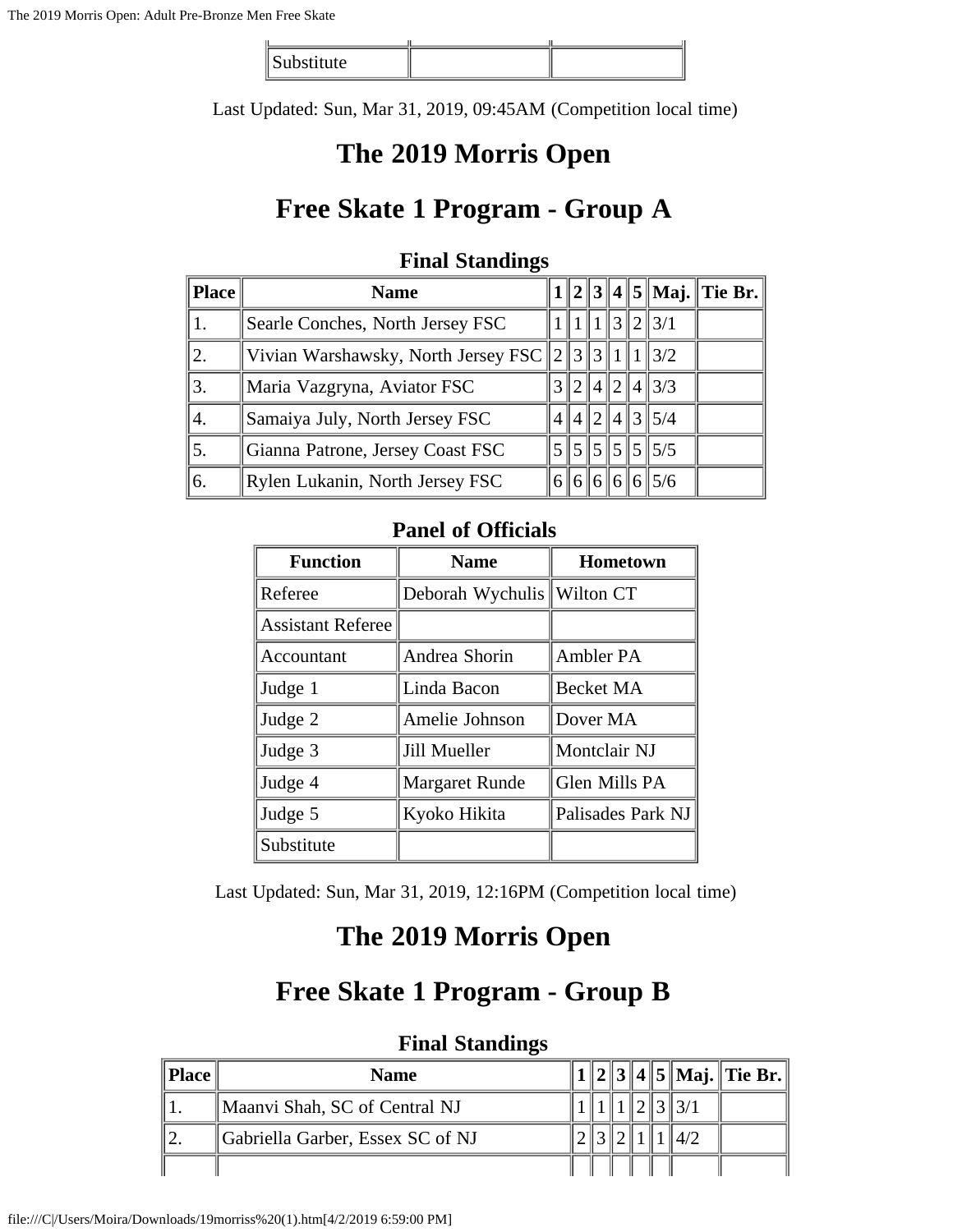| ∥3. | Olivia Marchelli, SC of Morris NJ                               |  |  | $\ 3\ 2\ 3\ 5\ 2\ 4/3$ |  |
|-----|-----------------------------------------------------------------|--|--|------------------------|--|
| ٦4. | Abigail Loeser, Mennen Learn to Skate                           |  |  | $\ 4\ 4\ 4\ 3\ 5\ 4/4$ |  |
|     | Sophia Dannenmann, Mennen Learn to Skate $\ 5\ 5\ 5\ 4\ 4\ 5/5$ |  |  |                        |  |
| 16. | Tavishi Deo, Mennen Learn to Skate                              |  |  | 66665/6                |  |

| <b>Function</b>          | <b>Name</b>                        | <b>Hometown</b>      |
|--------------------------|------------------------------------|----------------------|
| Referee                  | Jane Reno                          | Doylestown PA        |
| <b>Assistant Referee</b> |                                    |                      |
| Accountant               | Joanne Nipple                      | Harrisbug PA         |
| Judge 1                  | Jill Andrews                       | <b>Binghamton NY</b> |
| Judge 2                  | Linda Bacon                        | Becket MA            |
| Judge 3                  | Andrea Miner-Isaacson Havertown PA |                      |
| Judge 4                  | Dianne Nichols                     | Newark NJ            |
| Judge 5                  | Norie Kashimura                    | Wood Ridge NJ        |
| Substitute               |                                    |                      |

Last Updated: Sun, Mar 31, 2019, 12:28PM (Competition local time)

## **The 2019 Morris Open**

## **Free Skate 2 Compulsory Moves**

### **Final Standings**

| Place | <b>Name</b>                                                                        |  |  |  | 1  2  3  4  5  Maj.  Tie Br. |
|-------|------------------------------------------------------------------------------------|--|--|--|------------------------------|
|       | Chloe Archibald, The Skating Club of NY   $1$    $1$    $1$    $1$    $1$    $5/1$ |  |  |  |                              |

| <b>Function</b>          | <b>Name</b>           | Hometown      |
|--------------------------|-----------------------|---------------|
| Referee                  | Jane Reno             | Doylestown PA |
| <b>Assistant Referee</b> |                       |               |
| Accountant               | <b>Andy Plasky</b>    | Cheltenham PA |
| Judge 1                  | Amelie Johnson        | Dover MA      |
| Judge 2                  | Dianne Nichols        | Newark NJ     |
| Judge 3                  | <b>Margaret Runde</b> | Glen Mills PA |
| Judge 4                  | Sara Stephens         | Marietta GA   |
| Judge 5                  | Norie Kashimura       | Wood Ridge NJ |
| Substitute               |                       |               |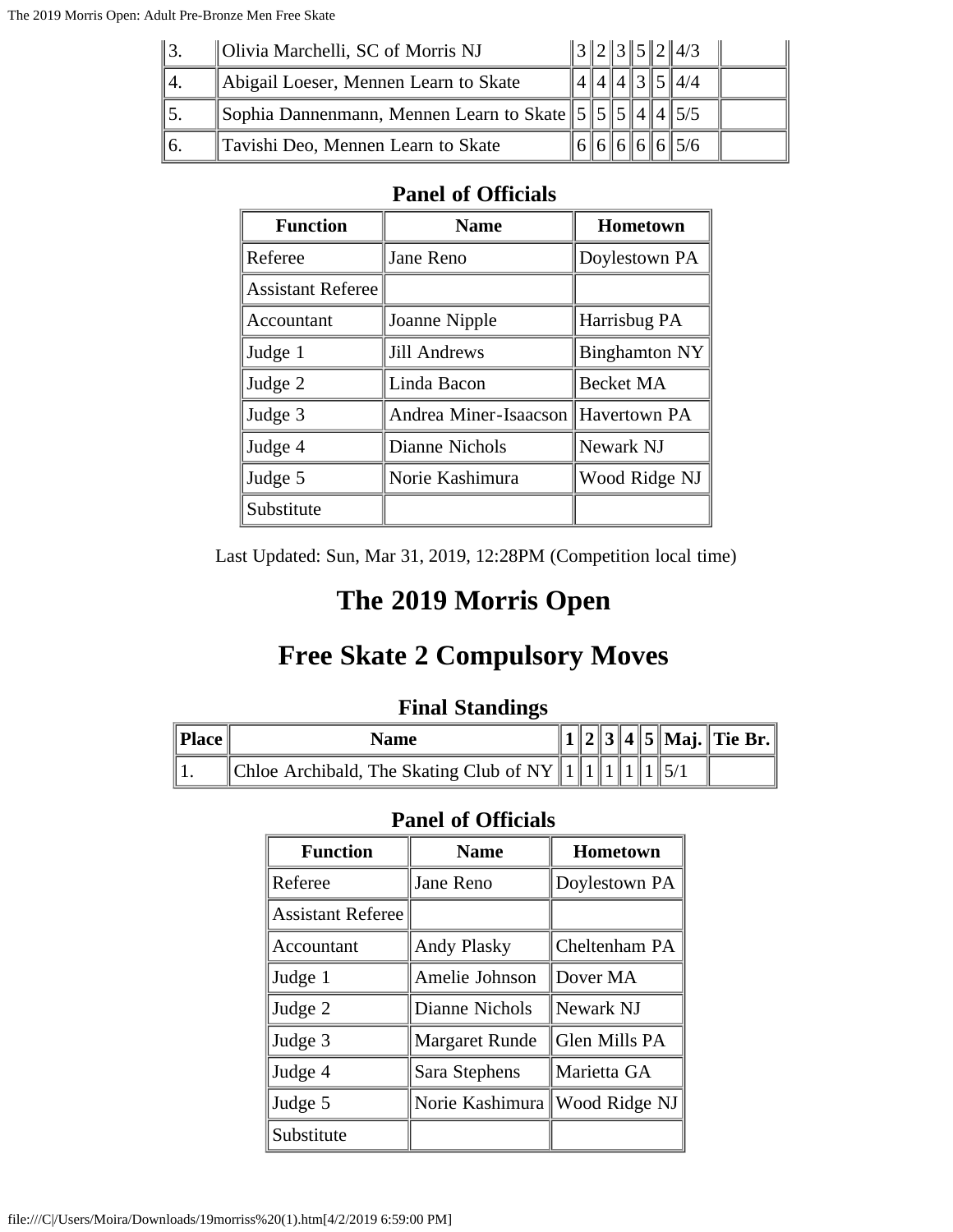Last Updated: Sun, Mar 31, 2019, 09:46AM (Competition local time)

# **The 2019 Morris Open**

# **Free Skate 2 Program - Group A**

#### **Final Standings**

| Place | <b>Name</b>                                                            |  |  |                 | 1    2    3    4    5    Maj.    Tie Br. |
|-------|------------------------------------------------------------------------|--|--|-----------------|------------------------------------------|
|       | Michelle Luo, Essex SC of NJ                                           |  |  | 4/1             |                                          |
| ٦2.   | Chloe Archibald, The Skating Club of NY                                |  |  | $\parallel$ 4/2 |                                          |
| ∥3.   | Raven Casanova-Santiago, The Skating Club of NY $\ 3\ 3\ 3\ 2\ 3\ 5/3$ |  |  |                 |                                          |

#### **Panel of Officials**

| <b>Function</b>          | <b>Name</b>                        | Hometown             |
|--------------------------|------------------------------------|----------------------|
| Referee                  | Jane Reno                          | Doylestown PA        |
| <b>Assistant Referee</b> |                                    |                      |
| Accountant               | Katherine Imperatore               | Hillsdale NJ         |
| Judge 1                  | <b>Jill Andrews</b>                | <b>Binghamton NY</b> |
| Judge 2                  | Linda Bacon                        | <b>Becket MA</b>     |
| Judge 3                  | Andrea Miner-Isaacson Havertown PA |                      |
| Judge 4                  | Dianne Nichols                     | Newark NJ            |
| Judge 5                  | Norie Kashimura                    | Wood Ridge NJ        |
| Substitute               |                                    |                      |

Last Updated: Sun, Mar 31, 2019, 12:35PM (Competition local time)

## **The 2019 Morris Open**

### **Free Skate 2 Program - Group B**

#### **Final Standings**

|     | <b>Name</b>                                                             |  |  |                               | $\ 1\ 2\ 3\ 4\ 5\ $ Maj. Tie Br. |
|-----|-------------------------------------------------------------------------|--|--|-------------------------------|----------------------------------|
|     | Claire Catena, Wollman Ice Skating Rink    1    3    1    4    1    3/1 |  |  |                               |                                  |
|     | Nora Jacobowitz, Essex SC of NJ                                         |  |  | $\parallel$ 3 $\parallel$ 3/2 |                                  |
|     | Anna Fidel, Wollman Ice Skating Rink                                    |  |  | $\ 3\ 4\ 4/3$                 |                                  |
| '4. | Sofia Cadabal, North Jersey FSC                                         |  |  | 5/4                           |                                  |

| <b>Function</b>     | <b>Name</b>  | Hometown     |
|---------------------|--------------|--------------|
| $\parallel$ Referee | Jill Mueller | Montclair NJ |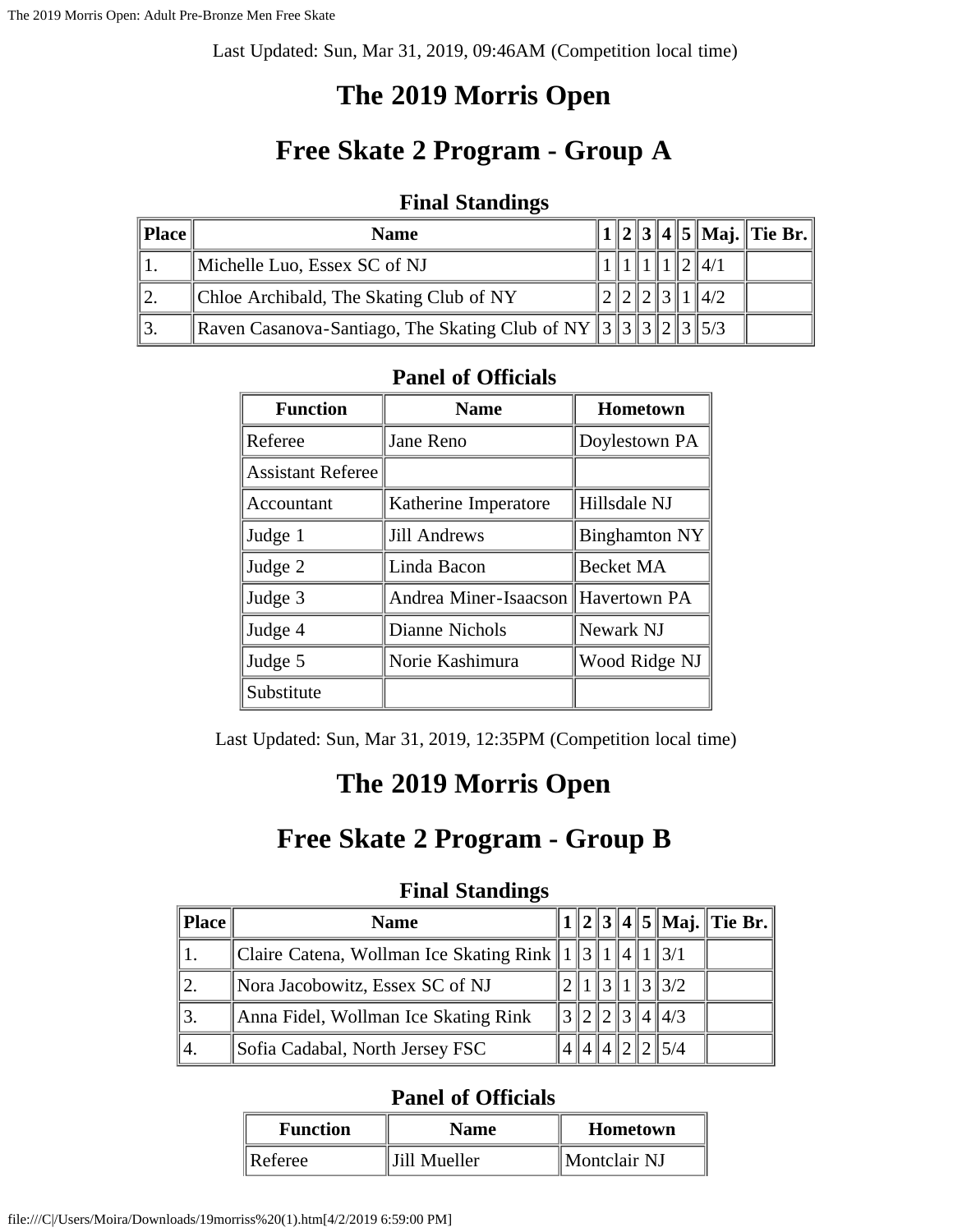| <b>Assistant Referee</b> |                                     |                   |
|--------------------------|-------------------------------------|-------------------|
| Accountant               | Katherine Imperatore   Hillsdale NJ |                   |
| Judge 1                  | Linda Bacon                         | <b>Becket MA</b>  |
| Judge 2                  | Amelie Johnson                      | Dover MA          |
| Judge 3                  | <b>Margaret Runde</b>               | Glen Mills PA     |
| Judge 4                  | Deborah Wychulis                    | Wilton CT         |
| Judge 5                  | Kyoko Hikita                        | Palisades Park NJ |
| Substitute               |                                     |                   |

Last Updated: Sun, Mar 31, 2019, 12:59PM (Competition local time)

## **The 2019 Morris Open**

# **Free Skate 3 Program**

### **Final Standings**

| Place | <b>Name</b>                            |  |  | $\ 2\ 3\ 4\ 5\ $ Maj. | Tie Br.   |
|-------|----------------------------------------|--|--|-----------------------|-----------|
|       | Sophie Dong, SC of Morris NJ           |  |  |                       |           |
|       | Katelyn Sun, SC of Central NJ          |  |  | 213/2                 |           |
|       | Olivia Rowell, Essex SC of NJ          |  |  | 131315/3              |           |
|       | Gabriella DiGeronimo, North Jersey FSC |  |  |                       | Withdrawn |

### **Panel of Officials**

| <b>Function</b>          | <b>Name</b>           | <b>Hometown</b>   |
|--------------------------|-----------------------|-------------------|
| Referee                  | Jill Mueller          | Montclair NJ      |
| <b>Assistant Referee</b> |                       |                   |
| Accountant               | Andrea Shorin         | Ambler PA         |
| Judge 1                  | Linda Bacon           | <b>Becket MA</b>  |
| Judge 2                  | Amelie Johnson        | Dover MA          |
| Judge 3                  | <b>Margaret Runde</b> | Glen Mills PA     |
| Judge 4                  | Deborah Wychulis      | Wilton CT         |
| Judge 5                  | Kyoko Hikita          | Palisades Park NJ |
| Substitute               |                       |                   |

Last Updated: Sun, Mar 31, 2019, 01:02PM (Competition local time)

# **The 2019 Morris Open**

# **Free Skate 4 Program - Group A**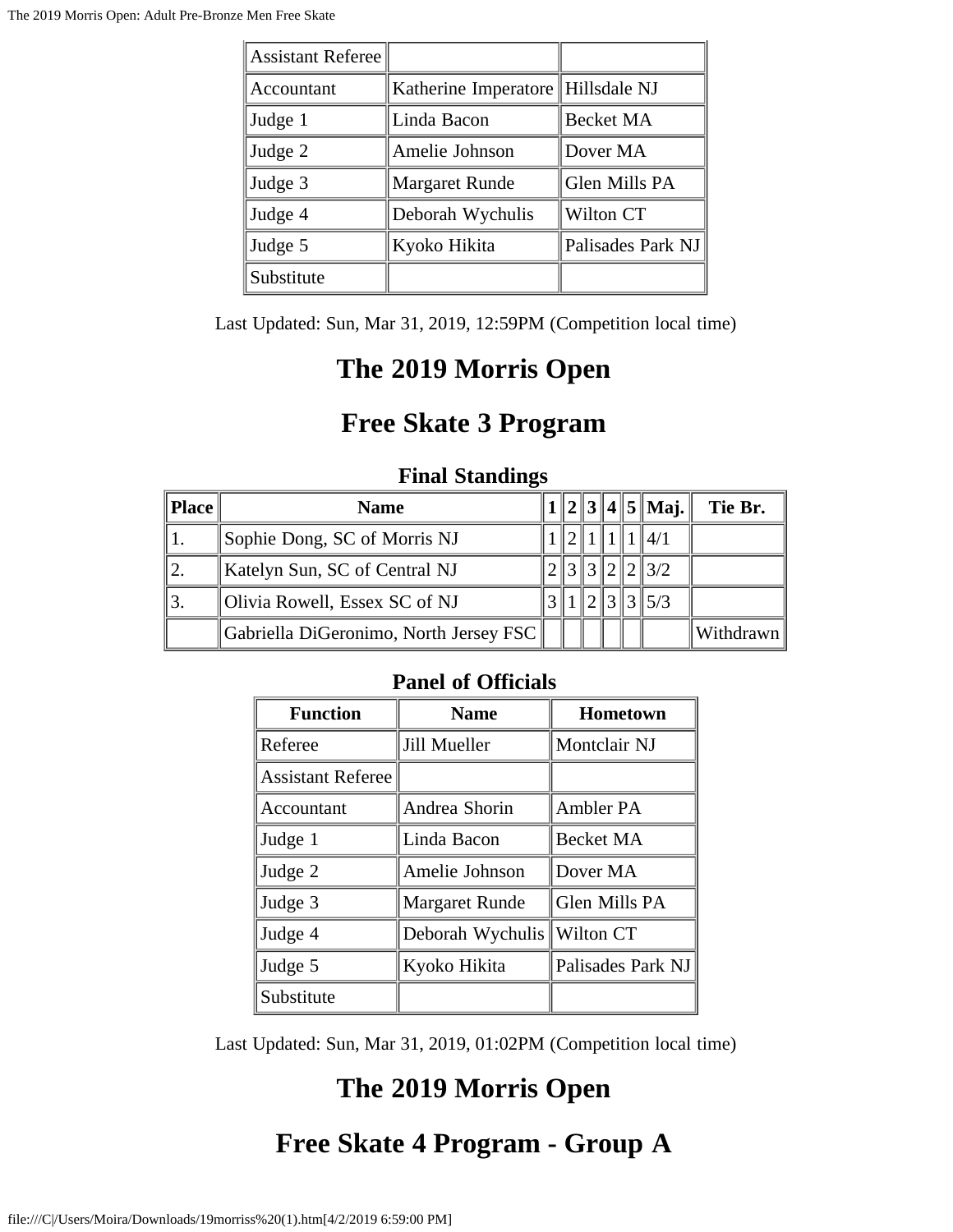| Place | <b>Name</b>                                                          |  |  |              | 1  2  3  4  5  Maj.  Tie Br. |
|-------|----------------------------------------------------------------------|--|--|--------------|------------------------------|
|       | Sophia Liu, SC of Morris NJ                                          |  |  | 1  2  1  4/2 |                              |
|       | Alexei Varah, Sky Rink at Chelsea P 3 2 2 1 3 3/2                    |  |  |              |                              |
|       | Claire Latkin, Sky Rink at Chelsea P    1    4    3    3    2    4/3 |  |  |              |                              |
| 44.   | $\parallel$ Mio Fujii, Jersey Coast FSC                              |  |  | $4\,$ 5/4    |                              |

#### **Final Standings**

#### **Panel of Officials**

| <b>Function</b>          | <b>Name</b>                        | <b>Hometown</b>      |
|--------------------------|------------------------------------|----------------------|
| Referee                  | Andrea Miner-Isaacson Havertown PA |                      |
| <b>Assistant Referee</b> |                                    |                      |
| Accountant               | Joanne Nipple                      | Harrisbug PA         |
| Judge 1                  | <b>Jill Andrews</b>                | <b>Binghamton NY</b> |
| Judge 2                  | Amelie Johnson                     | Dover MA             |
| Judge 3                  | Dianne Nichols                     | Newark NJ            |
| Judge 4                  | Jane Reno                          | Doylestown PA        |
| Judge 5                  | Norie Kashimura                    | Wood Ridge NJ        |
| Substitute               |                                    |                      |

Last Updated: Sun, Mar 31, 2019, 01:18PM (Competition local time)

## **The 2019 Morris Open**

### **Free Skate 4 Program - Group B**

#### **Final Standings**

| Place | <b>Name</b>                         |            |  | $1  2  3  4  5  $ Maj. | Tie Br.   |
|-------|-------------------------------------|------------|--|------------------------|-----------|
|       | Sophia Caiazzo, North Jersey FSC    |            |  |                        |           |
|       | Angelina Caiazzo, North Jersey FSC  |            |  | $\parallel$ 5/2        |           |
|       | Tiffany Tong, Aviator FSC           |            |  | $\ 3\ 3\ 3\ 4\ 4/3$    |           |
| 4.    | Mark Raskin, Essex SC of NJ         | 4  4  4  3 |  | $\parallel$ 5/4        |           |
|       | Caroline Loscalzo, North Jersey FSC |            |  |                        | Withdrawn |

| <b>Function</b>   | <b>Name</b>                        | <b>Hometown</b> |
|-------------------|------------------------------------|-----------------|
| Referee           | Andrea Miner-Isaacson Havertown PA |                 |
| Assistant Referee |                                    |                 |
| Accountant        | Andy Plasky                        | Cheltenham PA   |
|                   |                                    |                 |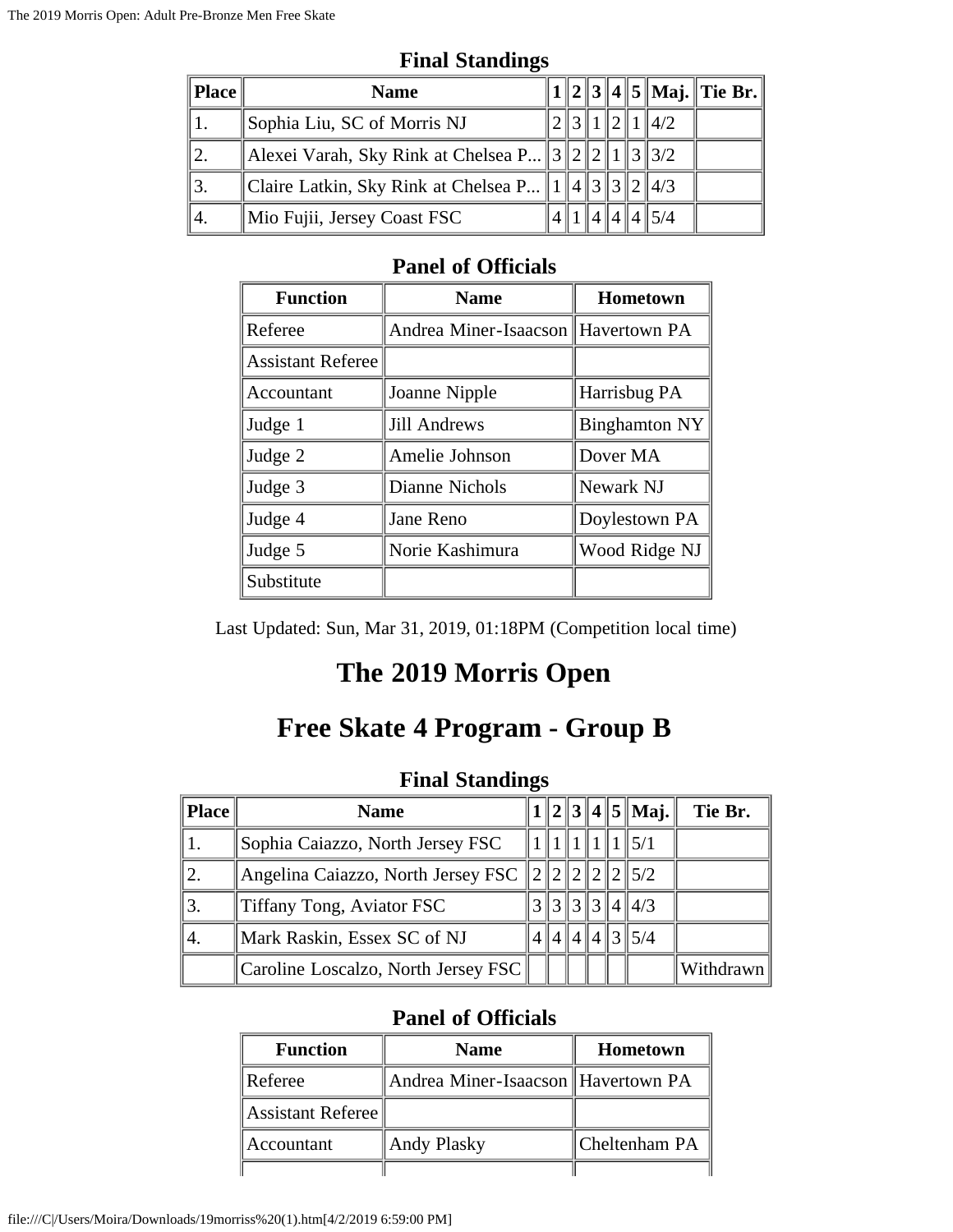| $\vert$ Judge 1 | Jill Andrews    | $\parallel$ Binghamton NY $\parallel$ |
|-----------------|-----------------|---------------------------------------|
| Judge 2         | Amelie Johnson  | Dover MA                              |
| Judge 3         | Dianne Nichols  | Newark NJ                             |
| Judge 4         | Jane Reno       | Doylestown PA                         |
| Judge 5         | Norie Kashimura | Wood Ridge NJ                         |
| Substitute      |                 |                                       |

Last Updated: Sun, Mar 31, 2019, 01:21PM (Competition local time)

## **The 2019 Morris Open**

### **Free Skate 5 Program**

### **Final Standings**

| Place | <b>Name</b>                                                 |                |  |  | $  2  3  4  5  $ Maj. | Tie Br.          |
|-------|-------------------------------------------------------------|----------------|--|--|-----------------------|------------------|
|       | Claire Strain, Essex SC of NJ                               |                |  |  | 2  2  3  6  3/2       |                  |
| 2.    | Isabel Duque, The Skating Club of NY $\ 3\ 4\ 3\ 2\ 2\ 4/3$ |                |  |  |                       |                  |
| 3.    | Maya-Sofia Popova, Essex SC of NJ                           | $\overline{4}$ |  |  | $\ 1\ 5\ 1\ 5\ 3/4$   | TOM <sub>6</sub> |
| 4.    | Alisa Gluhovsky, Essex SC of NJ                             |                |  |  | 5 6 4 3 3/4           | TOM <sub>8</sub> |
| 5.    | Ella Loscalzo, North Jersey FSC                             |                |  |  | 3 4 6 4 3/4           | TOM 11           |
| 6.    | Nora Auburn, The Skating Club of NY $  6  6  1$             |                |  |  | $\parallel$ 3/5       |                  |

#### **Panel of Officials**

| <b>Function</b>          | <b>Name</b>                       | Hometown          |
|--------------------------|-----------------------------------|-------------------|
| Referee                  | Jill Mueller                      | Montclair NJ      |
| <b>Assistant Referee</b> |                                   |                   |
| Accountant               | Katherine Imperatore Hillsdale NJ |                   |
| Judge 1                  | Linda Bacon                       | <b>Becket MA</b>  |
| Judge 2                  | Amelie Johnson                    | Dover MA          |
| Judge 3                  | <b>Margaret Runde</b>             | Glen Mills PA     |
| Judge 4                  | Deborah Wychulis                  | Wilton CT         |
| Judge 5                  | Kyoko Hikita                      | Palisades Park NJ |
| Substitute               |                                   |                   |

Last Updated: Sun, Mar 31, 2019, 01:35PM (Competition local time)

# **The 2019 Morris Open**

### **Free Skate 6 Program**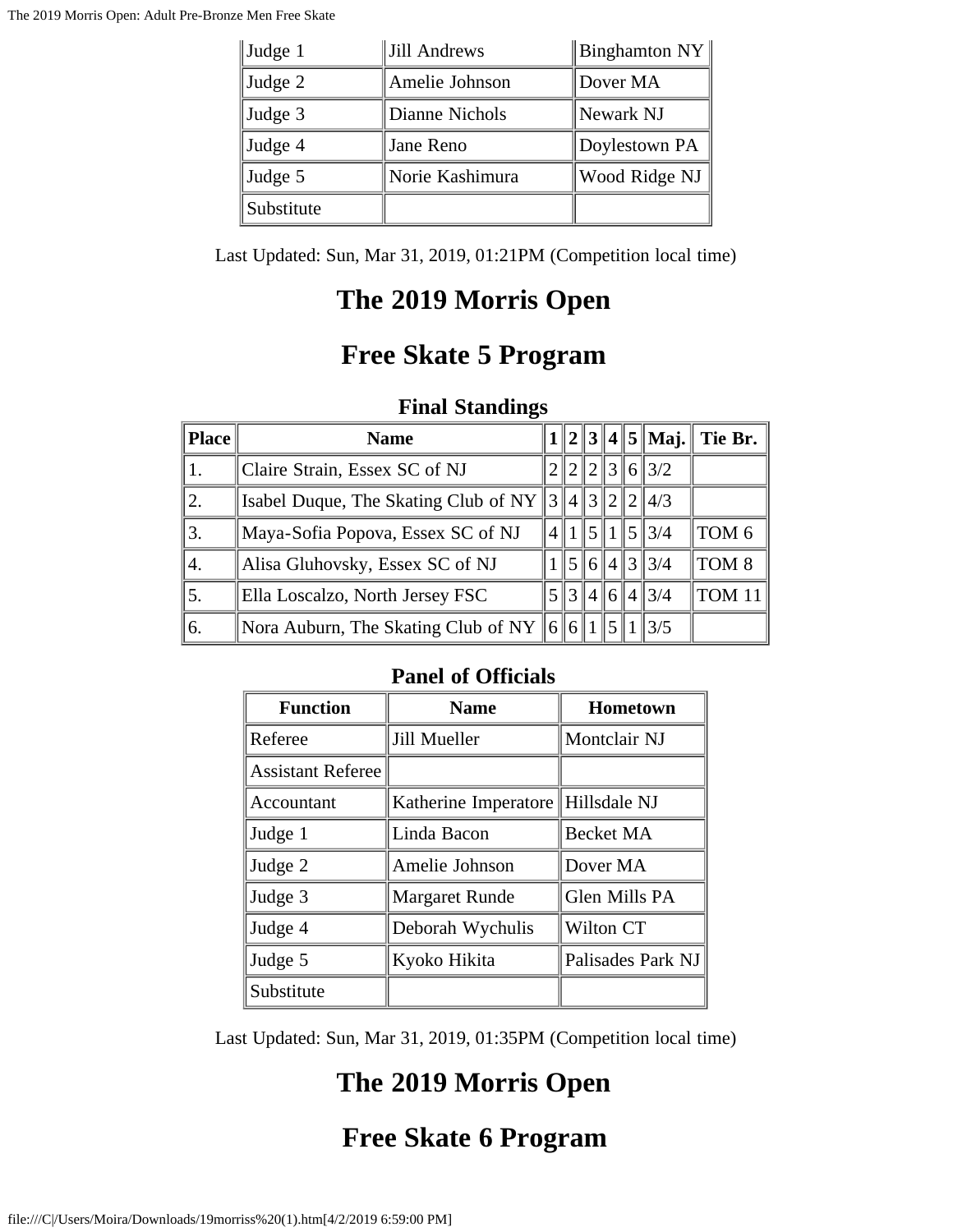|                 | $\blacksquare$ matrix $\blacksquare$                  |  |  |  |  |  |  |                                     |  |
|-----------------|-------------------------------------------------------|--|--|--|--|--|--|-------------------------------------|--|
| $\ $ Place $\ $ | <b>Name</b>                                           |  |  |  |  |  |  | 2    3    4    5    Maj.    Tie Br. |  |
|                 | Emily Hinge, Essex SC of NJ                           |  |  |  |  |  |  |                                     |  |
|                 | Angelica Hinge, Essex SC of NJ $\ 2\ 2\ 2\ 2\ 2\ 5/2$ |  |  |  |  |  |  |                                     |  |

**Final Standings**

#### **Panel of Officials**

| <b>Function</b>          | <b>Name</b>           | <b>Hometown</b>   |
|--------------------------|-----------------------|-------------------|
| Referee                  | Jill Mueller          | Montclair NJ      |
| <b>Assistant Referee</b> |                       |                   |
| Accountant               | Andrea Shorin         | Ambler PA         |
| Judge 1                  | Linda Bacon           | <b>Becket MA</b>  |
| Judge 2                  | Amelie Johnson        | Dover MA          |
| Judge 3                  | <b>Margaret Runde</b> | Glen Mills PA     |
| Judge 4                  | Deborah Wychulis      | Wilton CT         |
| Judge 5                  | Kyoko Hikita          | Palisades Park NJ |
| Substitute               |                       |                   |

Last Updated: Sun, Mar 31, 2019, 01:39PM (Competition local time)

## **The 2019 Morris Open**

# **No Test Free Skate - Group A**

| <b>Place</b> | <b>Name</b>                                                        |  |  |                      | $1  2  3  4  5  $ Maj. Tie Br. |
|--------------|--------------------------------------------------------------------|--|--|----------------------|--------------------------------|
|              | Emma Xu, Great Neck FSC                                            |  |  | 2  1  2  3/1         |                                |
| ۱2.          | Pauline Voronova, The Skating Club of NY                           |  |  | $\ 2\ 1\ 3\ 3\ 3/2$  |                                |
| '3.          | Leah White, SC Of Southern NJ                                      |  |  | 5 3 4 2 1 3/3        |                                |
| '4.          | Emily Chang, Essex SC of NJ                                        |  |  | 2  4  3  5  4  4/4   |                                |
| 5.           | Jasmine Gao, Essex SC of NJ                                        |  |  | $4\ 6\ 5\ 4\ 5\ 4/5$ |                                |
| 6.           | Makaley Taliercio, Ice House Of New Jers   6   5   6   6   6   5/6 |  |  |                      |                                |

#### **Final Standings**

| <b>Function</b>          | <b>Name</b>        | <b>Hometown</b> |
|--------------------------|--------------------|-----------------|
| Referee                  | Jane Reno          | Doylestown PA   |
| <b>Assistant Referee</b> |                    |                 |
| Accountant               | <b>Andy Plasky</b> | Cheltenham PA   |
| Judge 1                  | Jill Mueller       | Montclair NJ    |
|                          |                    |                 |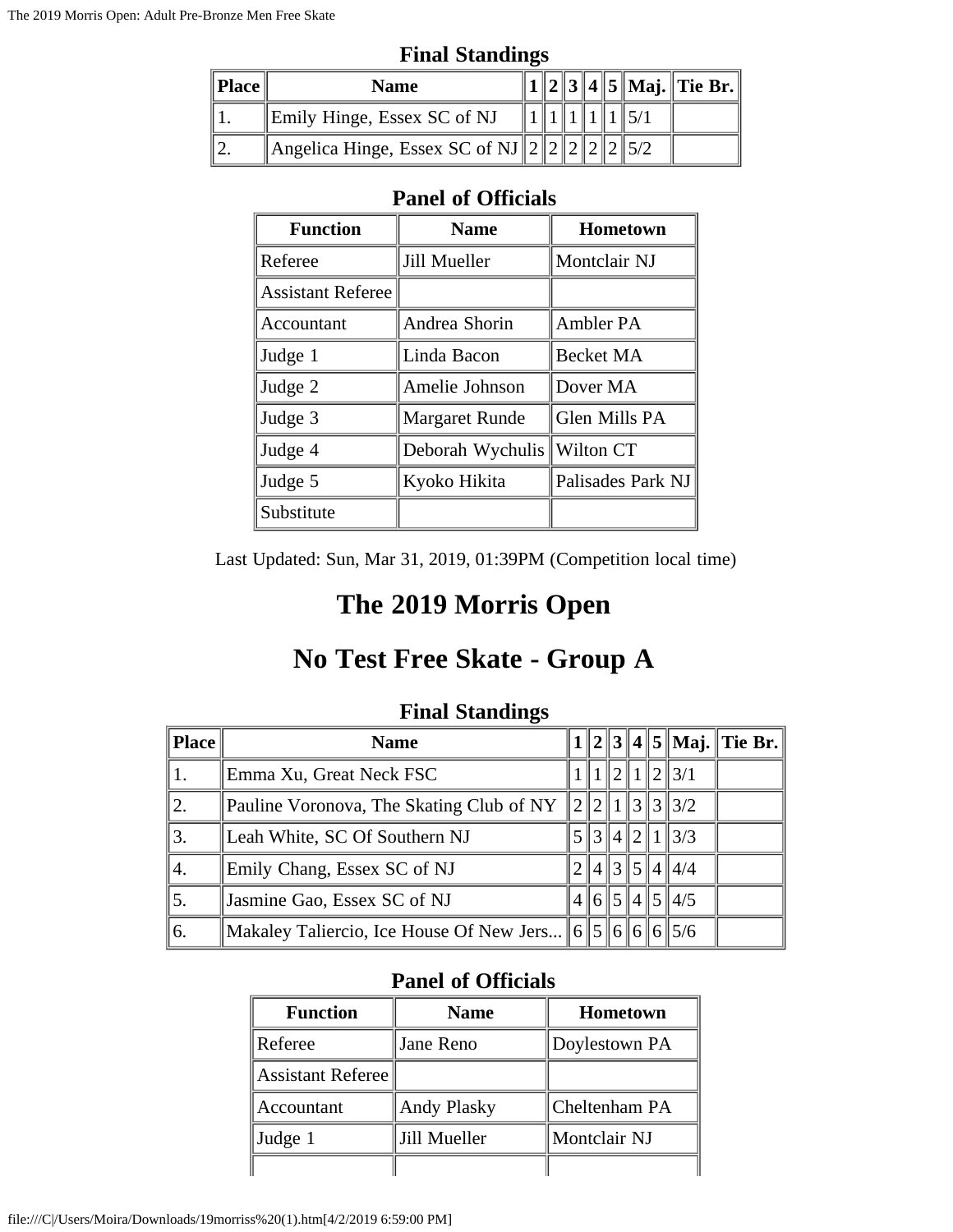| Judge 2    | Margaret Runde             | Glen Mills PA   |
|------------|----------------------------|-----------------|
| Judge 3    | <b>Shirley Taylor</b>      | Southborough MA |
| Judge 4    | E Richie VanVliet Lima NY  |                 |
| Judge 5    | Deborah Wychulis Wilton CT |                 |
| Substitute |                            |                 |

Last Updated: Fri, Mar 29, 2019, 04:56PM (Competition local time)

## **The 2019 Morris Open**

## **No Test Free Skate - Group B**

#### **Final Standings**

| Place   | <b>Name</b>                                                                   |  |  | $  2  3  4  5  $ Maj. | Tie Br.     |
|---------|-------------------------------------------------------------------------------|--|--|-----------------------|-------------|
| 1.      | Ruby Weiner, SC of Brewster                                                   |  |  | 5  1  1  6  2  3/2    | TOM 4       |
| 12.     | Anissa Mamaev, North Jersey FSC                                               |  |  | $\ 3\ 2\ 2\ 5\ 3/2$   | *** TIE *** |
| 12.     | Naomi Moffett, North Jersey FSC                                               |  |  | 2  2  4  1  4  3/2    | *** TIE *** |
| $\P$ 4. | Maia Piela, Ice House Of New Jers                                             |  |  | $3\,5\,6\,3\,1\,3/3$  |             |
| 5.      | Kathryn Goodfellow, SC Of Southern NJ                                         |  |  | 4  4  3  5  6  3/4    |             |
| 6.      | Madeline OConnor, Ice House Skating School    6    5    3    3    3    3    3 |  |  |                       |             |

### **Panel of Officials**

| <b>Function</b>          | <b>Name</b>                     | <b>Hometown</b> |  |  |
|--------------------------|---------------------------------|-----------------|--|--|
| Referee                  | Jane Reno                       | Doylestown PA   |  |  |
| <b>Assistant Referee</b> |                                 |                 |  |  |
| Accountant               | <b>Andy Plasky</b>              | Cheltenham PA   |  |  |
| Judge 1                  | Amelie Johnson   Dover MA       |                 |  |  |
| Judge 2                  | Jill Mueller                    | Montclair NJ    |  |  |
| Judge 3                  | Dianne Nichols    Newark NJ     |                 |  |  |
| Judge 4                  | Margaret Runde    Glen Mills PA |                 |  |  |
| Judge 5                  | <b>Shirley Taylor</b>           | Southborough MA |  |  |
| Substitute               |                                 |                 |  |  |

Last Updated: Fri, Mar 29, 2019, 05:16PM (Competition local time)

# **The 2019 Morris Open**

## **No Test Free Skate - Group C**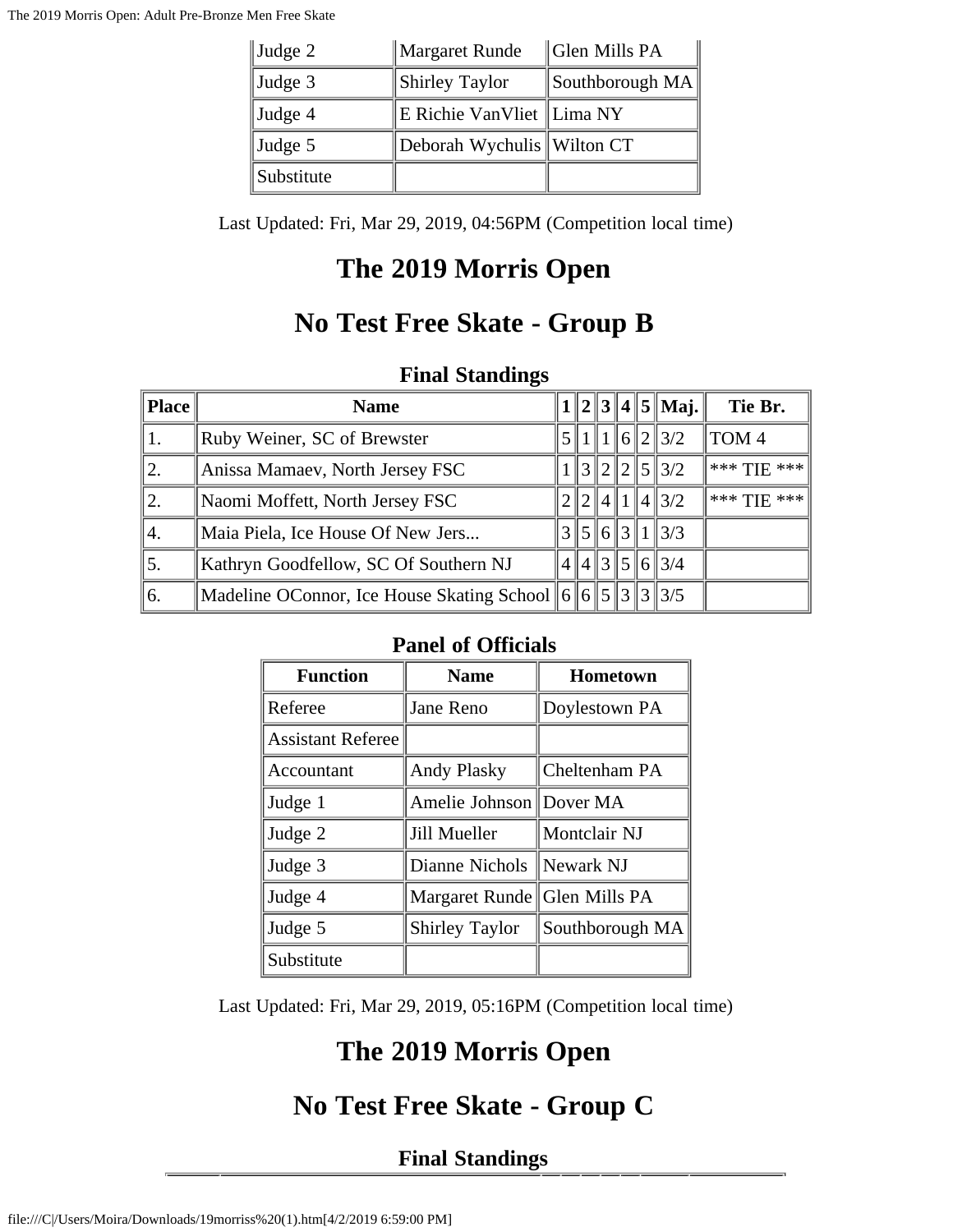| Place | <b>Name</b>                                                   |  |  | $1  2  3  4  5  $ Maj. | Tie Br.   |
|-------|---------------------------------------------------------------|--|--|------------------------|-----------|
|       | Aidan Rafferty, The Skating Club of NY $  4  2  1  1  1  3/1$ |  |  |                        |           |
|       | Sofia Colace, The Skating Club of NY                          |  |  | 1  3  2  2  4/2        |           |
|       | Chloe Fenton, SC Of Southern New Je $\ 3\ 4\ 2\ 3\ 3\ 4/3$    |  |  |                        |           |
| 14.   | Addison Konops, Essex SC of NJ                                |  |  | 4  4  5/4              |           |
|       | Mark Harra, Hudson Valley FSC                                 |  |  |                        | Withdrawn |

| <b>Function</b>          | <b>Name</b>                       | Hometown      |
|--------------------------|-----------------------------------|---------------|
| Referee                  | Jane Reno                         | Doylestown PA |
| <b>Assistant Referee</b> |                                   |               |
| Accountant               | Katherine Imperatore Hillsdale NJ |               |
| Judge 1                  | Amelie Johnson                    | Dover MA      |
| Judge 2                  | E Richie VanVliet                 | Lima NY       |
| Judge 3                  | Dianne Nichols                    | Newark NJ     |
| Judge 4                  | <b>Margaret Runde</b>             | Glen Mills PA |
| Judge 5                  | Deborah Wychulis                  | Wilton CT     |
| Substitute               |                                   |               |

Last Updated: Fri, Mar 29, 2019, 05:30PM (Competition local time)

# **The 2019 Morris Open**

### **No Test Free Skate - Group D**

### **Final Standings**

| Place | <b>Name</b>                                       |  |                       |  |                      | $1  2  3  4  5  $ Maj. Tie Br. |
|-------|---------------------------------------------------|--|-----------------------|--|----------------------|--------------------------------|
|       | Lily Ahlborn, Aviator FSC                         |  |                       |  | 3  3  1  1  2  3/2   | TO 10                          |
| 2.    | Gabrielle Chien, North Jersey FSC                 |  |                       |  | 4  3  2  1  3/2      | <b>TO 11</b>                   |
| 3.    | Catalina Narvaez, North Jersey FSC                |  |                       |  | 5  3  3/2            | TOM 5                          |
| 4.    | Erika Mihaylov, SC of Central NJ                  |  |                       |  | $4\ 2\ 5\ 3\ 4\ 4/4$ |                                |
| 5.    | Justine Gazzola, Hudson Valley FSC                |  | $6\frac{15}{4}$ 4 4 5 |  | 4/5                  |                                |
| 6.    | Robyn Schechtman, Hudson Valley FSC 5 6 6 6 6 5/6 |  |                       |  |                      |                                |

| <b>Function</b>   | <b>Name</b>                 | <b>Hometown</b> |
|-------------------|-----------------------------|-----------------|
| Referee           | E Richie VanVliet   Lima NY |                 |
| Assistant Referee |                             |                 |
|                   |                             |                 |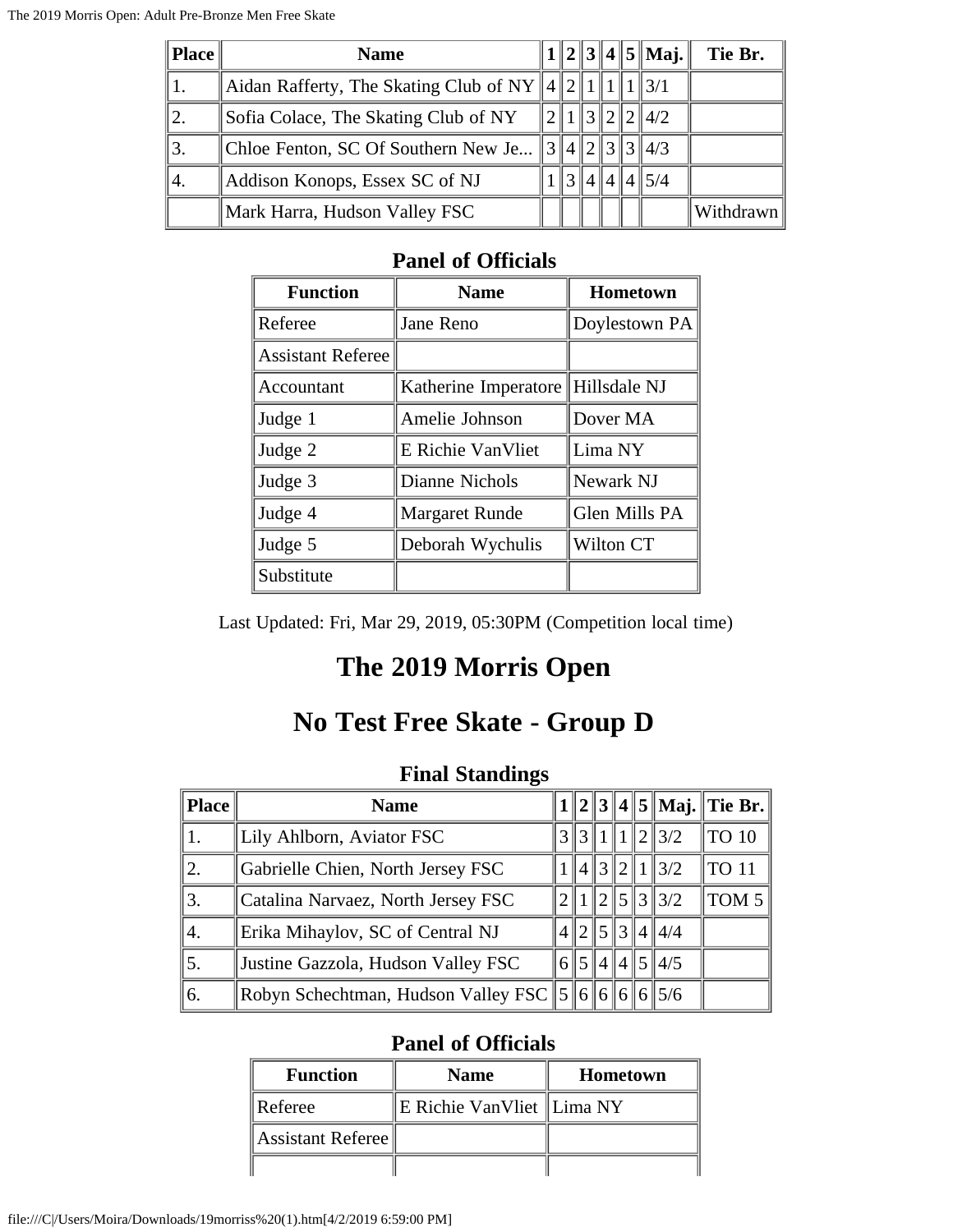| Accountant | Joanne Nipple              | Harrisbug PA    |
|------------|----------------------------|-----------------|
| Judge 1    | Amelie Johnson             | Dover MA        |
| Judge 2    | Dianne Nichols             | Newark NJ       |
| Judge 3    | Jill Mueller               | Montclair NJ    |
| Judge 4    | <b>Shirley Taylor</b>      | Southborough MA |
| Judge 5    | Deborah Wychulis Wilton CT |                 |
| Substitute |                            |                 |

Last Updated: Fri, Mar 29, 2019, 06:18PM (Competition local time)

## **The 2019 Morris Open**

## **Open Juvenile Girls Free Skate**

### **Final Standings**

| Place | Name                                                  |  |  |  | $1  2  3  4  5  $ Maj. Tie Br. |
|-------|-------------------------------------------------------|--|--|--|--------------------------------|
|       | Jayden Lichtenstein, Center Ice Of Oaks FSC    1    1 |  |  |  |                                |
|       | Emily Zhao, SC of Morris NJ                           |  |  |  |                                |

### **Panel of Officials**

| <b>Function</b>          | <b>Name</b>               | Hometown      |  |  |
|--------------------------|---------------------------|---------------|--|--|
| Referee                  | E Richie VanVliet Lima NY |               |  |  |
| <b>Assistant Referee</b> |                           |               |  |  |
| Accountant               | Joanne Nipple             | Harrisbug PA  |  |  |
| Judge 1                  | Amelie Johnson            | Dover MA      |  |  |
| Judge 2                  | Jill Mueller              | Montclair NJ  |  |  |
| Judge 3                  | Dianne Nichols            | Newark NJ     |  |  |
| Judge 4                  | Jane Reno                 | Doylestown PA |  |  |
| Judge 5                  | Deborah Wychulis          | Wilton CT     |  |  |
| Substitute               |                           |               |  |  |

Last Updated: Fri, Mar 29, 2019, 04:54PM (Competition local time)

# **The 2019 Morris Open**

### **Pre-Free Skate Program**

| Place | <b>Name</b>                     |  |  |  | 2    3    4    5    Maj.    Tie Br. |
|-------|---------------------------------|--|--|--|-------------------------------------|
|       | Kaylin Zimnoch, SC of Morris NJ |  |  |  |                                     |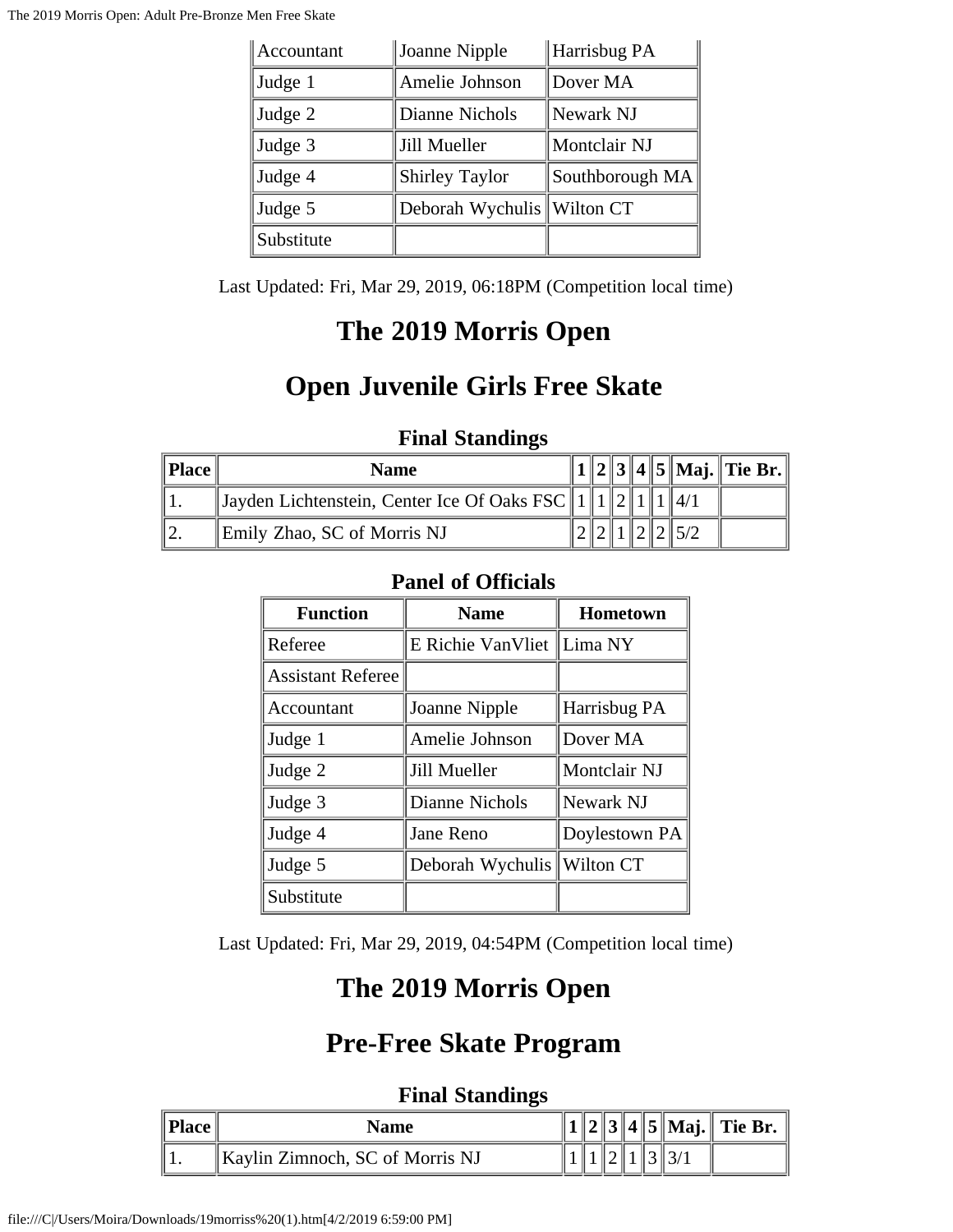| $\parallel$ 2. | Allegra Caracappa, The Skating Club of NY $  2  2  1  5  6  3/2$ |  |  |                        |                                |
|----------------|------------------------------------------------------------------|--|--|------------------------|--------------------------------|
|                | Emma Sharon, SC of Morris NJ                                     |  |  | $\ 3\ 3\ 2\ 1\ 5/3$    |                                |
| 44.            | Sofia Cipriati, Garden State SC                                  |  |  | 4  4  4  4  5/4        |                                |
|                | Nikol Kirilova, Colonial SC of PA                                |  |  | $\ 5\ 5\ 6\ 6\ 2\ 3/5$ | $\parallel$ TOM 12 $\parallel$ |
| 16.            | Elle Beauchamp, Wollman Ice Skating Rink $\ 6\ 6\ 5\ 3\ 5\ 3/5$  |  |  |                        | TOM 13                         |

| <b>Function</b>          | <b>Name</b>           | <b>Hometown</b>   |
|--------------------------|-----------------------|-------------------|
| Referee                  | Deborah Wychulis      | Wilton CT         |
| <b>Assistant Referee</b> |                       |                   |
| Accountant               | Katherine Imperatore  | Hillsdale NJ      |
| Judge 1                  | Linda Bacon           | <b>Becket MA</b>  |
| Judge 2                  | Amelie Johnson        | Dover MA          |
| Judge 3                  | Jill Mueller          | Montclair NJ      |
| Judge 4                  | <b>Margaret Runde</b> | Glen Mills PA     |
| Judge 5                  | Kyoko Hikita          | Palisades Park NJ |
| Substitute               |                       |                   |

Last Updated: Sun, Mar 31, 2019, 11:59AM (Competition local time)

### **The 2019 Morris Open**

# **Pre-Juvenile Free Skate - Final**

|       | r mai bianamin                            |                 |                |                |         |  |                                                 |               |
|-------|-------------------------------------------|-----------------|----------------|----------------|---------|--|-------------------------------------------------|---------------|
| Place | <b>Name</b>                               |                 |                |                |         |  | $1  2  3  4  5  $ Maj.                          | Tie Br.       |
| 1.    | Aleksandr Fegan, Ice House of NJ          |                 |                |                |         |  | 3  1  3  1  3/1                                 |               |
| 2.    | Carolyn Peng, Essex SC of NJ              | $\frac{4}{3}$   | $\overline{2}$ |                | 2  2  2 |  | 4/2                                             |               |
| 3.    | Emma Nguyen, Ice House of NJ              | 2 <sub>1</sub>  |                |                |         |  | 3171513/3                                       |               |
| 4.    | Andrea Hoang, SC of Souuthern NJ          | $3\vert\vert$   |                |                |         |  | $4\frac{1}{5}\frac{1}{4}\frac{3}{3}\frac{4}{4}$ |               |
| 5.    | Risa Noda, The Skating Club of NY $\ 6\ $ |                 | 6 <sup>1</sup> | $4\parallel 1$ |         |  | 1413/4                                          |               |
| 6.    | Leanna Ng, Great Neck FSC                 |                 | $\overline{5}$ | 17             |         |  | 5 6 3/6                                         | <b>TOM 16</b> |
| 7.    | Lauren Zoota, Rye FSC                     | 5 <sup>  </sup> | 7              |                |         |  | $\ 6\ 6\ 7\ 3/6$                                | <b>TOM 17</b> |
|       | Payton Newitz, Cantiague FSC              |                 |                |                |         |  |                                                 | Withdrawn     |

#### **Final Standings**

| <b>Function</b> | <b>Name</b> | Hometown    |
|-----------------|-------------|-------------|
| Referee         | Lisa Landon | Colorado CO |
|                 |             |             |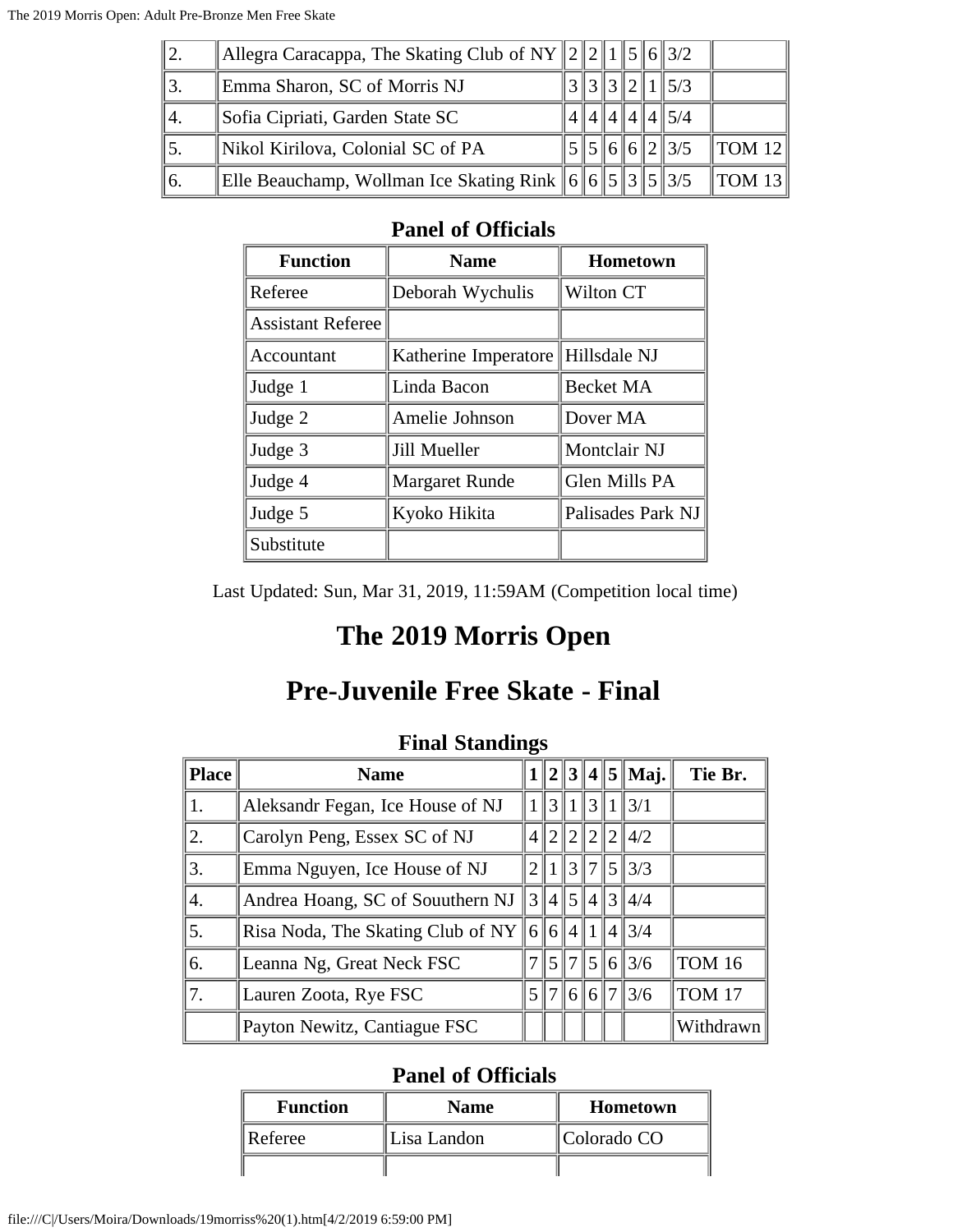| Assistant Referee |                                     |                   |
|-------------------|-------------------------------------|-------------------|
| Accountant        | Katherine Imperatore   Hillsdale NJ |                   |
| Judge 1           | Robert LaMontagne                   | Providence RI     |
| Judge 2           | Carol Nash                          | <b>Bayside NY</b> |
| Judge 3           | Leon Packman                        | Youngstown NY     |
| Judge 4           | <b>Shirley Taylor</b>               | Southborough MA   |
| Judge 5           | E Richie VanVliet                   | Lima NY           |
| Substitute        |                                     |                   |

Last Updated: Sun, Mar 31, 2019, 01:14PM (Competition local time)

### **The 2019 Morris Open**

### **Pre-Juvenile Free Skate - Group A**

|              | $\blacksquare$ matrix $\cup$ vancements |                 |                |         |     |   |                          |               |  |
|--------------|-----------------------------------------|-----------------|----------------|---------|-----|---|--------------------------|---------------|--|
| <b>Place</b> | <b>Name</b>                             |                 |                |         |     |   | $1  2  3  4  5  $ Maj.   | Tie Br.       |  |
| 1.           | Aleksandr Fegan, Ice House Of New Jers  |                 | $2\parallel$ 1 |         | 121 | 1 | $\frac{3}{1}$            |               |  |
| 2.           | Andrea Hoang, SC Of Southern New Je     |                 |                | $\ 6\ $ |     |   | 2  4/2                   |               |  |
| 3.           | Risa Noda, The Skating Club of N        |                 | 51712          |         |     |   | 31313/3                  |               |  |
| 4.           | Emma Nguyen, Ice House Of New Jers      |                 |                |         |     |   | 6  3  3  4  7  3/4       | <b>TOM 10</b> |  |
| 5.           | Lyla Winata, Flyers SC Of South Je      |                 |                |         |     |   | $4\frac{1}{5}$ 4 7 4 3/4 | <b>TOM 12</b> |  |
| 6.           | Eva Litovsky, Aviator FSC               |                 |                |         |     |   | 3  4  5  6  6  3/5       |               |  |
| 17.          | Hallie Newman, The Skating Club of N    | 7 <sup>  </sup> | 617            |         |     |   | 151814/7                 |               |  |
| 8.           | Megumi Noda, The Skating Club of N      |                 |                |         |     |   | 8  8  8  8  5  5/8       |               |  |

#### **Final Standings**

#### **Panel of Officials**

| <b>Function</b>          | <b>Name</b>           | <b>Hometown</b>      |
|--------------------------|-----------------------|----------------------|
| Referee                  | Jane Reno             | Doylestown PA        |
| <b>Assistant Referee</b> |                       |                      |
| Accountant               | Joanne Nipple         | Harrisbug PA         |
| Judge 1                  | <b>Jill Andrews</b>   | <b>Binghamton NY</b> |
| Judge 2                  | Carol Nash            | Bayside NY           |
| Judge 3                  | Robert LaMontagne     | Providence RI        |
| Judge 4                  | <b>Margaret Runde</b> | Glen Mills PA        |
| Judge 5                  | <b>Shirley Taylor</b> | Southborough MA      |
| Substitute               |                       |                      |

Last Updated: Sat, Mar 30, 2019, 10:01AM (Competition local time)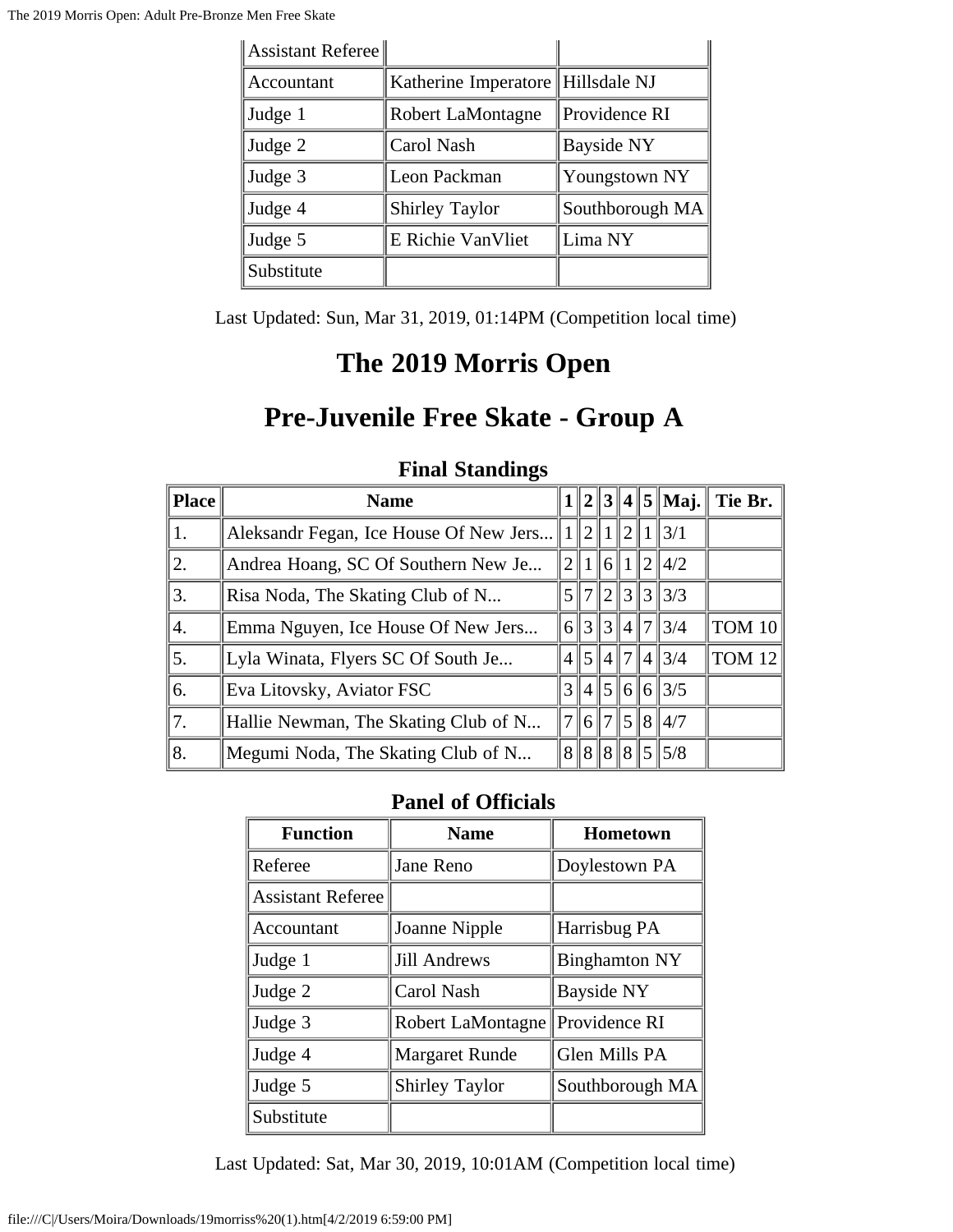## **The 2019 Morris Open**

## **Pre-Juvenile Free Skate - Group B**

#### **Final Standings**

| <b>Place</b>     | <b>Name</b>                               |   |                |           |   |               |                     | $  2  3  4  5  $ Maj. Tie Br. |
|------------------|-------------------------------------------|---|----------------|-----------|---|---------------|---------------------|-------------------------------|
| 1.               | Payton Newitz, Cantiague FSC              |   |                | $1$   $3$ |   |               | 1  1  4/1           |                               |
| 2.               | Carolyn Peng, Essex SC of NJ              |   | $\overline{2}$ |           |   |               | 121215/2            |                               |
| 3.               | Leanna Ng, Great Neck FSC                 | 3 |                |           |   |               | 314853/4            |                               |
| $\overline{4}$ . | Lauren Zoota, Rye FSC                     |   | 6  2           |           |   |               | $\ 5\ 3\ 4/5$       |                               |
| 5.               | Tyler Vanwagner, Essex SC of NJ           | 8 |                |           |   |               | $\ 4\ 5\ 4\ 6\ 3/5$ |                               |
| 6.               | Pauline Shostak, Aviator FSC              |   |                |           |   |               | 688343/6            |                               |
| 7.               | Tova Shafran, Great Neck FSC              | 4 | 171            | 6 7       |   | $\mathbb{I}7$ | $\parallel$ 5/7     |                               |
| 8.               | Sakura Yamanaka, The Skating Club of NY 7 |   | $\frac{15}{7}$ |           |   |               | $\ 6\ 8\ 4/7$       |                               |
| 9.               | Julia Carbone, Essex SC of NJ             | Q | $\ 0\ $        | Q         | Q |               | 915/9               |                               |

#### **Panel of Officials**

| <b>Function</b>          | <b>Name</b>           | <b>Hometown</b>      |
|--------------------------|-----------------------|----------------------|
| Referee                  | Lisa Landon           | Colorado CO          |
| <b>Assistant Referee</b> |                       |                      |
| Accountant               | <b>Andy Plasky</b>    | Cheltenham PA        |
| Judge 1                  | <b>Jill Andrews</b>   | <b>Binghamton NY</b> |
| Judge 2                  | Carol Nash            | Bayside NY           |
| Judge 3                  | Gloria Lewis          | Lawrenceville GA     |
| Judge 4                  | <b>Margaret Runde</b> | Glen Mills PA        |
| Judge 5                  | Deborah Wychulis      | Wilton CT            |
| Substitute               |                       |                      |

Last Updated: Sat, Mar 30, 2019, 12:40PM (Competition local time)

### **The 2019 Morris Open**

### **Preliminary Girls Free Skate - Group A**

| $\ $ Place $\ $ | <b>Name</b>                        |  |  | $\ 2\ 3\ 4\ 5\ $ Maj. | Tie Br. |
|-----------------|------------------------------------|--|--|-----------------------|---------|
|                 | Madeleine Williams, Essex SC of NJ |  |  |                       |         |
|                 | Ariana Platonova, North Jersey FSC |  |  |                       |         |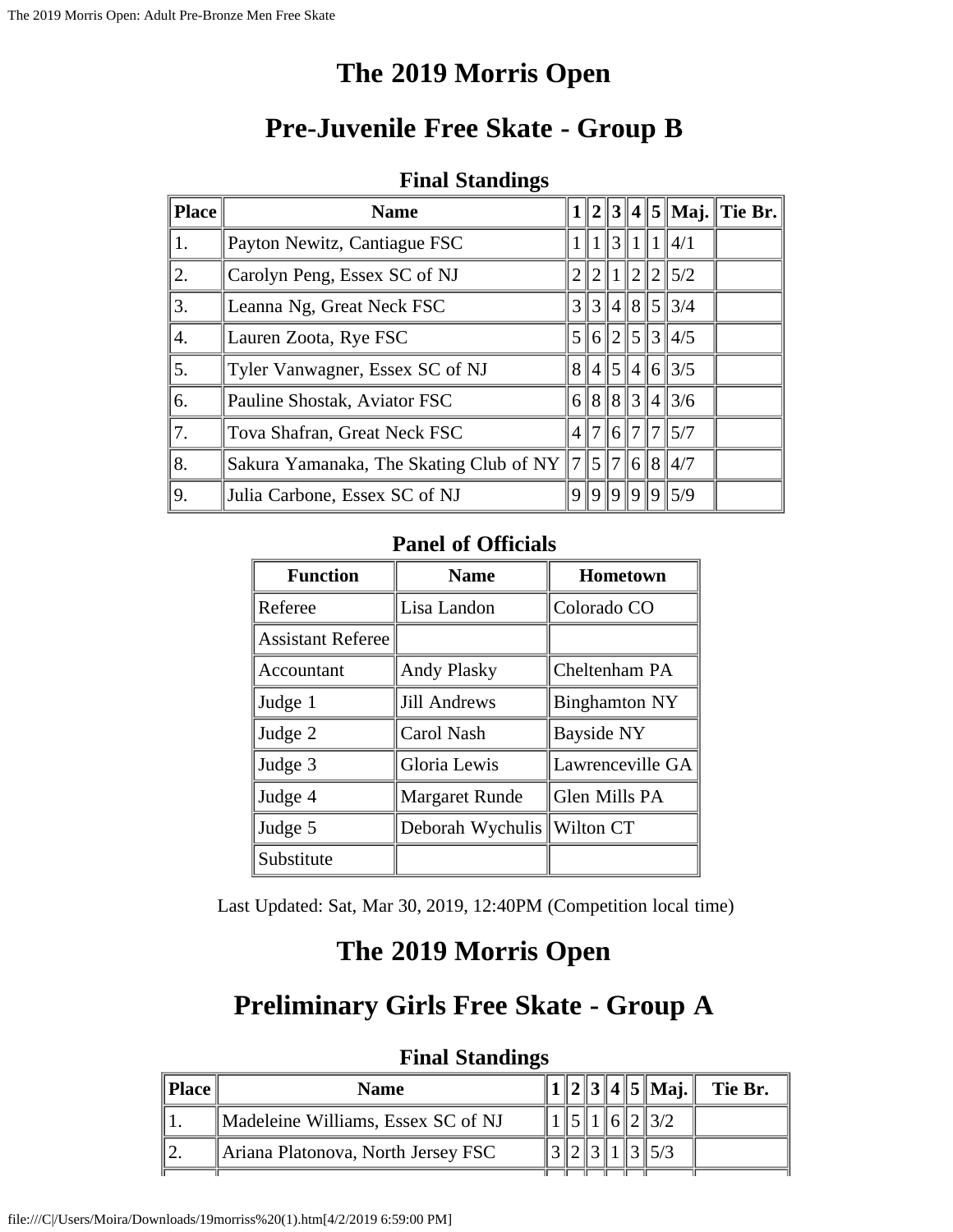| $\parallel$ 3. | Sophie Zhang, North Jersey FSC                                          |  |  | $\ 4\ 3\ 2\ 4\ 1\ 3/3$ |                  |
|----------------|-------------------------------------------------------------------------|--|--|------------------------|------------------|
| 14.            | Emily Xiao, Essex SC of NJ                                              |  |  | 4  6  2  5  3/4        | TOM <sub>7</sub> |
| 5.             | Claire Meng, Metropolitan FSC                                           |  |  | $\ 1\ 4\ 5\ 4\ 3/4$    | TOM <sub>9</sub> |
| 66.            | Nessie Krim, The Skating Club of NY                                     |  |  | $\ 6\ 7\ 5\ 7\ 6\ 3/6$ |                  |
|                | Christina Zhong, The Skating Club of NY    7    6    7    3    7    5/7 |  |  |                        |                  |
|                | Audrey Chen, Great Neck FSC                                             |  |  |                        | Withdrawn        |

| <b>Function</b>          | <b>Name</b>           | Hometown          |
|--------------------------|-----------------------|-------------------|
| Referee                  | Jane Reno             | Doylestown PA     |
| <b>Assistant Referee</b> |                       |                   |
| Accountant               | <b>Andy Plasky</b>    | Cheltenham PA     |
| Judge 1                  | Catherine Hackney     | <b>Acworth GA</b> |
| Judge 2                  | Robert LaMontagne     | Providence RI     |
| Judge 3                  | Deborah Wychulis      | Wilton CT         |
| Judge 4                  | Dianne Nichols        | Newark NJ         |
| Judge 5                  | <b>Margaret Runde</b> | Glen Mills PA     |
| Substitute               |                       |                   |

Last Updated: Fri, Mar 29, 2019, 07:55PM (Competition local time)

### **The 2019 Morris Open**

# **Preliminary Girls Free Skate - Group B**

| Place | <b>Name</b>                           |                |                |                         |                |  | $1  2  3  4  5  $ Maj. | Tie Br.          |  |  |
|-------|---------------------------------------|----------------|----------------|-------------------------|----------------|--|------------------------|------------------|--|--|
| 1.    | Antonia Galdi, SC of Morris NJ        | $3\parallel$   | 6              | 2                       | $\overline{2}$ |  | $2\frac{3}{2}$         |                  |  |  |
| 2.    | Naiya Mentor, SC of Brewster          |                | $\overline{4}$ | $\mathcal{R}$           | 1              |  | $3\frac{1}{4}$         | TOM <sub>8</sub> |  |  |
| 3.    | Charlotte Williams, Hudson Valley FSC | $\mathbb{I}2$  | 3              |                         | 3              |  | 4  4/3                 | TOM <sub>9</sub> |  |  |
| 4.    | Jessica Choy, Essex SC of NJ          |                |                | $\vert 5 \vert$         |                |  | 4  1  4/4              |                  |  |  |
| 5.    | Olivia Donayre, North Jersey FSC      | $\mathfrak{z}$ | $\sqrt{7}$     | $\ 4\ $                 |                |  | 6  6  4/6              |                  |  |  |
| 6.    | Dasha Portnov, North Jersey FSC       |                | $\overline{2}$ | 6 <sup>1</sup>          | 7              |  | 513/6                  |                  |  |  |
| 7.    | Anastasia Nazarenko, Aviator FSC      | 6 <sup>1</sup> | 8              |                         | 9 5            |  | 713/7                  |                  |  |  |
| 8.    | Paige Finver, Pines FSC               | 8 <sup>1</sup> | <sup>5</sup>   | $\vert 8 \vert \vert 9$ |                |  | 913/8                  | <b>TOM 21</b>    |  |  |
| 9.    | Audrey Jing, Essex SC of NJ           | 9              | 9              |                         |                |  | 8  8  3/8              | <b>TOM 23</b>    |  |  |

#### **Final Standings**

### **Panel of Officials**

**Function Name Hometown**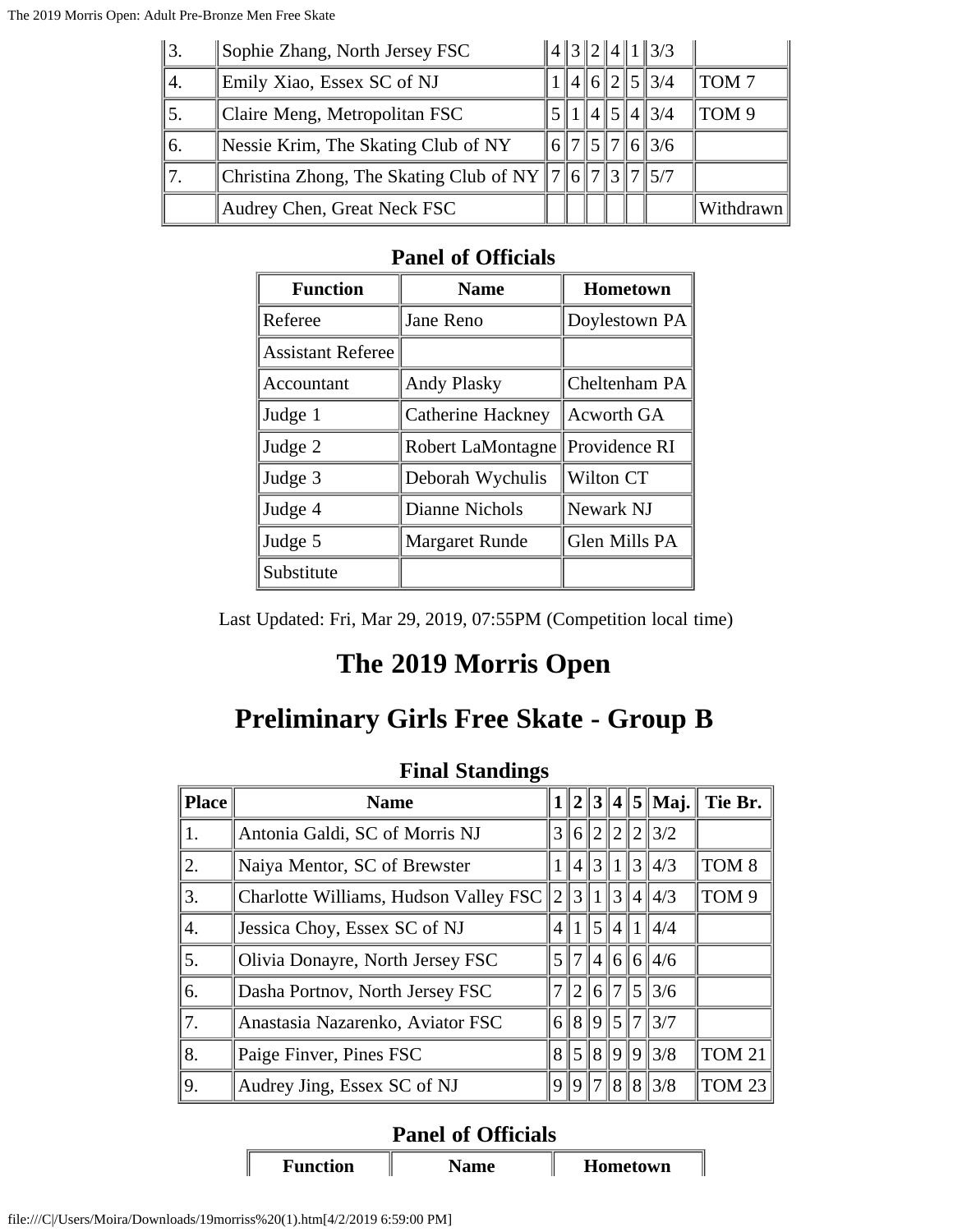| Referee                  | E Richie VanVliet                 | Lima NY          |  |  |
|--------------------------|-----------------------------------|------------------|--|--|
| <b>Assistant Referee</b> |                                   |                  |  |  |
| Accountant               | Joanne Nipple                     | Harrisbug PA     |  |  |
| Judge 1                  | Theresa Fischer                   | Pound Ridge NY   |  |  |
| Judge 2                  | Amelie Johnson                    | Dover MA         |  |  |
| Judge 3                  | Robert LaMontagne   Providence RI |                  |  |  |
| Judge 4                  | Gloria Lewis                      | Lawrenceville GA |  |  |
| Judge 5                  | Deborah Wychulis                  | Wilton CT        |  |  |
| Substitute               |                                   |                  |  |  |

Last Updated: Fri, Mar 29, 2019, 08:48PM (Competition local time)

## **The 2019 Morris Open**

# **Preliminary Girls Free Skate - Group C**

| <b>Place</b> | <b>Name</b>                         |               |                |                |  |  | $1  2  3  4  5  $ Maj.   | Tie Br.            |
|--------------|-------------------------------------|---------------|----------------|----------------|--|--|--------------------------|--------------------|
| 1.           | Victoria Shen, Rye FSC              |               |                |                |  |  | $\parallel$ 5/1          |                    |
| 2.           | Emma Danisi, Hudson Valley FSC      |               | $\overline{2}$ | $\overline{2}$ |  |  | 2  3  4/2                |                    |
| 3.           | Olesya Naryshkina, North Jersey FSC | $\frac{3}{3}$ |                |                |  |  | 4  3  2  4/3             |                    |
| 4.           | Estela Maya, Ice House Of New Jers  | 5             |                |                |  |  | 6  3  4  5  4/5          |                    |
| 5.           | Stephanie-Ethel Taub, Rye FSC       |               |                |                |  |  | $4\frac{1}{5}$ 7 6 4 3/5 | $\parallel$ TOM 13 |
| 6.           | Isabela Ubrig, Essex SC of NJ       |               | 6 4            |                |  |  | $\ 5\ 5\ 6\ 3/5$         | TOM 14             |
| 7.           | Lisa Neacsu, Rye FSC                |               | 7              |                |  |  | 6  7  7  5/7             |                    |
|              | Sarai Sealy, The Skating Club of NY |               |                |                |  |  |                          | Withdrawn          |

#### **Final Standings**

| <b>Function</b>          | <b>Name</b>                       | Hometown         |
|--------------------------|-----------------------------------|------------------|
| Referee                  | E Richie VanVliet                 | Lima NY          |
| <b>Assistant Referee</b> |                                   |                  |
| Accountant               | Katherine Imperatore Hillsdale NJ |                  |
| Judge 1                  | Theresa Fischer                   | Pound Ridge NY   |
| Judge 2                  | Amelie Johnson                    | Dover MA         |
| Judge 3                  | Robert LaMontagne                 | Providence RI    |
| Judge 4                  | Gloria Lewis                      | Lawrenceville GA |
| Judge 5                  | Deborah Wychulis                  | Wilton CT        |
| Substitute               |                                   |                  |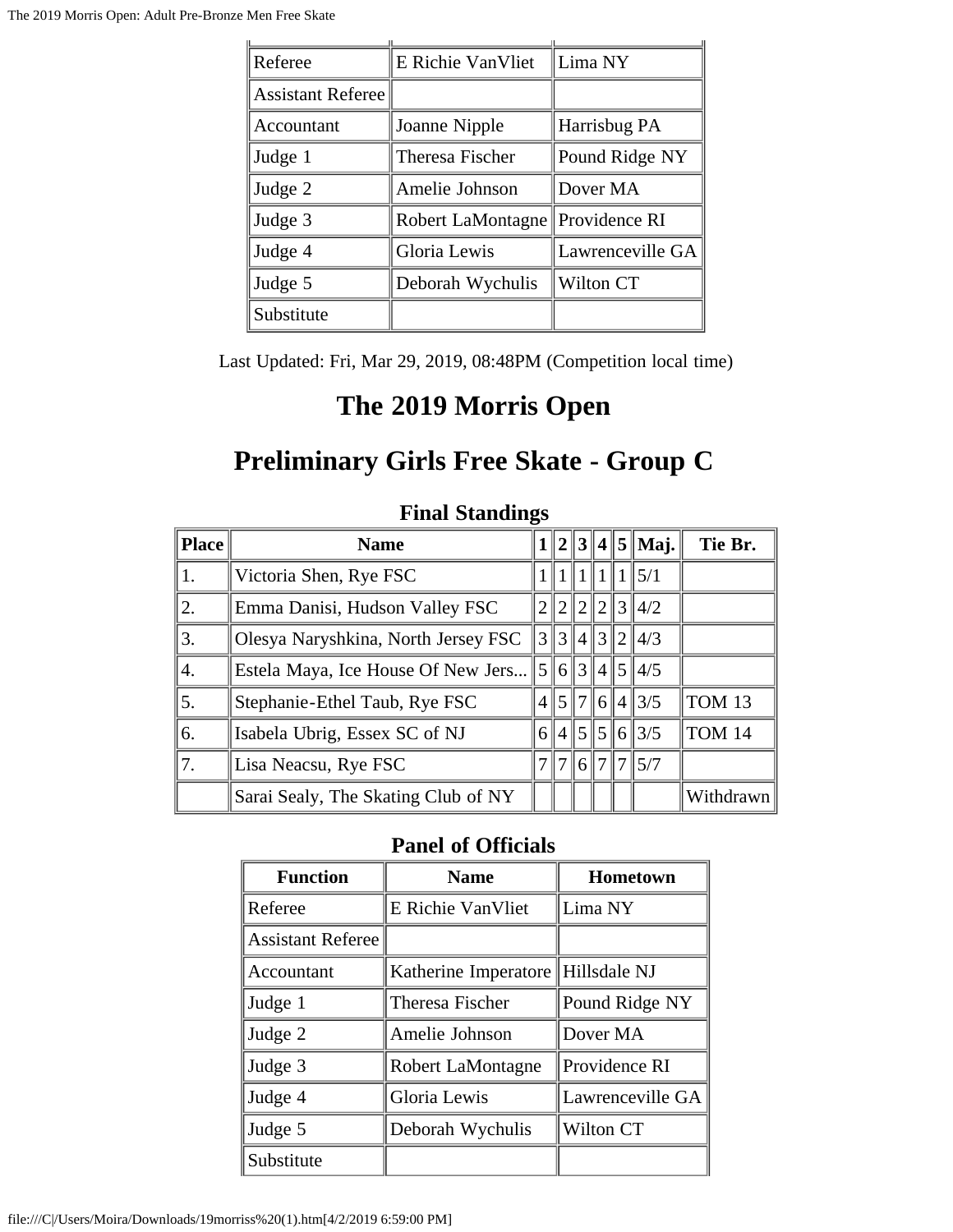Last Updated: Fri, Mar 29, 2019, 09:02PM (Competition local time)

## **The 2019 Morris Open**

## **Pre-Preliminary Boys Free Skate**

#### **Final Standings**

| <b>Place</b> | <b>Name</b>                      |  |  |  | $  2  3  4  5  $ Maj. Tie Br. |
|--------------|----------------------------------|--|--|--|-------------------------------|
|              | Joel Parsons, Princeton $SC$   1 |  |  |  |                               |
|              | Ethan Pang, Freedom FSC $\ 2\ 2$ |  |  |  |                               |

#### **Panel of Officials**

| <b>Function</b>          | <b>Name</b>               | Hometown        |
|--------------------------|---------------------------|-----------------|
| Referee                  | E Richie VanVliet Lima NY |                 |
| <b>Assistant Referee</b> |                           |                 |
| Accountant               | <b>Andy Plasky</b>        | Cheltenham PA   |
| Judge 1                  | Jill Mueller              | Montclair NJ    |
| Judge 2                  | Dianne Nichols            | Newark NJ       |
| Judge 3                  | Jane Reno                 | Doylestown PA   |
| Judge 4                  | <b>Margaret Runde</b>     | Glen Mills PA   |
| Judge 5                  | <b>Shirley Taylor</b>     | Southborough MA |
| Substitute               |                           |                 |

Last Updated: Fri, Mar 29, 2019, 06:44PM (Competition local time)

# **The 2019 Morris Open**

### **Pre-Preliminary Girls Free Skate - Group A**

| <b>Place</b> | <b>Name</b>                                                       |                |             |       |                           | $1  2  3  4  5  $ Maj. Tie Br. |
|--------------|-------------------------------------------------------------------|----------------|-------------|-------|---------------------------|--------------------------------|
| 1.           | Emma Tripodi, Ice House Of New Jers                               |                |             |       | $\ 1\ 2\ 2\ 2\ 5/2$       |                                |
| 2.           | Ella Bauer, The Skating Club of NY                                | $\mathfrak{S}$ | $ 2\rangle$ | 31311 | $\parallel$ 4/3           |                                |
| 3.           | Charlene Peng, The Skating Club of NY                             |                |             |       | $3\, 3\, 5\, 4\, 3\, 3/3$ |                                |
| 4.           | Harper Schmid, North Jersey FSC                                   |                |             |       | 2  5  1  5  4  3/4        |                                |
| 5.           | Lucy Leigh DiPierro, SC Of Southern New Je $  6  7  4  1  5  3/5$ |                |             |       |                           |                                |
| 6.           | Olivia Munn, The Skating Club of NY                               |                |             |       | 8 4 6 6 6 4/6             |                                |
| 7.           | Paulina Zlotnik, Aviator FSC                                      |                |             |       | 4  8  7  8  7  3/7        | TOM $18$                       |
| ∥8.          | Valentina Diana, SC Of Southern New Je                            |                |             |       | 7  6  8  7  9  3/7        | TOM~20                         |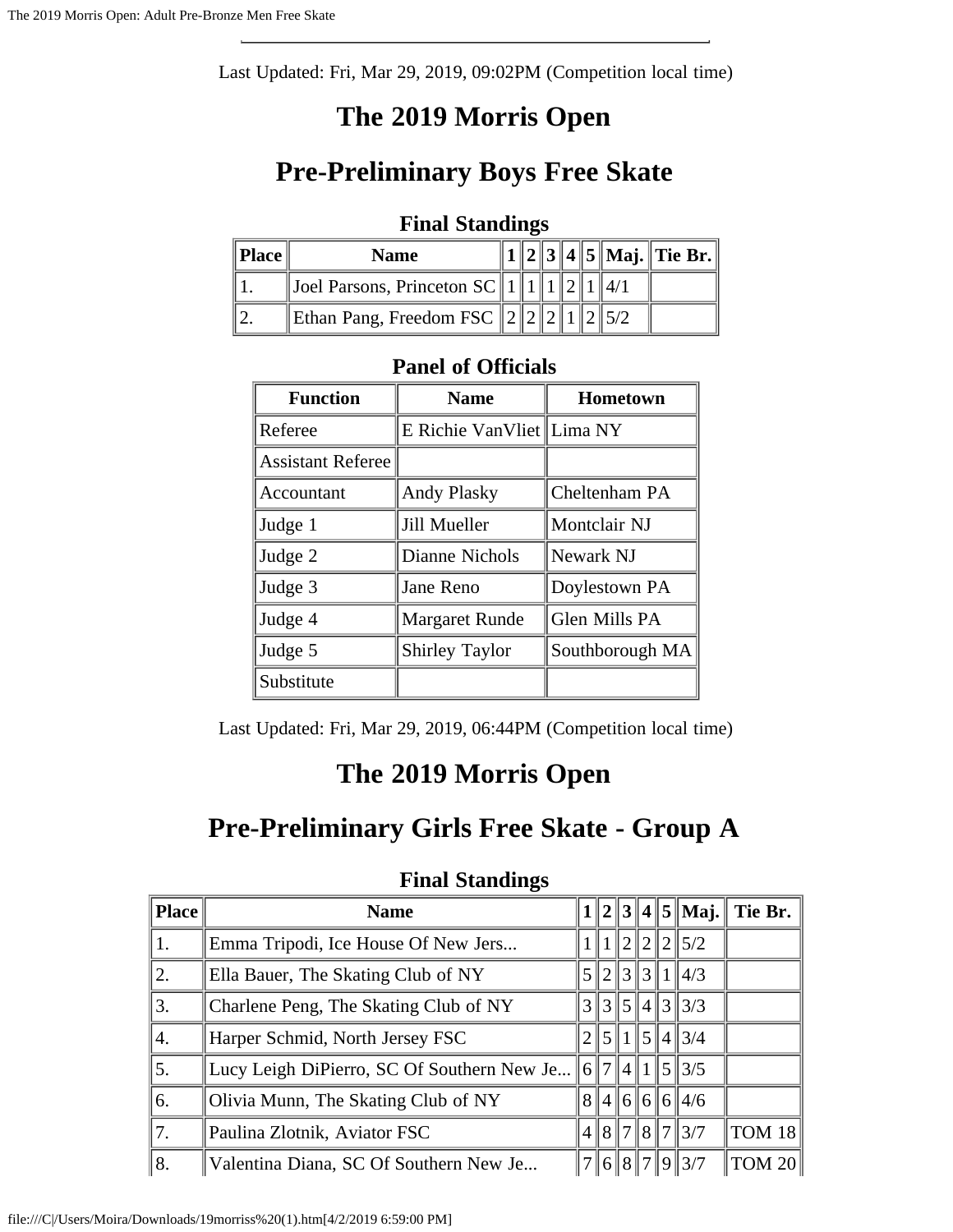| ∥ Q | Viola Liander, Ice House Of New Jers |  |  |  |  |
|-----|--------------------------------------|--|--|--|--|

| I ANU VI VIIIUAIS        |                             |                 |  |  |  |  |  |
|--------------------------|-----------------------------|-----------------|--|--|--|--|--|
| <b>Function</b>          | <b>Name</b>                 | <b>Hometown</b> |  |  |  |  |  |
| Referee                  | E Richie VanVliet   Lima NY |                 |  |  |  |  |  |
| <b>Assistant Referee</b> |                             |                 |  |  |  |  |  |
| Accountant               | <b>Andy Plasky</b>          | Cheltenham PA   |  |  |  |  |  |
| Judge 1                  | Amelie Johnson              | Dover MA        |  |  |  |  |  |
| Judge 2                  | Dianne Nichols              | Newark NJ       |  |  |  |  |  |
| Judge 3                  | Jane Reno                   | Doylestown PA   |  |  |  |  |  |
| Judge 4                  | <b>Margaret Runde</b>       | Glen Mills PA   |  |  |  |  |  |
| Judge 5                  | Deborah Wychulis            | Wilton CT       |  |  |  |  |  |
| Substitute               |                             |                 |  |  |  |  |  |

Last Updated: Fri, Mar 29, 2019, 06:49PM (Competition local time)

### **The 2019 Morris Open**

### **Pre-Preliminary Girls Free Skate - Group B**

### **Final Standings**

| Place | <b>Name</b>                                       |  |  | $1  2  3  4  5  $ Maj. | Tie Br.          |
|-------|---------------------------------------------------|--|--|------------------------|------------------|
| 1.    | Emilia Romagnoli, Rye FSC                         |  |  | 1  4  1  3  3/1        |                  |
| 2.    | Sophia Appelbaum, SC of Morris NJ                 |  |  | $2\ 6\ 1\ 5\ 2\ 3/2$   | TOM <sub>5</sub> |
| 3.    | Anastacia Ferrando, Hudson-Mohawk FSC 3 2 2 4 3/2 |  |  |                        | TOM <sub>6</sub> |
| 4.    | Taapti Rana, SC of Morris NJ                      |  |  | $\ 3\ 3\ 4\ 1\ 3/3$    |                  |
| 5.    | Isabella Chen, Essex SC of NJ                     |  |  | 5  5  6  3  5  4/5     |                  |
| 6.    | Sabrina Weiler, Cantiague FSC                     |  |  | 6  4  5  7  6  4/6     |                  |
| 7.    | Carrie Ho, Hickory Hill FSC                       |  |  | 7  7  7  6  7  5/7     |                  |
|       | Allison Danial, Rye FSC                           |  |  |                        | Withdrawn        |

| <b>Function</b>   | <b>Name</b>                       | Hometown      |
|-------------------|-----------------------------------|---------------|
| Referee           | Jane Reno                         | Doylestown PA |
| Assistant Referee |                                   |               |
| Accountant        | Katherine Imperatore Hillsdale NJ |               |
| Judge 1           | Amelie Johnson                    | Dover MA      |
| Judge 2           | Jill Mueller                      | Montclair NJ  |
|                   |                                   |               |